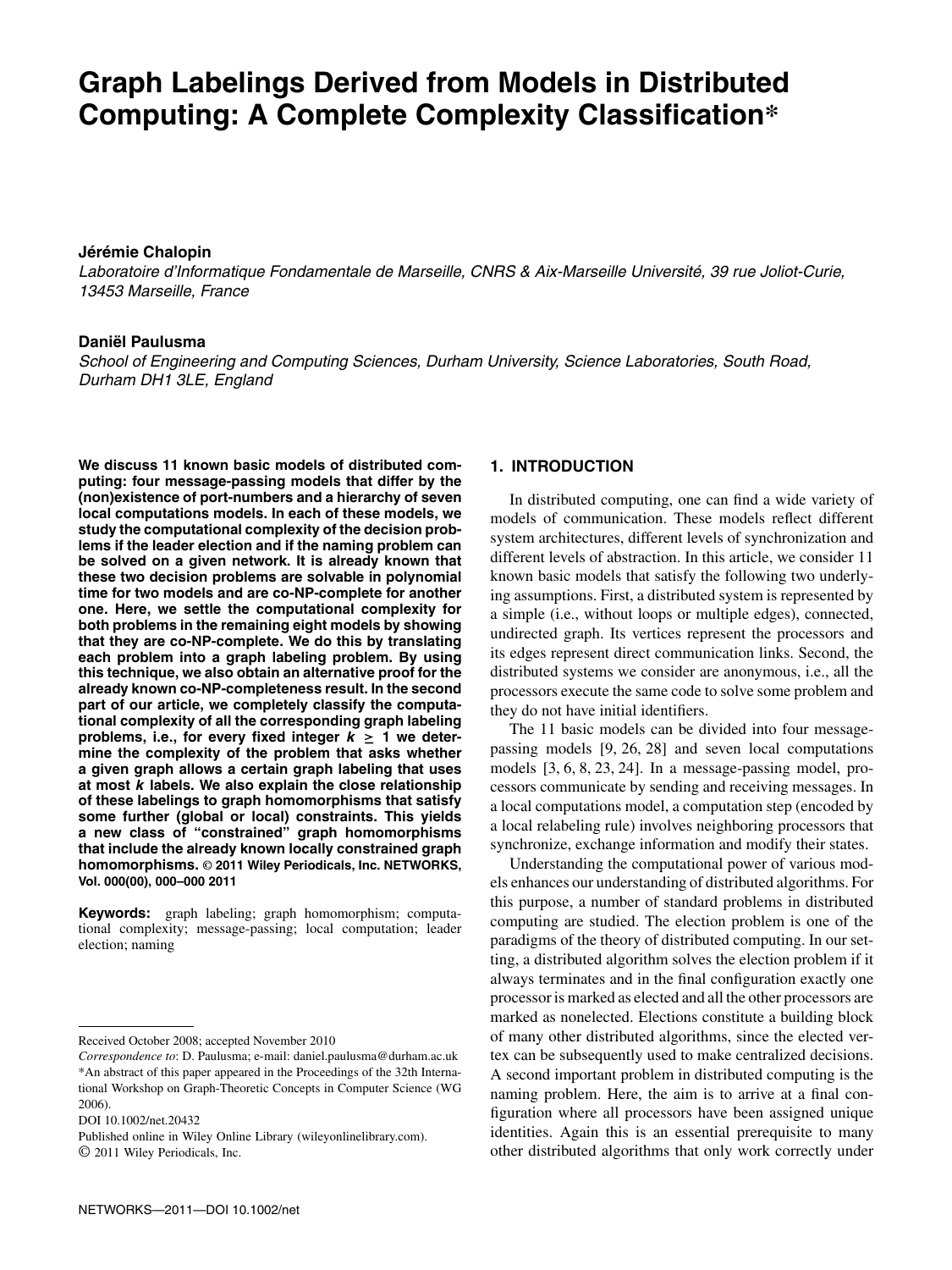the assumption that all processors can be unambiguously identified. As examples we mention algorithms for spanning tree construction, termination detection, network topology recognition, consensus, and mutual exclusion. For a survey on distributed algorithms, we refer to the reference book of Tel [25].

Whether the naming or election problem can be solved on a given graph depends on the properties of the considered model. If it is possible to solve the election (naming) problem, we call the graph a solution graph for the election (naming) problem. We note that in many (but not all) models the election and naming problem are equivalent in the sense that a solution graph for the election problem is a solution graph for the naming problem and vice versa. We will give details in Sections 4.1 and 4.2. The following computational complexity question comes immediately to mind and is the first question that we study in this article.

How hard is it to check whether a given graph is a solution graph for the election or naming problem in a certain model of distributed computing?

For two models, this problem is known to be polynomialtime solvable [4], and for one model, it is co-NPcomplete [27]. What about the computational complexity of this problem for the other models? We solve this question by showing that this decision problem is co-NP-complete for both the election and naming problem in all remaining models. To obtain our results, we make use of known characterizations [3, 6, 8–10, 23, 24, 26, 28] of solution graphs. Almost all of these characterizations are expressed in terms of graph homomorphisms that satisfy certain local constraints. Some of these locally constrained homomorphisms are well studied in the literature; see, e.g., [1, 14–17, 20–22]. For several models, however, these homomorphisms are not defined on simple graphs, but on graphs that can have multiple edges, or that are directed graphs. To have a more understandable presentation of the links between the different characterizations and to unify our proofs as much as possible, we choose to express the characterizations in terms of graph labelings. This enables us to use simple undirected graphs only.

In Section 2, we will give precise definitions of the graph labelings we use. It is a natural question to ask how hard it is to check whether a given graph allows a certain graph labeling that uses at most *k* labels for some fixed integer *k*. As a byproduct of our proof, we can immediately answer this question for almost all values of *k*. To give a full answer to this question, our second main result completely classifies the computational complexity of this problem for all graph labelings that we consider in this article.

# **2. TERMINOLOGY**

Throughout the article, we consider undirected graphs that have no self-loops and no multiple edges with one exception, namely in Section 5. In that section, we speak of input and pattern graphs, and there we show that it makes sense to allow pattern graphs to have self-loops (but no multiple edges). For graph terminology not defined below we refer to [5].



FIG. 1. A graph *F* that is *v*-glued to *u* in *G*.

Let  $G = (V_G, E_G)$  denote a graph with vertex set  $V_G$  and edge set  $E_G$ . For  $U \subseteq V_G$ , the graph  $G[U] = (U, \{(u, v) \in$  $E_G$  |  $u, v \in U$ } is called the subgraph of *G* induced by *U*. For a vertex  $u \in V_G$ , we denote its neighborhood by  $N_G(u)$  =  $\{v \mid (u, v) \in E_G\}$  and its degree by  $\text{deg}_G(u) = |N_G(u)|$ .

Let *F* and *G* be two disjoint graphs. Let *u* be a vertex in *G*, and let *v* be a vertex in *F*. We say that *F* is *v*-glued to *u* in *G* (or equivalently that *G* is *u*-glued to *v* in *F*) if we have identified *v* with *u*. If no confusion is possible we simply write that *F* is glued to *u* in *G*. We use this notion in Sections 6 and 7. See Figure 1 for an example.

A graph is regular if all its vertices have the same degree *p*. In that case, we also say that the graph is *p*-regular. A graph is bipartite if its vertices can be partitioned into two sets *A* and *B* such that each edge has one of its endpoints in *A* and the other one in *B*. A graph is regular bipartite if it is regular and bipartite. A graph is semiregular bipartite if it is bipartite and the vertices of one class of the bipartition are of degree *p* and all others are of degree *q*. In that case, we also say that the graph is  $(p, q)$ -regular bipartite. In our context, a perfect matching is a (1, 1)-regular bipartite graph. A star is a bipartite graph in which one vertex is adjacent to all the other vertices.

# *2.1. Graph Labelings and Colorings*

A labeling of a graph *G* is a mapping  $\ell : V_G \to$  $\{1, 2, 3, \ldots\}$  that assigns each vertex  $u \in V_G$  a label  $\ell(u)$ . For a set  $U \subseteq V_G$ , we use the shorthand notation  $\ell(U)$  to denote the image set of *U* under  $\ell$ , i.e.,  $\ell(U) = {\ell(u) \mid u \in U}$ . A labeling  $\ell$  of *G* is called proper if  $|\ell(V_G)| < |V_G|$ . For *i* ∈  $\ell(V_G)$ , we write  $\ell^{-1}(i) = \{u \in V_G \mid \ell(u) = i\}$ . If no confusion is possible, we use the following shorthand notations. For  $i \in \ell(V_G)$ , we write  $G[i] = G[\ell^{-1}(i)]$ . For  $i, j \in \ell(V_G)$ with  $i \neq j$ , we let  $G[i, j]$  denote the bipartite graph obtained from  $G[\ell^{-1}(i) \cup \ell^{-1}(j)]$  by deleting all edges  $(u, v)$  with either  $\ell(u) = \ell(v) = i$  or  $\ell(u) = \ell(v) = i$ .

Let  $\ell$  be a labeling of a graph *G*. We say that  $\ell$  is a perfectregular labeling of *G* if

- (i) for all  $i \in \ell(V_G)$ ,  $G[i]$  is edgeless or else is a perfect matching, and
- (ii) for all  $i, j \in \ell(V_G)$  with  $i \neq j$ ,  $G[i, j]$  is edgeless or else is a perfect matching.

We say that  $\ell$  is a symmetric regular labeling of *G* if

(i) for all  $i \in \ell(V_G)$ ,  $G[i]$  is regular and in the case that its vertices have odd degree it contains a perfect matching, and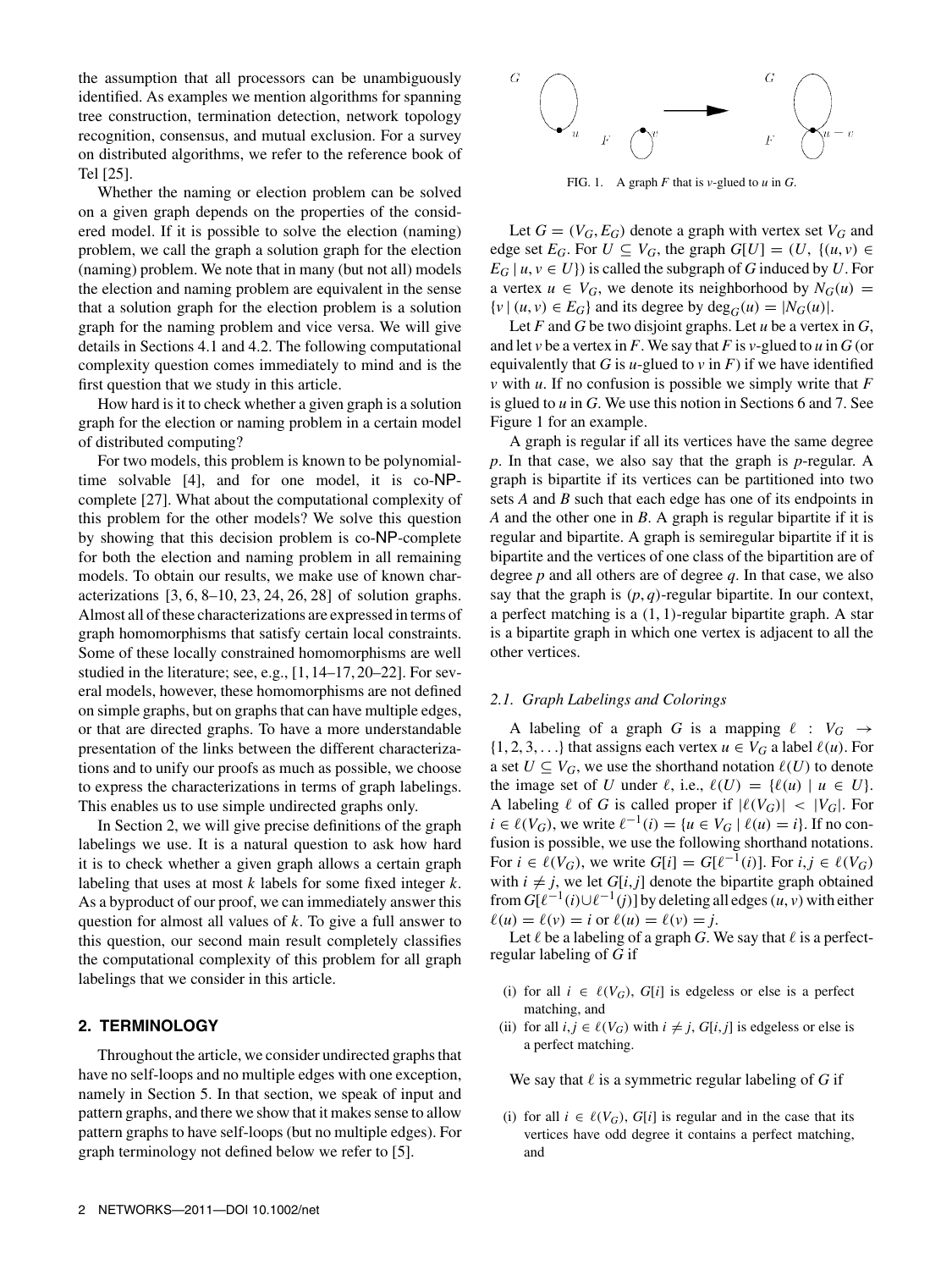

FIG. 2. Graph *G*<sup>1</sup> with a (symmetric) regular labeling and graph *G*<sup>2</sup> with a semiregular labeling.

(ii) for all  $i, j \in \ell(V_G)$  with  $i \neq j$ ,  $G[i, j]$  is regular bipartite.

We say that  $\ell$  is a (semi)regular labeling of *G* if

- (i) for all  $i \in \ell(V_G)$ ,  $G[i]$  is regular, and
- (ii) for all  $i, j \in \ell(V_G)$  with  $i \neq j$ ,  $G[i, j]$  is (semi)regular bipartite.

We say that  $\ell$  is a pseudo-regular labeling of G if

- (i) for all  $i \in \ell(V_G)$ ,  $G[i]$  is regular, and
- (ii) for all  $i, j \in \ell(V_G)$  with  $i \neq j$ ,  $G[i, j]$  is edgeless or else contains a perfect matching.

We say that  $\ell$  is a connected labeling of *G* if

- (i) for all  $i \in \ell(V_G)$ ,  $G[i]$  is edgeless or else has minimum degree at least one, and
- (ii) for all  $i, j \in \ell(V_G)$  with  $i \neq j$ ,  $G[i, j]$  is edgeless or else has minimum degree at least one.

See the left hand side of Figure 2 for an example of a graph  $G_1$  with a proper symmetric regular labeling  $\ell$  that uses three labels such that  $G_1[1]$  is 1-regular (with a perfect matching),  $G_1[2]$  is 2-regular,  $G_1[3]$  is 0-regular,  $G_1[1, 2]$  is  $(1, 1)$ -regular bipartite,  $G_1[1, 3]$  is  $(0, 0)$ -regular bipartite and *G*1[2, 3] is (3, 3)-regular bipartite. See the right hand side of Figure 2 for an example of a graph  $G_2$  with a proper semiregular labeling  $\ell$  that is not a regular labeling, because it uses three labels such that  $G_2[1]$  is 1-regular,  $G_2[2]$  is 2-regular, *G*<sub>2</sub>[3] is 0-regular, *G*<sub>2</sub>[1, 2] is (3, 1)-regular bipartite, *G*<sub>2</sub>[1, 3] is  $(0, 0)$ -regular bipartite, and  $G_2[2, 3]$  is  $(2, 3)$ -regular bipartite. See Figure 3 for an example of a graph that has a proper pseudo-regular labeling.

We call a labeling  $\ell$  of a graph *G* a coloring of *G* if  $\ell(u) \neq$  $\ell(v)$  for any edge  $(u, v) \in E_G$ . Therefore, we sometimes call the label  $\ell(u)$  of a vertex *u* the color of *u*. If *G* can be colored with *k* colors, then *G* is said to be *k*-colorable.

The definition of a coloring  $\ell$  of a graph  $G$  is equivalent to saying that  $\ell$  is a labeling of *G* such that  $G[i]$  is edgeless for all  $i \in \ell(V_G)$ . When we replace condition (i) in each of the six label definitions by the condition that *G*[*i*] must be edgeless for all  $i \in \ell(V_G)$ , we obtain a perfect-regular, symmetric regular, (semi)regular, pseudo-regular, and connected coloring, respectively. Because a symmetric regular coloring is a regular coloring, and vice versa, we will not use the

notion of a symmetric regular coloring in the remainder of the article. We make the following observation. Note that the reverse implications in the statements of this observation do not hold.

**Observation 1.** *Every perfect-regular labeling is a symmetric regular labeling. Every symmetric regular labeling is a regular labeling. Every regular labeling is a semiregular labeling and a pseudo-regular labeling. Every semiregular labeling and every pseudo-regular labeling is a connected labeling. Every coloring is a labeling.*

#### *2.2. Graph Homomorphisms*

Let  $G = (V_G, E_G)$  and  $H = (V_H, E_H)$  be two graphs. In the context of vertex mappings from  $V_G$  to  $V_H$ , we will always denote the vertices of *H* by  $V_H = \{1, 2, ..., |V_H|\}$ . In this way, any vertex mapping  $f : V_G \to V_H$  is a labeling of *G*. For a set  $U \subseteq V_G$ , we write  $f(U) = \{f(u) \mid u \in U\}$ .

A homomorphism from a graph *G* to a graph *H* is a vertex mapping  $f : V_G \to V_H$  satisfying the property that for any edge  $(u, v) \in E_G$ , we have  $(f(u), f(v))$  in  $E_H$ , in other words,  $f(N_G(u)) \subseteq N_H(f(u))$  for all  $u \in V_G$ . If there exists a homomorphism from *G* to *H* then we write  $G \rightarrow H$  to express this. Note that this notion generalizes graph colorings; there is a homomorphism from a graph  $G$  to  $K_k$  (the complete graph on *k* vertices) if and only if *G* is *k*-colorable.

A homomorphism *f* from *G* to *H* is called locally bijective if it induces a one-to-one mapping on the neighborhood of every vertex, i.e., for all  $u \in V_G$  it satisfies  $f(N_G(u)) =$  $N_H(f(u))$  and  $|N_G(u)|=|N_H(f(u))|$ . In that case we write  $G \stackrel{B}{\to} H$  instead of  $G \to H$  and say that *G* covers *H*.



FIG. 3. A graph *G* with a pseudo-regular labeling.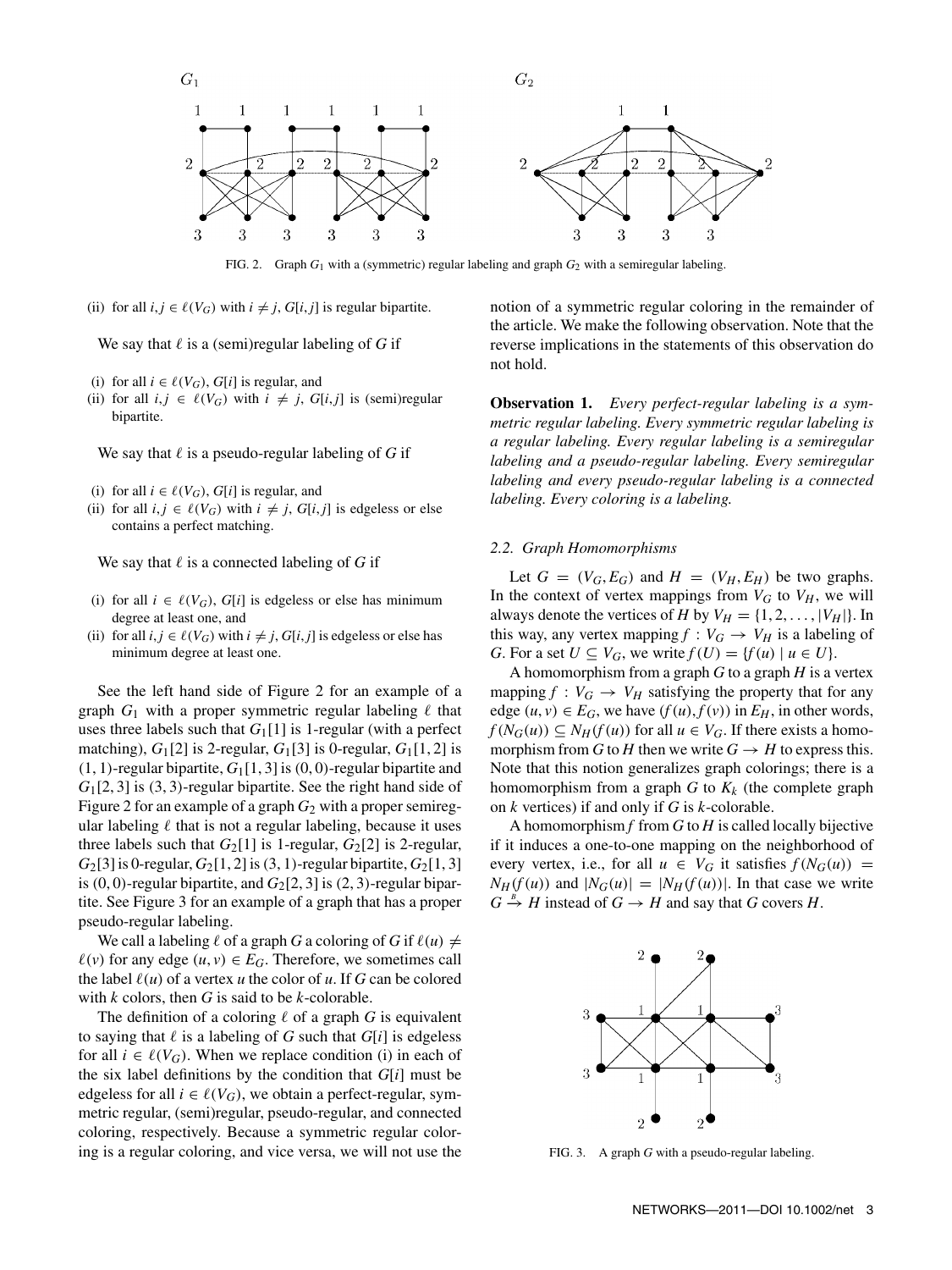In Figure 4, we give an example of two graphs *G* and *H* with  $G \stackrel{B}{\rightarrow} H$ . Observe that the left hand side of Figure 4 also serves as an example of a graph with a perfect-regular coloring. This observation can be generalized.

**Observation 2.** *A graph G has a perfect-regular coloring f if and only if f is a locally bijective homomorphism from G to some graph H.*

A homomorphism *f* from *G* to *H* that induces a surjective mapping on the neighborhood of every vertex is called locally surjective, i.e., for all  $u \in V_G$  it satisfies  $f(N_G(u)) =$ *N<sub>H</sub>*(*f*(*u*)). In that case we write  $G \stackrel{s}{\rightarrow} H$  instead of  $G \rightarrow H$ . Note that any locally bijective homomorphism from a graph *G* to a graph *H* is locally surjective, i.e., we have that  $G \stackrel{B}{\rightarrow} H$ implies  $G \stackrel{s}{\rightarrow} H$ .

In Figure 5, we give an example of two graphs *G* and *H* with  $G \stackrel{s}{\rightarrow} H$ . Observe that the left hand side of Figure 5 also serves as an example of a graph with a connected coloring. Just as Observation 2, this observation can be generalized.

**Observation 3.** *A graph G has a connected coloring f if and only if f is a locally surjective homomorphism from G to some graph H.*

#### *2.3. Equitable Partitions*

We call a square integer matrix *M* of order *k* a degree matrix of a graph *G* and write  $G \stackrel{B}{\rightarrow} M$  if there is a so-called equitable partition of  $V_G$ , i.e., a partition of  $V_G$  into blocks  $B = B_1, \ldots, B_k$  that, for every *i* and  $u \in B_i$ , satisfies:

$$
\forall j : |N_G(u) \cap B_j| = m_{i,j},\tag{1}
$$

and we observe that for all  $1 \le i, j \le k$ , the number of edges between two blocks  $B_i$  and  $B_j$  is equal to

$$
m_{i,j}|B_i| = m_{j,i}|B_j|.\tag{2}
$$

As an example consider the matrix

$$
M = \begin{pmatrix} 0 & p \\ q & 0 \end{pmatrix}.
$$

The matrix *M* is a degree matrix of any (*p*, *q*)-regular bipartite graph. A graph *G* can allow several degree matrices. An adjacency matrix is a largest one. The smallest one (up to



FIG. 4. Two graphs *G* and *H* with witness *f* for  $G \stackrel{B}{\to} H$ .



FIG. 5. Two graphs *G* and *H* with witness *f* for  $G \stackrel{S}{\to} H$ .

a unique ordering) is called the degree refinement matrix drm(*G*) of *G*. For example, if  $p = q$  then *M* is not a degree refinement matrix, because the smaller matrix  $M' = (p)$  is a degree matrix of any *p*-regular graph, and consequently, of any  $(p, p)$ -regular bipartite graph. If  $p \neq q$ , then *M* is a degree refinement matrix.

## **3. MAIN RESULTS**

We call the six labelings and five colorings defined in Section 2.1 constrained. We define the following two generic problems. In the second problem, *k* denotes a fixed integer, i.e., not part of the input.

Proper constrained labeling *Instance:* a graph *G*. *Question:* does *G* have a proper constrained labeling?

Constrained *k*-labeling *Instance:* a graph *G*. *Question:* does *G* have a constrained labeling with at most *k* labels?

For each particular problem, we specify the type of constrained conditions and whether we deal with labelings or colorings. This leads to 11 problems of each of the two kinds.

Here is our first main result stating NP-completeness of the following nine problems. We prove it in Section 6.

**Theorem 4.** *The following problems are* NP*-complete:*

- *Proper symmetric regular labeling*
- *Proper perfect-regular labeling*
- *Proper regular labeling*
- *Proper pseudo-regular labeling*
- *Proper perfect-regular coloring*
- *Proper regular coloring*
- *Proper semiregular coloring*
- *Proper pseudo-regular coloring*
- *Proper connected coloring.*

We observe that proper connected labeling is polynomialtime solvable. This can be seen as follows. A graph *G* has a connected labeling with one color if and only if *G* is either edgeless, or has no isolated vertices. Otherwise, the labeling that assigns each isolated vertex of *G* label 1 and each other vertex label 2 is a connected labeling. Such labelings are proper except if *G* has only one vertex.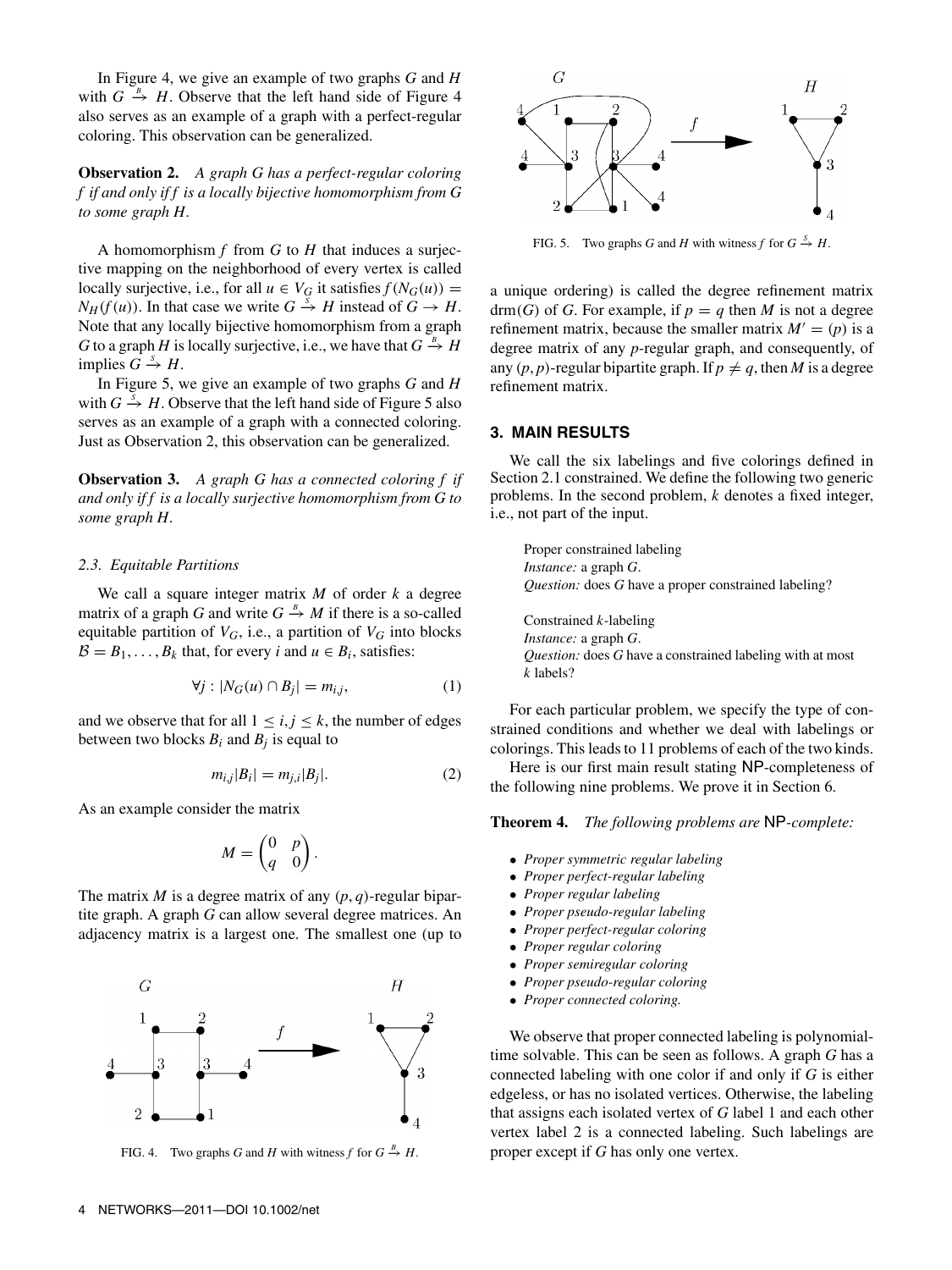We also note that not all NP-completeness results in Theorem 4 were expected in advance due to polynomial-time result for the proper semiregular labeling problem by Boldi and Vigna [4]. They observed that every equitable partition  $B = B_1, \ldots, B_k$  of the vertex set of a graph *G* corresponds to a semiregular labeling  $\ell$  with  $\ell(u) = i$  for  $u \in B_i$ , and that every semiregular labeling  $\ell$  of  $G$  corresponds to an equitable partition with blocks  $\ell^{-1}(1), \ldots, \ell^{-1}(|\ell(V_G)|)$ . This means that indeed proper semiregular labeling is polynomial-time solvable by using the polynomial-time algorithm of Angluin [2] for computing the degree refinement matrix of a graph; graph *G* has a proper semiregular labeling using at most *k* < *n* colors if and only if drm(*G*) has size at most *k*.

Here is our second main result that is complementary to the first one and gives dichotomy results for each constrained *k*-labeling problem. The proof for the semiregular *k*-labeling and connected *k*-labeling problem follows directly from the discussion above. We prove the remaining statements in Section 7.

**Theorem 5.** *The computational complexity of the following problems can be classified:*

- *(a) Semiregular k-labeling is polynomial-time solvable for*  $k > 1$ .
- *(b) Perfect regular k-coloring is polynomial-time solvable for*  $k \leq 3$  *and* **NP**-complete for  $k \geq 4$ .
- *(c) The following problems are polynomial-time solvable for*  $k \leq 2$  *and* **NP**-complete for  $k \geq 3$ *:* 
	- *Symmetric regular k-labeling*
	- *perfect-regular k-labeling*
	- *regular k-labeling*
	- *regular k-coloring*
	- *semi-regular k-coloring*
	- *pseudo-regular coloring*
	- *connected k-coloring*
- *(d) pseudo-regular k-labeling is polynomial-time solvable for*  $k = 1$  *and* **NP**-complete for  $k > 2$ .
- *(e) Connected k-labeling is polynomial-time solvable for*  $k \geq 1$ .

# **4. ALGORITHMIC CONSEQUENCES FOR THE ELECTION AND NAMING PROBLEM**

We apply Theorem 4 to determine the computational complexity of the problems that ask whether a given graph is a solution graph for the election or naming problem, respectively, in eight basic models in distributed computing. As mentioned in Section 1, these eight models belong to a larger group of 11 models, which can be further divided into four message-passing models [9, 26, 28] and seven local computations models [3, 6, 8, 23, 24]. We will discuss these two types of models separately. We also explain the three models for which this recognition problem has been solved already.

#### *4.1. Message-Passing Models*

Yamashita and Kameda [26–28] study four messagepassing models. In the port-to-port model, each processor can send different messages to different neighbors (by having access to unique port-numbers that distinguish between neighbors), and each processor knows the neighbor each receiving message is coming from (again by using the portnumbers). In the broadcast-to-mailbox model, port-numbers do not exist. A processor can only send a message to all of its neighbors and all receiving messages arrive in a mailbox, so it never knows their senders. The two mixed models are called the port-to-mailbox model and the broadcast-toport model. There exists an election (naming) algorithm for a graph *G* if and only if the algorithm solves the election (naming) problem on *G* whatever the port-numbers are.

In [28], Yamashita and Kameda characterize these four models for both the election and naming problems. We note that their models are equivalent to the synchronous versions of the models of Boldi et al. [3] who characterize solution graphs for election using fibrations (for the broadcast-to-port and broadcast-to-mailbox models), coverings (for the portto-mailbox model), and symmetric coverings (for the port-toport model) of directed graphs with self-loops and multiple arcs. We use the characterizations of Yamashita and Kameda, because they can be expressed by considering only simple graphs. Below we present them.

**Theorem 6** ([28])**.** *The following characterizations of solution graphs for the election and naming problem exist:*

- *A graph G is a solution graph for the election and naming problem in the port-to-port model if and only if G has no proper symmetric regular labeling.*
- *A graph G is a solution graph for the election and naming problem in the port-to-mailbox model if and only if G has no proper regular labeling.*
- *A graph G is a solution graph for the naming problem in the broadcast-to-mailbox and the broadcast-to-port model if and only if G has no proper semiregular labeling.*

*A graph G is a solution graph for the election problem in the broadcast-to-mailbox and the broadcast-to-port model if and only if G has no proper semiregular labeling l* such that for all  $i \in l(V_G)$ ,  $|l^{-1}(i)| \geq 2$ .

Yamashita and Kameda [27] prove the following co-NPcompleteness result for one of the four message-passing models. Note that this result also follows from Theorems 4 and 6.

**Theorem 7** ([27])**.** *The problems of deciding whether a graph G is a solution graph for the election and naming problem, respectively, are co-*NP*-complete for the port-toport model.*

On the other hand, Theorem 6 and the aforementioned polynomial-time result of Boldi and Vigna [4] for proper semi-regular labeling immediately imply that deciding if a given graph is a solution graph for the naming problem is polynomial-time solvable for the broadcast-to-mailbox and the broadcast-to-port model. For the election problem in these two models, they use a similar degree refinement technique to show polynomial-time solvability.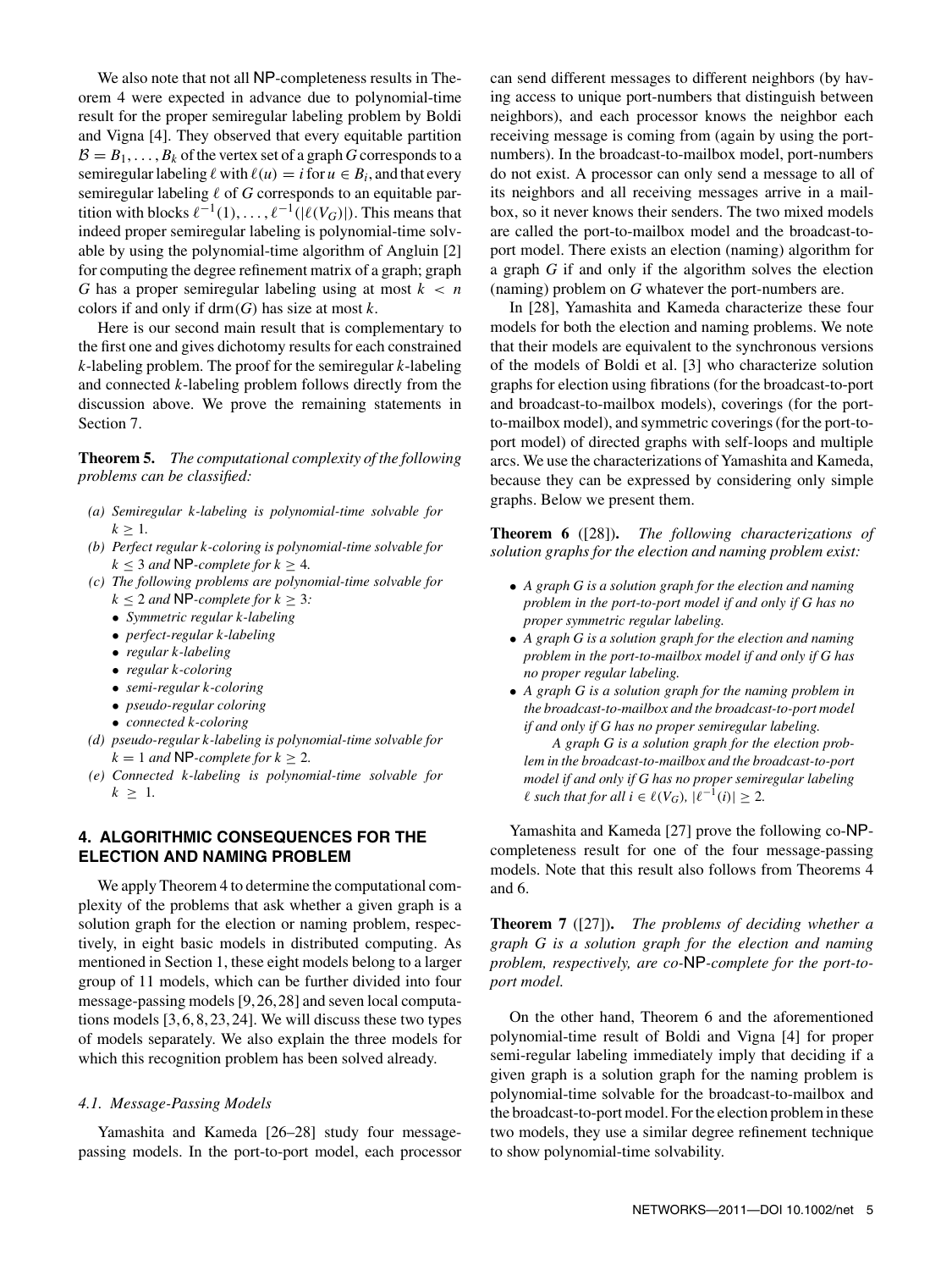

FIG. 6. A hierarchy of local computations models described by the different kinds of relabeling rules they use.

**Theorem 8** ([4])**.** *The problems of deciding whether a graph G is a solution graph for the election and naming problem, respectively, are polynomial-time solvable for the broadcastto-mailbox and the broadcast-to-port model.*

For the remaining message-passing model, we apply Theorems 4 and 6.

**Theorem 9.** *The problems of deciding whether a graph G is a solution graph for the election and naming problem, respectively, are co-*NP*-complete for the port-to-mailbox model.*

#### *4.2. Local Computations Models*

In the seven local computations models, a computation step can be described by the application of some local relabeling rule that enables the modification of the states of the different vertices involved in the synchronization. Two local computation models are different in the types of local relabeling rules that they allow. This way some models have a greater computational power than others. Figure 6, which we explain below, displays a hierarchy of the seven local computation models which are numbered from (1) to (7).

The differences between the seven models are as follows. In models (1)–(4), a computation step occurs on an edge, i.e., it involves some synchronization between two neighbors. In models (5)–(7), a computation step occurs on a star, i.e., it involves some synchronization between one vertex and all its neighbors. All models are asynchronous in the sense that not all processors have to be involved in each computation step. In models  $(1)$ – $(4)$ , two computation steps can occur concurrently if they occur on nonoverlapping edges (i.e., the end vertices of these edges are different). In models (5)–(7), two computation steps can occur concurrently if they occur on stars that do not share any vertex. Labels of black vertices in Figure 6 can change when the local relabeling rule is applied. Labels of white vertices only enable one to apply the rule but do not change. Only in models (3), (4), and (6) do edges have labels too, and in these three models a rule can modify edge labels as well. Observe that in all seven models these vertex (and edge) labels are only used to encode the state of the processors and have nothing to do with the graph labelings defined in the remainder of this section.

In all these models, one usually speaks about interleaved computations, as any execution can be seen as an execution in which at each step there is exactly one active edge (for models  $(1)$ – $(4)$ ) or one active star (for models  $(5)$ – $(7)$ ) wherever a rule is applied. There is no canonical way to define synchronous computations in these models, except for model (5). For this model, Boldi et al. [3] have considered both interleaved computations and synchronous computations. In the latter case, model (5) becomes equivalent to the broadcast-to-mailbox model.

The model hierarchy is displayed as follows. We write  $(i) \rightarrow (j)$  for two models  $(i)$  and  $(j)$  if  $(j)$  can simulate  $(i)$  but not vice versa. This means that  $(j)$  has a greater computational power than (*i*); this relation is transitive. We write (*i*)  $\equiv$ (*j*) if (*i*) and (*j*) have the same computational power. The computational power of model (5) is incomparable with the power of models (2), (3), and (4). Proving this hierarchy is nontrivial, and we refer to [7, 8] for more details.

Mazurkiewicz [23] characterizes solution graphs for model (7).

**Theorem 10** ([23])**.** *A graph G is a solution graph for the election and naming problem in model (7) if and only if G has no proper perfect-regular coloring.*

Chalopin and Métivier [8] characterize solution graphs for models (3), (4), and (6).

**Theorem 11** ([8])**.** *A graph G is a solution graph for the election and the naming problem in models (3), (4), and (6) if and only if G has no proper regular coloring.*

We note that the characterization in Theorem 11 for model (6) can also be obtained from the work of Boldi et al. [3]. Furthermore, the characterization in Theorem 11 also holds for solution graphs for the election and naming problem in the model considered by Angluin in her seminal paper [2] and for the synchronous message-passing model, where a communication between processors requires a synchronization between the sender and the receiver (see [25], p. 47). We also note that Mazurkiewicz [24] has given an equivalent characterization of solution graphs for the election and naming problem in model (4) in terms of equivalence relations over vertices and edges.

Boldi et al. [3] characterize solution graphs for model (5) (this is the interleaved version of their model).

**Theorem 12** ([3])**.** *A graph G is a solution graph for the naming problem in model (5) if and only if G has no proper semiregular coloring. A graph G is a solution graph for the election problem in model (5) if and only if G has no proper*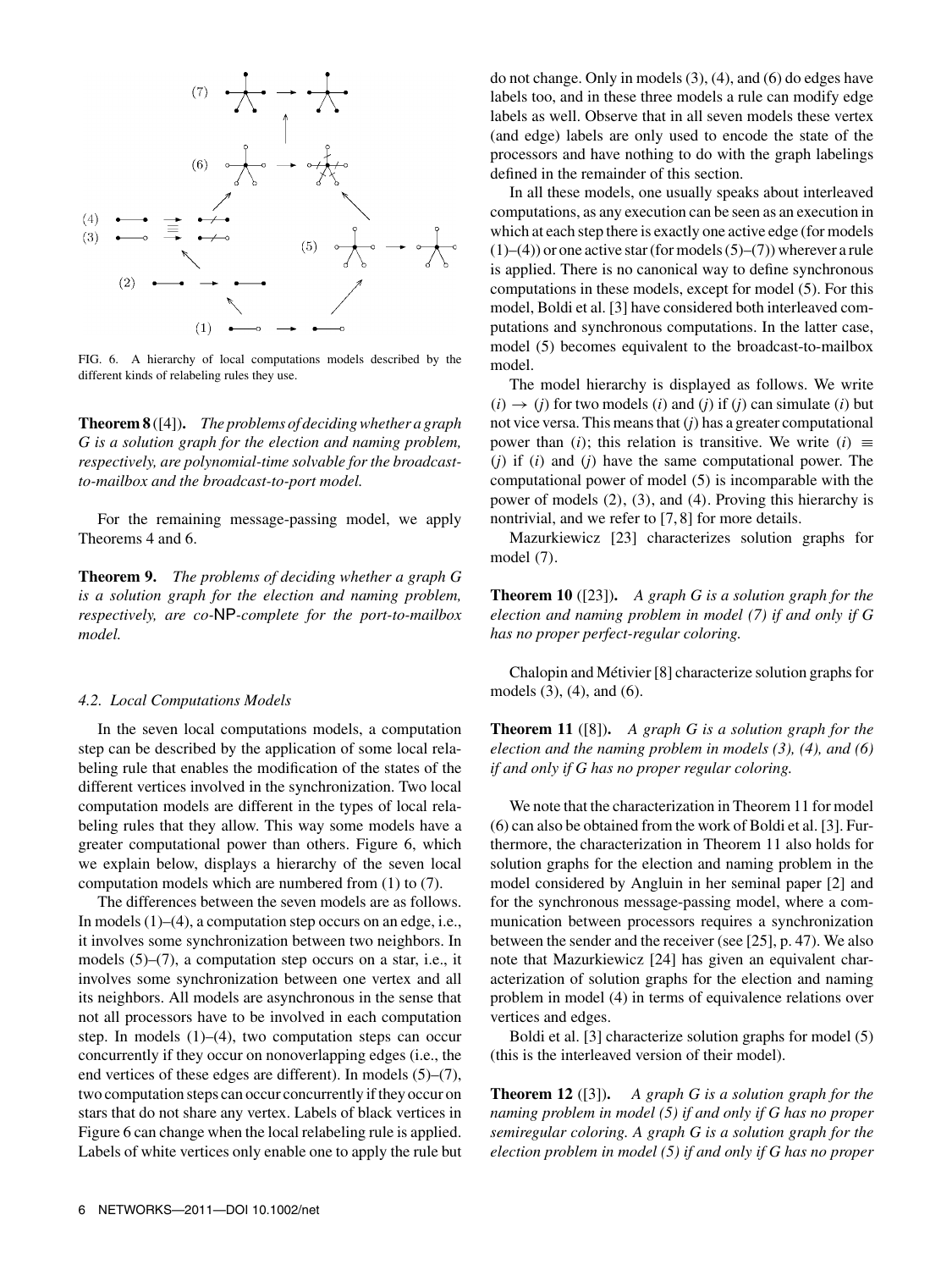*semiregular coloring*  $\ell$  *such that*  $|\ell^{-1}(i)| \geq 2$  *for all i* ∈  $\ell(V_G)$ .

Chalopin [6] characterizes solution graphs for model (2).

**Theorem 13** ([6])**.** *A graph G is a solution graph for the election and naming problem in model (2) if and only if G has no proper pseudo-regular coloring.*

Chalopin et al. [10] consider the naming and election problem in model (1). They characterize solution graphs for the naming problem in this model.

**Theorem 14** ([10])**.** *A graph G is a solution graph for the naming problem in model (1) if and only if G has no proper connected coloring.*

The same authors [10] also give a characterization of graphs that admit an election algorithm in model (1). They do this in terms of locally surjective homomorphisms, which are closely related to connected colorings, as explained in Observation 3.

**Theorem 15** ([10])**.** *A connected graph G is a solution graph for the election problem in model (1) if and only if the following two conditions are both false:*

- *1. There exists a connected graph H such that*  $G \stackrel{S}{\rightarrow} H$  *and such that, for any vertex*  $v \in V_H$ *, there exists a subgraph*  $G(v)$  *of G and a locally surjective homomorphism*  $\varphi$  *from G*(*v*) *to H* with  $|\varphi^{-1}(v)| > 1$ .
- *2. There exist two connected graphs H*<sup>1</sup> *and H*<sup>2</sup> *with two disjoint subgraphs*  $G_1$  *and*  $G_2$  *of*  $G$  *such that*  $G \stackrel{S}{\rightarrow} H_1$ *,*  $G \stackrel{S}{\rightarrow} H_2$ ,  $G_1 \stackrel{S}{\rightarrow} H_1$ , and  $G_2 \stackrel{S}{\rightarrow} H_2$ .

The characterization in Theorem 15 is useful, because it shows co-NP-membership of the problem of testing whether a given connected graph is a solution graph for the election problem in model (1); note that a certificate for checking conditions 1 and 2 in Theorem 14 has length bounded by a polynomial in  $|V_G|$ , because a connected graph allows no locally surjective homomorphism to a larger connected graph [16].

A characterization of graphs that admits an election algorithm in model (1) that can be expressed in terms of graphs labelings is not known. Alternatively, the authors of [10] give the following conditions on solution graphs for the election problem in model (1).

**Theorem 16** ([10])**.** *Let G be a graph. Then the following two conditions are valid in model (1).*

- *(i) If G has no proper connected coloring, then G is a solution graph for the election problem.*
- *(ii) If G has a proper connected coloring*  $\ell$  *with*  $|\ell^{-1}(i)| \geq 2$ *for all*  $i \in \ell(G)$ *, then G is not a solution graph for the election problem.*

We note that the hierarchy in Figure 6 is partially reflected by the relationships between the different labelings as stated in Observation 1: a perfect-regular coloring (model (7)) is also a regular coloring (models  $(3)$ , $(4)$ , $(6)$ ). A regular coloring is both a semiregular coloring (model (5)) and a pseudoregular coloring (model (2)). Both a semiregular coloring and a pseudo-regular coloring are connected colorings (model (1)).

From Theorems 10–16, we note that eight of the 11 constrained labelings and colorings correspond to models of distributed computing; the three exceptions are perfectregular, connected and pseudo-regular labelings. Combining Theorem 4 with Theorems 10–14, we immediately obtain the following result for the naming problem in models (1)–  $(7)$  and for the election problem in models  $(2)$ ,  $(3)$ ,  $(4)$ ,  $(6)$ , and (7). For the election problem in models (1) and (5), a bit more work is required to obtain co-NP-completeness as stated in Theorem 17; see Remark 24 in Section 6.2.3 and Remark 30 in Section 6.3.3, respectively.

**Theorem 17.** *The problems of deciding whether a graph G is a solution graph for the election and naming problem, respectively, are co-*NP*-complete for models (1)–(7).*

# **5. FUTURE RESEARCH**

In this section, we propose the new framework of constrained homomorphisms. If there exists a homomorphism from a graph *G* to a graph *H*, then we call *G* the input graph and *H* the pattern graph. Recall that we denote the vertices of *H* by  $1, \ldots, |V_H|$ . We always assume that input graphs are without multiple edges and self-loops. Pattern graphs do not contain multiple edges either. However, to describe situations in which vertices with the same image may be adjacent, pattern graphs can contain self-loops. A homomorphism *f* from *G* to *H* is constrained if

- (i) for all  $(i, i) \in E_H$ ,  $G[i]$  satisfies certain conditions, and
- (ii) for all  $(i, j) \in E_H$  with  $i \neq j$ ,  $G[i, j]$  satisfies certain conditions.

We name this framework Conditions on Homomorphisms Imposed by Preimage Subgraphs (CHIPS) and call conditions (i) and (ii) the CHIPS conditions (examples of such conditions will be given later). The generic version of the corresponding decision problem is defined as follows:

*H*-constrained homomorphism *Instance:* a graph *G*. *Question:* Is  $G \rightarrow H$  true under CHIPS conditions?

The computational complexity of *H*-constrained homomorphism depends on *H* and the type of CHIPS conditions that are under consideration; both *H* and these conditions are prespecified, i.e., not part of the input. For future research, the following two research questions are interesting:

1. the computational complexity classification of the problem that asks if there exists a constrained homomorphism of a given kind from a given graph *G* to a fixed graph *H*;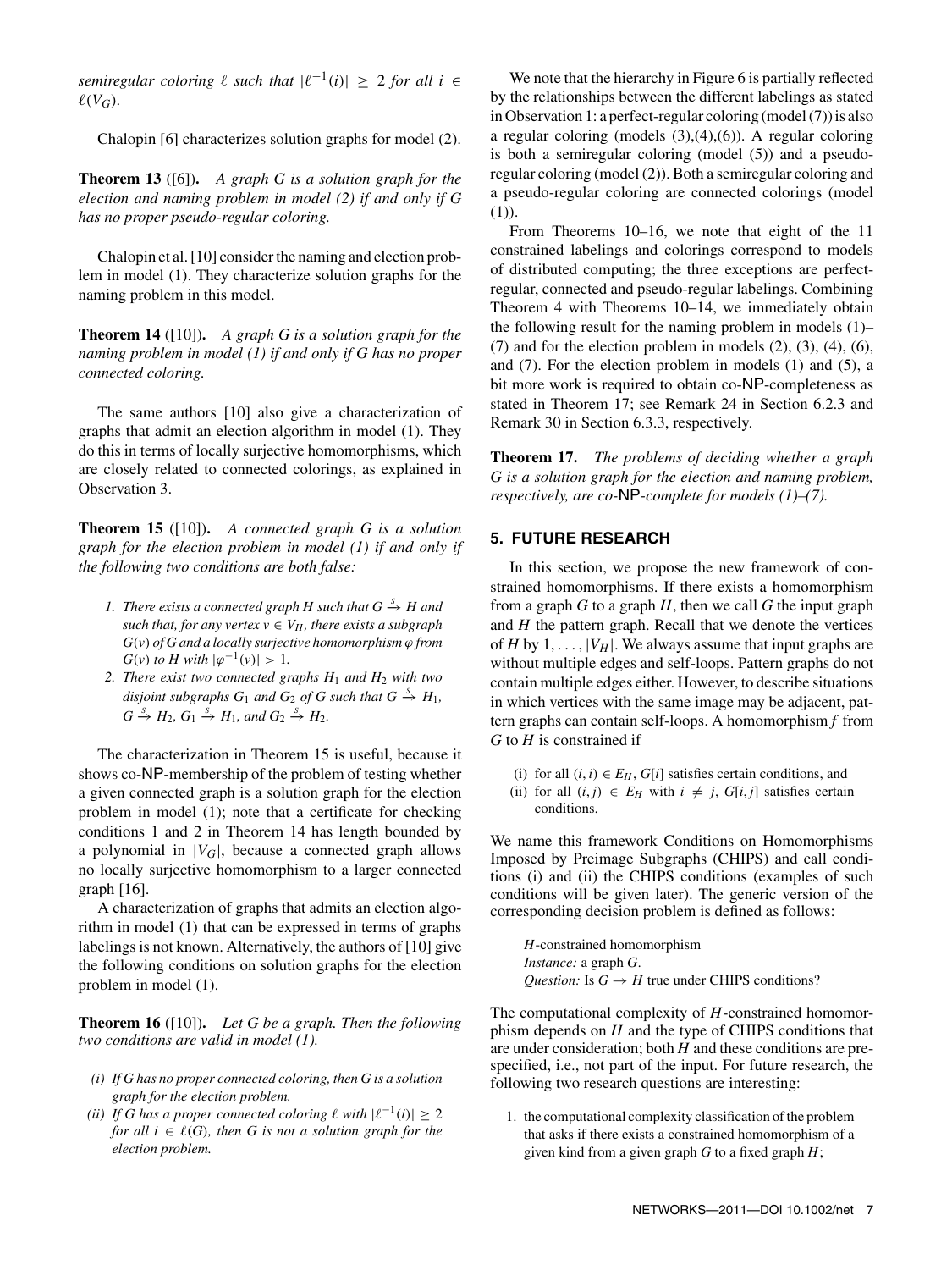2. the relationships between all these kinds of constrained homomorphisms.

We end this section with a few examples of constrained homomorphisms already studied in the literature.

#### **Example 1.** *Locally constrained homomorphisms.*

Let *f* be a homomorphism from a graph *G* to a graph *H*. We already defined in Section 2.2 when *f* is locally bijective or surjective. We say that *f* is locally injective [15] if  $|N_G(u)| =$  $|N_H(f(u))|$  holds for all  $u \in V_G$ . Using CHIPS conditions we can equivalently say that a homomorphism  $f$  from  $G$  to  $H$  is locally injective, locally bijective, or locally surjective if

- (i) for all  $(i, i) \in E_H$ ,  $G[i]$  has maximum degree at most one, minimum and maximum degree one, or minimum degree at least one, respectively;
- (ii) for all  $(i, j) \in E_H$  with  $i \neq j$ ,  $G[i, j]$  has maximum degree at most one, minimum and maximum degree one, or minimum degree at least one, respectively.

The *H*-constrained homomorphism problem is called *H*cover for the locally bijective constraint, *H*-partial cover for the locally injective constraint, and *H*-role assignment for the locally surjective constraint. The complexity classification of the first two problems has been open for many years and is still far from being solved, although many partial results have been obtained; see e.g. [15, 21, 22] for infinite classes of polynomial and NP-complete cases. Contrary to the locally bijective and surjective variants, Fiala and Paulusma [16] obtained a dichotomy theorem for the *H*-role assignment problem.

Denoting the set of connected simple graphs by  $C$ , Fiala et al. [17] showed that  $(C, \xrightarrow{B} ), (C, \xrightarrow{I})$  and  $(C, \xrightarrow{S} )$  are partial orders with  $(C, \stackrel{B}{\rightarrow}) = (C, \stackrel{I}{\rightarrow}) \cap (C, \stackrel{S}{\rightarrow})$ . From the proof of Theorem 4 for proper perfect-regular coloring and proper connected coloring, we deduce that the two problems of deciding whether a given graph is minimal in  $(C, \frac{B}{\epsilon})$  or  $(C, \stackrel{s}{\rightarrow} )$ , respectively, is co-NP-complete. Since *G*  $\stackrel{1}{\rightarrow}$  *H* for all supergraphs *H*, there are no minimal elements in the order  $(\mathcal{C}, \stackrel{I}{\rightarrow}).$ 

#### **Example 2.** *Pseudo-regular homomorphisms.*

We say that a homomorphism *f* from a graph *G* to a graph *H* is a pseudo-covering of *G* if *f* satisfies CHIPS conditions

- (*i*) for all  $(i, i) \in E_H$ ,  $G[i]$  is regular, and
- (ii) for all  $(i, j) \in E_H$  with  $i \neq j$ ,  $G[i, j]$  is edgeless or else contains a perfect matching.

Pseudo-coverings correspond to pseudo-regular colorings if pattern graphs are required to be simple, and to pseudoregular labelings otherwise. We initiated a complexity study for the corresponding decision problem, called *H*-pseudocover, and obtained some partial results [11].



FIG. 7. The graph *K*.

#### **6. THE PROOF OF THEOREM 4**

We split the proof of Theorem 4 into three different parts. In Section 6.1, we prove that proper constrained labeling is NP-complete when we consider symmetric regular labelings, perfect-regular labelings, regular labelings, pseudo-regular labeling, perfect-regular colorings, regular colorings, or pseudo-regular coloring, respectively. Note that these four labelings and three colorings are all pseudo-regular labelings. In Section 6.2, we prove that proper connected coloring is NP-complete. Finally, in Section 6.3, we prove that proper semi-regular coloring is NP-complete.

#### *6.1. All Constrained Labelings that are Pseudo-Regular*

In our proofs, we will frequently make use of the following observation.

**Observation 18.** *Let* ! *be a pseudo-regular labeling of a connected graph G. Then*  $|\ell^{-1}(i)| = \frac{|V_G|}{|\ell(V_G)|}$  *for all*  $i \in \ell(V_G)$ *.* 

**Proof.** Let  $\ell$  be a pseudo-regular labeling of a connected graph *G*. If  $|\ell(V_G)| = 1$  then the statement of the observation is true. Suppose  $|\ell(V_G)| = k \ge 2$ . Because *G* is connected, the graph *H* with  $V_H = \{1, \ldots, k\}$  and

 $E_H = \{ij \mid i \neq j \text{ and there exists an edge } (u, v) \in E_G \text{ with }$  $\ell(u) = i$  and  $\ell(v) = j$ 

is connected, and because  $k \geq 2$ , it contains at least two vertices. Let *j* be a neighbor of a vertex  $i \in H$ . By the definitions of *H* and  $\ell$ , the subgraph *G*[*i*, *j*] contains a perfect matching. Then, because *G*[*i*,*j*] is bipartite,  $|\ell^{-1}(i)| = |\ell^{-1}(j)|$  holds. Because *H* is connected, we then find that  $|\ell^{-1}(i)| = |\ell^{-1}(j)|$ for *any*  $i, j \in V_H$  with  $i \neq j$ . Hence the statement of the observation is true.

**6.1.1. The Gadget.** Recall that the *H*-cover problem asks whether there exists a locally bijective homomorphism from an instance graph *G* to a fixed graph *H*, i.e., *H* is not part of the input. In our NP-completeness proof, we use a reduction from the  $K$ -cover problem, where  $K$  is the graph obtained after deleting an edge in the complete graph  $K_5$  on five vertices; see Figure 7.

The *K*-cover problem is NP-complete for connected graphs [22]. Note that the two nonadjacent vertices 2, 5 of *K* have degree three. The other three vertices, 1, 3, 4, of *K*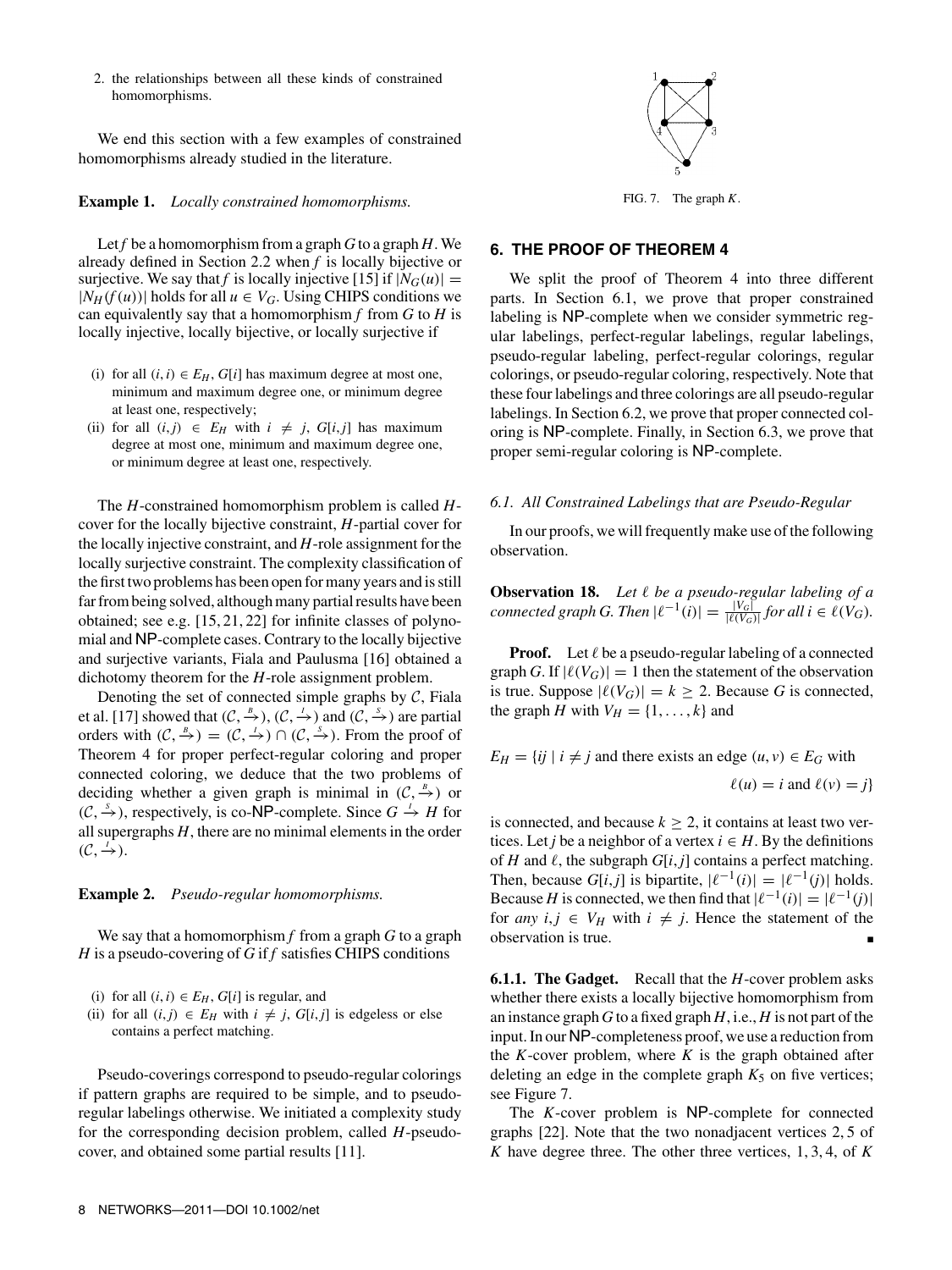

FIG. 8. The chain of  $q$  diamonds for diamond pair  $(u, v)$ .

are adjacent to the two vertices of degree three and to two vertices of degree four. Hence  $K \stackrel{B}{\rightarrow} M$  with

$$
M = \begin{pmatrix} 0 & 3 \\ 2 & 2 \end{pmatrix}.
$$

Let *G* be a graph with  $G \stackrel{B}{\rightarrow} K$ . By transitivity, we obtain  $G \stackrel{B}{\to} M$ . Hence  $G \stackrel{B}{\to} M$  is a necessary condition for  $G \stackrel{B}{\to} K$ , and we therefore call *G* a *K*-candidate.

Now let *G* be a *K*-candidate. Then, by Equation (1) of Section 2.3, the vertex set of *G* can be partitioned into two blocks  $B_1$ ,  $B_2$  such that

- for all  $u \in B_1$ ,  $|N_G(u) \cap B_1| = 0$  and  $|N_G(u) \cap B_2| = 3$
- for all  $u \in B_2$ ,  $|N_G(u) \cap B_1| = 2$  and  $|N_G(u) \cap B_2| = 2$ .

We use Equation (2) of Section 2.3 to deduce that  $3|B_1|$  =  $2|B_2|$ . Since  $|B_1|+|B_2|=|V_G|$ , this means that there exists an integer  $k \ge 1$  such that  $|B_1| = 2k$  and  $|B_2| = 3k$ . This implies that *G* has 5*k* vertices: 2*k* vertices of degree 3 that are adjacent only to vertices of degree 4, and 3*k* vertices of degree 4 that are adjacent to two vertices of degree 3 and two vertices of degree 4.

For our NP-completeness proof, we modify *G* as follows. Because *G* is a *K*-candidate, we can take two adjacent vertices *u* and *v* of  $deg_G(u) = 3$  and  $deg_G(v) = 4$ . We replace the edge  $(u, v)$  by a chain of  $q \geq 1$  diamonds  $D_1, \ldots, D_q$  as described in Figure 8. Each diamond  $D_i$  has vertices  $a_i, b_i, c_i, d_i, e_i$  and edges  $(a_i, b_i), (a_i, c_i), (a_i, d_i), (b_i, c_i), (b_i, d_i), (c_i, d_i), (c_i, e_i), (d_i, e_i).$ For  $i = 1, \ldots, q-1$ , two diamonds  $D_i$  and  $D_{i+1}$  are connected via edge  $(e_i, a_{i+1})$ . The chain of diamonds is connected to *G* by diamond  $D_1$  via edge  $(e_0, a_1) = (u, a_1)$  and by diamond  $D_q$  via edge  $(e_q, a_{q+1}) = (e_q, v)$ . We call the resulting graph *Gq* a diamond graph of *G* for diamond pair (*u*, *v*). We observe that  $G<sup>q</sup>$  is a *K*-candidate as well. Also note that the first vertex in a diamond pair has degree 3 and the second vertex has degree 4. For  $i = 1, \ldots, q$ , we say that  $D_i$  is a diamond of *Gq*.

The next lemma is exactly what we need for our NPcompleteness proof.

## **Lemma 19.** *The K -cover problem is* NP*-complete even for the class of diamond graphs of connected K -candidates.*

**Proof.** Recall that *K*-cover is NP-complete for connected graphs [22]. Also recall that only*K*-candidates allow a locally bijective homomorphism to *K*. Then, because we can check in polynomial time whether a graph *G* is a*K*-candidate,

we may assume without loss of generality that an instance graph of the *K*-cover problem is a connected *K*-candidate. Recall that we denote the vertices of *K* by 1, 2, 3, 4, 5 and its edges by  $(1, 2), (1, 3), (1, 4), (1, 5), (2, 3), (2, 4), (3, 4),$ (3, 5), (4, 5); see Figure 7.

Let *G<sup>q</sup>* be a diamond graph of a connected *K*-candidate *G* for diamond pair  $(u, v)$ . We claim the following:

$$
G \stackrel{B}{\to} K \text{ if and only if } G^q \stackrel{B}{\to} K.
$$

Suppose  $G \stackrel{B}{\to} K$ . Without loss of generality we assume that  $u$  has color 5 and  $v$  has color 1. Then we assign color 1 to all  $a_i$ , color 2 to all  $b_i$ , color 3 to all  $c_i$ , color 4 to all  $d_i$  and color 5 to all  $e_i$ . Hence  $G^q \stackrel{B}{\rightarrow} K$ .

Suppose  $G^q \xrightarrow{B} K$ . Let  $f'$  be a locally bijective homomorphism from  $G<sup>q</sup>$  to *K*. We may assume without loss of generality that  $f'(a_1) = 1$  and  $f'(b_1) = 2$ . Then  $f'(u) = 5$ and  $f'(\{c_1, d_1\}) = \{3, 4\}$ . Consequently,  $f'(e_1) = 5$ . Then  $f'(a_2) = 1$  and so on. Continuing this way we find that  $f'(e_q) = 5$  and  $f'(v) = 1$ . Hence the restriction *f* of  $f' : V_{G} \to V_K$  to  $V_G$  is a witness for  $G \stackrel{B}{\to} K$ .

**6.1.2. Properties of the Gadget.** We present two lemmas that give a number of useful properties of proper pseudoregular labelings of diamond graphs of *K*-candidates when we carefully choose the value for *q*. Lemma 20 shows amongst others that such a labeling is injective on the neighborhood of any vertex in a diamond, and Lemma 21 shows that such a labeling uses exactly 5 labels.

**Lemma 20.** *Let G be a connected K -candidate on* 5*k vertices with diamond graph G<sup>q</sup> for diamond pair*(*u*, *v*)*for some*  $q \geq k + 3$  *such that*  $q + k$  *is a prime number. If*  $\ell$  *is a proper pseudo-regular labeling of*  $G<sup>q</sup>$ *, then*  $|\ell(V_{D_i})| = 5$  *and*  $\ell(e_{i-1}) \notin \ell(V_{D_i} \setminus \{e_i\})$  *for all*  $1 \leq i \leq q$ .

**Proof.** Note that *G<sup>q</sup>* is connected, because *G* is connected. We write  $p = q + k$ . Then  $|V_{Gq}| = 5k + 5q = 5p$  and *p* is a prime number. Since  $G<sup>q</sup>$  is not regular,  $|\ell(V_{G<sup>q</sup>})| > 1$ and by Observation 18, we then find  $|\ell(V_{Gq})| = 5$  or  $|\ell(V_{G}q)| = p = q + k \geq 2k + 3 \geq 5$ . Let  $D_i$  be a diamond for some  $1 \le i \le n$ . Recall that we defined  $u = e_0$  and  $v = a_{q+1}$ . We prove the lemma by a sequence of claims. Let  $\ell(a_i) = 1.$ 

#### **Claim 1.** *We may assume*  $\ell(b_i) = 2$ *.*

We prove this claim as follows. Suppose  $\ell(b_i) = 1$ .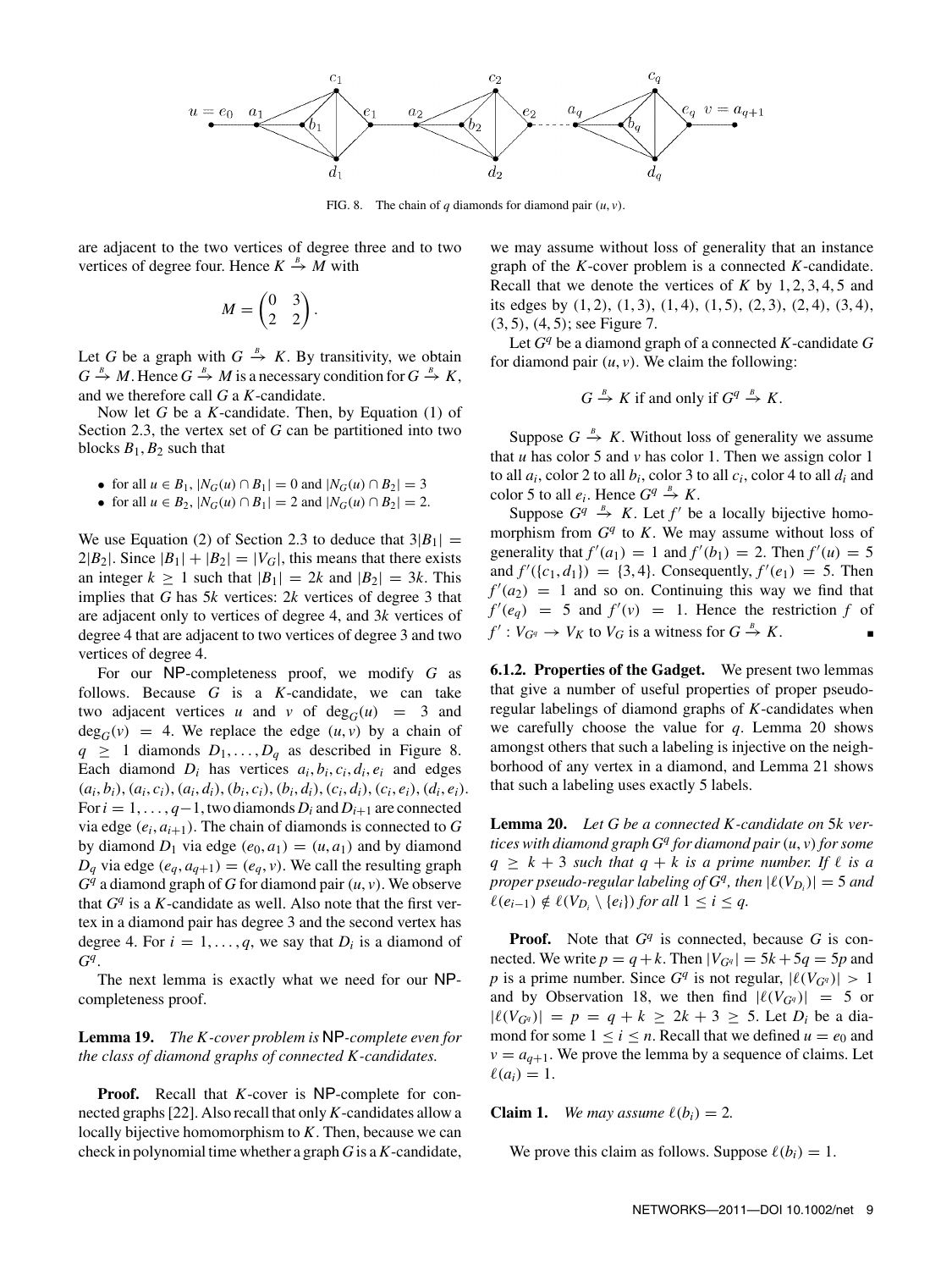Suppose  $\ell(c_i) = 1$ . Suppose  $\ell(d_i) = 1$  as well. Then  $b_i$ only has neighbors with color 1. Hence, each vertex with the same color as  $b_i$ , namely color 1, has only neighbors with color 1. Because  $G<sup>q</sup>$  is connected, this would mean that  $\ell(V_{Gq}) = \{1\}$ , so  $|\ell(V_{Gq})| = 1 < 5$ . This is not possible. So  $\ell(d_i) \neq 1$ . We assume  $\ell(d_i) = 2$ . Since  $G<sup>q</sup>[1, 2]$  contains a perfect matching, we then obtain  $\ell(e_{i-1}) = \ell(e_i) = 2$ . Then  $b_i$  and  $d_i$  only have neighbors with colors 1 and 2. Hence, each vertex with the same color as *bi*, namely color 1, and each vertex with the same color as  $d_i$ , namely color 2, has only neighbors with colors 1 and 2. Since  $G<sup>q</sup>$  is connected, this would mean that  $\ell(V_{Gq}) = \{1, 2\}$ , so  $|\ell(V_{Gq})| = 2 < 5$ . This is not possible. Hence  $\ell(c_i) \neq 1$ , say  $\ell(c_i) = 2$ .

If  $\ell(d_i) = 1$  then by symmetry we can return to the previous case. Suppose  $\ell(d_i) = 2$ . Then  $\ell(e_i) = 1$  or  $\ell(e_i) = 2$ , as otherwise  $G<sup>q</sup>[2, \ell(e_i)]$  does not contain a perfect matching. In both cases, however,  $|\ell(V_{Gq})| = 2 < 5$ . This not possible. So  $\ell(d_i) \notin \{1, 2\}$ , say  $\ell(d_i) = 3$ . If  $\ell(e_{i-1}) = 1$  then  $G<sup>q</sup>[1]$  is not regular. If  $\ell(e_{i-1}) = 2$ , then  $G^{q}[1, 3]$  does not contain a perfect matching. If  $\ell(e_{i-1}) = 3$ , then  $G<sup>q</sup>[1, 2]$  does not contain a perfect matching. So  $\ell(e_{i-1}) \notin \{1, 2, 3\}$ , say  $\ell(e_{i-1}) = 4$ . Then  $G<sup>q</sup>[1, 4]$  does not contain a perfect matching. Hence  $\ell(b_i) \neq 1$ . From now on we assume  $\ell(a_i) = 1$  and  $\ell(b_i) = 2$ .

#### **Claim 2.** *We may assume*  $\ell(c_i) = 3$ *.*

We prove this claim as follows. Suppose  $\ell(c_i) \in \{1, 2\}$ .

First suppose  $\ell(c_i) = 1$ . Suppose  $\ell(d_i) = 1$ . Since  $G<sup>q</sup>[1, 2]$  has a perfect matching,  $\ell(e_{i-1}) = \ell(e_i) = 2$ . Then  $|\ell(V_{Gq})| = 2 < 5$ . This is not possible. So  $\ell(d_i) \neq 1$ . Suppose  $\ell(d_i) = 2$ . Then, since  $b_i$  only has one neighbor with color 2, *G*<sup>*q*</sup>[2] is 1-regular. This implies that  $\ell(e_i) \neq 2$ . If  $\ell(e_i) > 2$ , then  $G[2, \ell(e_i)]$  does not contain a perfect matching, because  $b_i$  with color 2 does not have a neighbor with color  $\ell(e_i)$ . Hence  $\ell(e_i) = 1$ . Then  $|\ell(V_{G^q})| = 2 < 5$ . This is not possible. So  $\ell(d_i) \notin \{1, 2\}$ , say  $\ell(d_i) = 3$ . If  $\ell(e_i) \in \{1, 2, 3\}$ , then  $|\ell(V_{G}q)| = 3 < 5$ . This is not possible. So  $\ell(e_i) \notin \{1, 2, 3\},\$ say  $\ell(e_i) = 4$ . Since  $G<sup>q</sup>[1, 4]$  contains a perfect matching,  $\ell(e_{i-1}) = 4$ . Then  $G^{q}[1, 2]$  does not have a perfect matching. Hence  $\ell(c_i) \neq 1$ .

Suppose  $\ell(c_i) = 2$ . If  $\ell(d_i) = 1$  then by symmetry we can return to a previous case. If  $\ell(d_i) = 2$ , then  $G<sup>q</sup>[1, 2]$  does not contain a perfect matching. So  $\ell(d_i) \notin \{1, 2\}$ , say  $\ell(d_i)$  = 3. Since  $G^{q}[2, 3]$  has a perfect matching,  $\ell(e_i) = 3$ . Then  $G^{q}[1, 2]$  does not allow a perfect matching. Hence  $\ell(c_i) \neq 2$ . From now on we assume  $\ell(a_i) = 1, \ell(b_i) = 2$ , and  $\ell(c_i) = 3$ .

#### **Claim 3.** *We may assume*  $\ell(d_i) = 4$ *.*

We prove this claim as follows. Suppose  $\ell(d_i) \in \{1, 2, 3\}$ . If  $\ell(d_i) = 1$  or  $\ell(d_i) = 2$  then by symmetry we can return to a previous case. Suppose  $\ell(d_i) = 3$ . Since  $G<sup>q</sup>[2, 3]$  has a perfect matching,  $\ell(e_i) = 2$ . Then  $G<sup>q</sup>[1, 3]$  does not contain a perfect matching. Hence  $\ell(d_i) \neq 3$ . From now on we assume  $\ell(a_i) = 1, \ell(b_i) = 2, \ell(c_i) = 3, \text{ and } \ell(d_i) = 4.$ 

**Claim 4.** *We may assume*  $\ell(e_i) = 5$ *.* 

We prove this claim as follows. Suppose  $\ell(e_i) \in$  $\{(1, 2, 3, 4)\}\$ . First suppose  $\ell(e_i) = 1$ . Since  $G^q[1, 2]$  has a perfect matching,  $\ell(a_{i+1}) = 2$ . Then  $|\ell(V_{Gq})| = 4 < 5$ . This is not possible. So  $\ell(e_i) \neq 1$ .

Suppose  $\ell(e_i) = 2$ . Since  $G<sup>q</sup>[1, 2]$  has a perfect matching,  $\ell(a_{i+1}) = 1$ . Then  $G^{q}[2, 3]$  does not have a perfect matching. Hence  $\ell(e_i) \neq 2$ .

Suppose  $\ell(e_i) = 3$ . Since  $G<sup>q</sup>[3, 4]$  has a perfect matching,  $\ell(a_{i+1}) = 4$ . Then  $G^{q}[2, 3]$  does not have a perfect matching. Hence  $\ell(e_i) \neq 3$ . By symmetry  $\ell(e_i) \neq 4$ . From now on we assume  $\ell(a_i) = 1, \ell(b_i) = 2, \ell(c_i) = 3, \ell(d_i) = 4$ , and  $\ell(e_i) = 5.$ 

Note that we have deduced above that  $|\ell(V_{D_i})| = 5$ . Hence we are left to prove  $\ell(e_{i-1}) \notin \{1, 2, 3, 4\}$ . Suppose  $\ell(e_{i-1}) = 1$ . Then  $e_{i-1}$  has neighbors colored 1, 2, 3, 4. This is not possible, since  $\deg_{G^q}(e_{i-1}) = 3$ . Suppose  $\ell(e_{i-1}) = 2$ . Then the two neighbors of *ei*−<sup>1</sup> outside *Di* have colors 3 and 4. Then  $G^{q}[1, 2]$  does not have a perfect matching. Suppose  $\ell(e_{i-1}) = 3$ . Then  $e_{i-1}$  must have neighbors colored 1, 2, 4, 5. This is not possible, since  $\text{deg}_{G_q}(e_{i-1}) = 3$ . By symmetry,  $\ell(e_{i-1}) \neq 4$ . Hence  $e_{i-1}$  does not have a color in {1, 2, 3, 4}. This completes the proof of Lemma 20.

**Lemma 21.** *Let G be a connected K -candidate on* 5*k vertices with diamond graph G<sup>q</sup> for diamond pair*(*u*, *v*)*for some*  $q \geq k+3$  *such that*  $q+k$  *is a prime number. If*  $\ell$  *is a proper pseudo-regular labeling of*  $G^q$  *then*  $|\ell(V_{G^q})| = 5$ *.* 

**Proof.** Note that *G<sup>q</sup>* is connected, because *G* is connected. We write  $p = q + k$ . Then  $|V_{Gq}| = 5k + 5q = 5p$ and  $p$  is a prime number. By Observation 18, we then find  $|\ell(V_{Gq})| = 5$  or  $|\ell(V_{Gq})| = p$ . We note that  $p = q + k \ge$  $2k + 3 > 5$ .

 $\sum_{i=1}^{q} |V_{D_i}| = 5q \ge 2q \ge q + k + 3 = p + 3 > p$ . Hence Suppose  $|\ell(V_{Gq})| = p > 5$ . By our choice of q, we have there exists a vertex  $u$  in a diamond  $D_i$  with the same color as a vertex *v* in a diamond  $D_i$ . By Lemma 20, we find  $i \neq j$ , say  $i < j$ . We choose *u* and *v* such that there do not exist two vertices in  $G[D_i \cup \cdots \cup D_{i-1}]$  that have the same color. By Lemma 20, we can write  $\ell(a_i) = 1$ ,  $\ell(b_i) = 2$ ,  $\ell(c_i) =$ 3,  $\ell(d_i) = 4$  and  $\ell(e_i) = 5$ . By the same lemma, we then obtain  $ell(e_{i-1}) \notin \{1, 2, 3, 4\}$ . If  $ell(e_{i-1}) = 5$  then  $ell(a_{i+1}) =$ 1, and consequently,  $|\ell(V_{Gq})| = 5 < p$ . So we can write  $\ell(e_{i-1}) = 6.$ 

By construction of  $G<sup>q</sup>$ , every vertex of  $G<sup>q</sup>$  has either degree 3 or 4. The following two claims are helpful.

**Claim 1.** *Each vertex x with*  $\ell(x) \in \{1, 3, 4\}$  *has* deg<sub>*Gq*</sub> (*x*) = 4*.*

We prove this claim as follows. Let *x* be a vertex in *Gq*. Suppose  $\ell(x) = 1$ . Then  $\{2, 3, 4, 6\} \subseteq \ell(N_{G^q}(x))$ . Hence  $deg_{G<sup>q</sup>}(x) = 4$ . Suppose  $\ell(x) = 3$ . Then  $\{1, 2, 4, 5\}$  ⊆  $\ell(N_{G}q(x))$ . Hence deg<sub>*Gq*</sub>(*x*) = 4. Suppose  $\ell(x)$  = 4. Then  $\{1, 2, 3, 5\} \subseteq \ell(N_{G^q}(x))$ . Hence deg<sub>*Gq*</sub>(*x*) = 4.

**Claim 2.** *Each vertex y with*  $\ell(y) \in \{2, 5\}$  *has*  $\deg_{G^q}(y) = 3$ *.*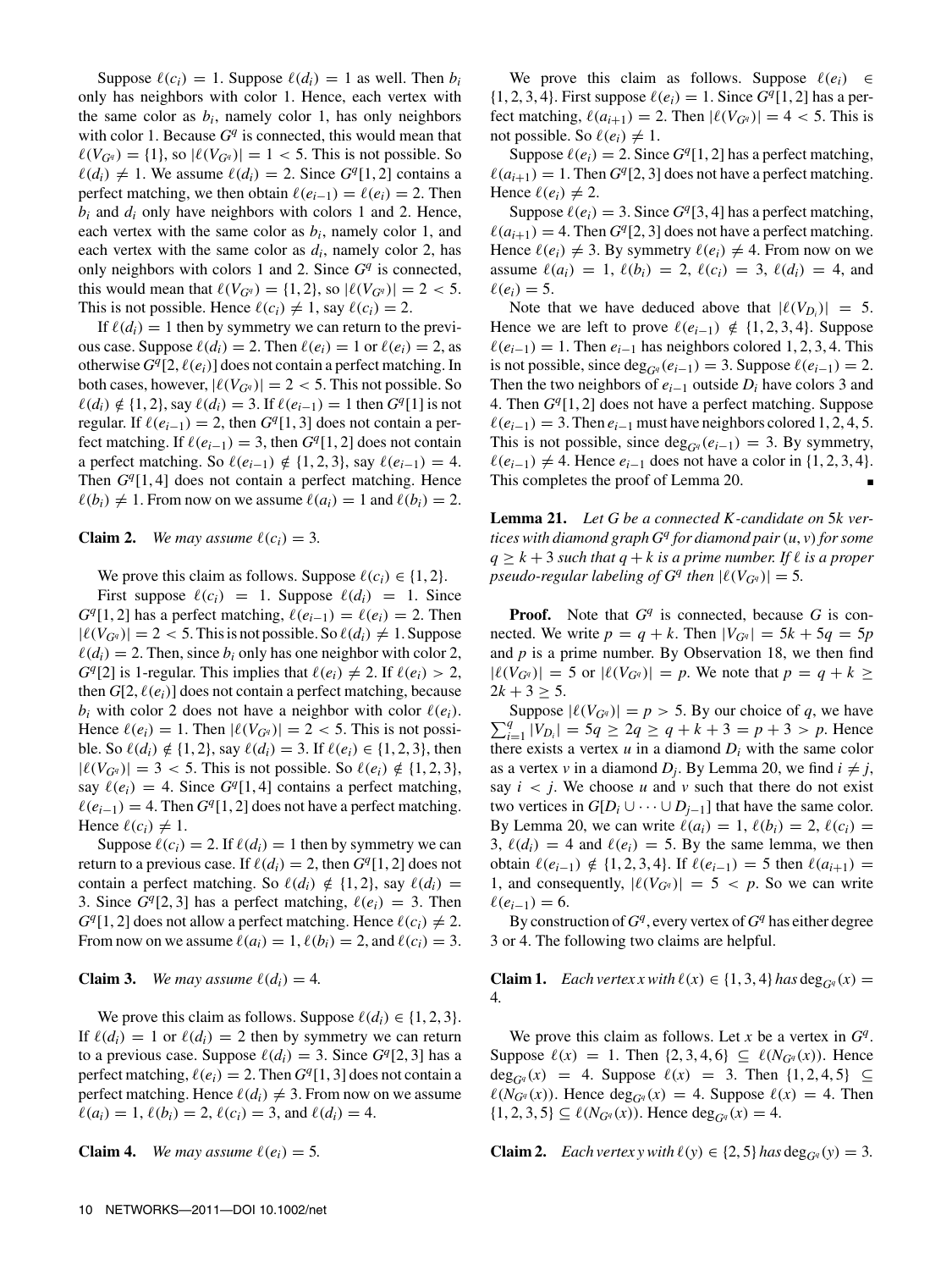We prove this claim by contradiction. Suppose there exists a vertex *y* in  $G<sup>q</sup>$  with deg(*y*) = 4 and  $\ell(y) \in \{2, 5\}$ . Suppose  $\ell(y) = 2$ . Then  $\ell(N_{G^q}(y)) = \{1, 3, 4\}$ . By Claim 1, *y* has three neighbors of degree four. This is not possible by construction of  $G<sup>q</sup>$ .

Suppose  $\ell(y) = 5$ . Then  $\ell(N_{G^q}(y)) = \{3, 4, \ell(a_{i+1})\}.$ Since  $i < j$ , vertex  $a_{i+1}$  belongs to a diamond  $D_{i+1}$ . By Lemma 20, we know that  $|\ell(N_{Gq}(a_{i+1}))| = 4$ . Then each vertex *x* with  $\ell(x) = \ell(a_{i+1})$  has deg<sub>*Gq*</sub>(*x*) = 4. Then the neighbor of *y* that has color  $\ell(a_{i+1})$  has degree four. By Claim 1, the neighbors of *y* with colors 3 and 4 have degree four as well. Hence *y* has three neighbors of degree four. This is not possible by construction of *Gq*. This finishes the proof of Claim 2.

We will use Claim 1 and 2 to show a contradiction, namely that none of the colors  $1, 2, 3, 4, 5$  can occur on  $D_i$ .

First we show  $1 \notin \ell(D_i)$ . By Claim 1, only vertices  $a_i, c_i, d_i$  can have color 1. Suppose  $\ell(a_i) = 1$ . From our choice of  $D_i$  and  $D_j$ , all vertices in  $D_i \cup D_{i+1} \cup \cdots \cup D_{j-1}$  have a different color, i.e.,  $|\ell(D_i \cup D_{i+1} \cup \cdots \cup D_{i-1})| = 5(j-i)$ . Then  $\ell(e_{i-1}) \notin \{2, 3, 4\}.$  This implies  $\ell({b_i, c_i, d_i}) = \{2, 3, 4\}$  and  $\ell(e_{i-1}) = 6$ . We then obtain  $\ell(V_G) = \ell(D_i \cup \cdots \cup D_{i-1})$ , so  $p = |\ell(V_G)| = 5(j-i)$ . Since *p* is a prime number not equal to 5, this is not possible. Hence  $\ell(a_i) \neq 1$ . Suppose  $\ell(c_i) = 1$ (respectively  $\ell(d_i) = 1$ ). Then  $\ell(d_i) \in \{3, 4\}$  (respectively  $\ell(c_i) \in \{3, 4\}$  and  $\ell({b_i, e_i}) = \{2, 6\}$ . Then a vertex with color in {3, 4} is adjacent to a vertex with color 6. This is not possible. Hence  $1 \notin \ell(D_i)$ .

We show  $2 \notin \ell(D_i)$ . By Claim 2, only  $b_i$  and  $e_i$  can have color 2. If  $\ell(b_i) = 2$ , then  $1 \in \ell(\{a_i, c_i, d_i\})$ . This is not possible as proved above. If  $\ell(e_i) = 2$ , then either  $1 \in \ell(\{c_i, d_i\}),$ or else  $\ell({c_i, d_i}) = {3, 4}$  which implies  $\ell(a_i) = 1$ . So, also in this case we find  $1 \in \ell(D_i)$ , which is not possible as we saw before. Hence  $2 \notin \ell(D_i)$ .

We show 3  $\notin \ell(D_i)$ . By Claim 1, only vertices  $a_i, c_i, d_i$ can have color 3. Suppose  $\ell(a_i) = 3$ . Since  $1 \notin \ell(D_i)$ , the neighbor of *aj* with color 1 is *ej*−1. This is not possible, since we chose  $D_i$  and  $D_j$  such that all vertices in  $D_i \cup D_{i+1} \cup$  $\cdots \cup D_{i-1}$  have different colors. If  $\ell(c_i) = 3$  or  $\ell(d_i) = 3$  we would have 1 ∈  $\ell(D_i)$ . Hence 3 ∉  $\ell(D_i)$ . By symmetry, we obtain  $4 \notin \ell(D_i)$ .

Finally, we show  $5 \notin \ell(D_j)$ . By Claim 2, only vertices  $b_i$  and  $e_i$  can have color 5. In both cases, at least one of the colors 3, 4 is a color of a vertex in *Dj*. This is not possible as shown above. This finishes the proof of Lemma 21.

**6.1.3. The Reduction.** We are now ready to show that the following problems are NP-complete:

- 1. Proper symmetric regular labeling
- 2. Proper perfect-regular labeling
- 3. Proper regular labeling
- 4. Proper pseudo-regular labeling
- 5. Proper perfect-regular coloring
- 6. Proper regular coloring
- 7. Proper pseudo-regular coloring

Proof. We start with proving NP-membership. First of all, we can efficiently check if a given labeling  $\ell$  for an *n*vertex graph *G* is proper, and if it is one of the seven labelings above. Indeed, by their definitions, we only have to check *O*(*n*) subgraphs *G*[*i*] for

- being edgeless (all the colorings)
- regularity (all the labelings)
- containing a perfect matching (the symmetric regular labelings)

and only  $O(n^2)$  subgraphs  $G[i, j]$  of  $G$  for

- regular bipartiteness (the (symmetric) regular labelings, and the (perfect-)regular colorings)
- semiregular bipartiteness (the semiregular labelings and colorings)
- being a perfect matching (the perfect-regular labelings and colorings)
- containing a perfect matching (the pseudo-regular labelings and colorings)

To check if a graph contains a perfect matching we can use the polynomial-time algorithm for finding a maximum-size matching in [12]. The other conditions are also easy to check. Hence, all the seven graph problems are in NP.

We now prove NP-completeness by a reduction from *K*cover [22]. Let *G* be a connected *K*-candidate, so  $|V_G| = 5k$ for some  $k > 1$ . We construct a diamond graph  $G<sup>q</sup>$  of G for some diamond pair  $(u, v)$ , where we choose q such that  $q \geq k + 3$  and  $p = q + k$  is a prime number. We can find such a *q* in polynomial time due to Bertrand's postulate that states that for each integer  $n \geq 4$  there exists a prime number *p* in the interval  $[n, 2n - 2]$ . By taking  $n = 2k + 3 \ge 4$ , we then find that there exists a prime number  $p$  in the interval  $[2k + 3, 4k + 4]$ . Hence we can find an appropriate value for *q* in the interval  $[k + 3, 3k + 4]$ . By Lemma 19, we may consider  $G<sup>q</sup>$  as our instance graph for the *K*-cover problem (note  $G \stackrel{B}{\to} K$  if and only if  $G^q \stackrel{B}{\to} K$  as shown in the proof of Lemma 19).

We claim that the following statements are equivalent.

- (i)  $G^q \stackrel{B}{\to} K$ .
- (ii) *G<sup>q</sup>* has a proper perfect-regular coloring.
- (iii) *G<sup>q</sup>* has a proper regular coloring.
- (iv) *G<sup>q</sup>* has a proper pseudo-regular coloring.
- (v) *G<sup>q</sup>* has a proper perfect-regular labeling.
- (vi) *G<sup>q</sup>* has a proper symmetric regular labeling.
- (vii) *G<sup>q</sup>* has a proper regular labeling.
- (viii) *G<sup>q</sup>* has a proper pseudo-regular labeling.

The proof of this claim is as follows.

 $(i) \Rightarrow (ii)$ 

Suppose  $G^q \xrightarrow{B} K$ . Let  $f'$  be a locally bijective homomorphism from  $G^q$  to  $K$  (so  $|f'(V_G)| = 5$ ). Recall that  $V_K = \{1, 2, 3, 4, 5\}$ . So  $f'$  is a proper perfect-regular coloring by Observation 2.

 $(ii) \Rightarrow (iii) \Rightarrow (iv) \Rightarrow (viii)$ 

This follows directly from the definitions, as noted in Observation 1.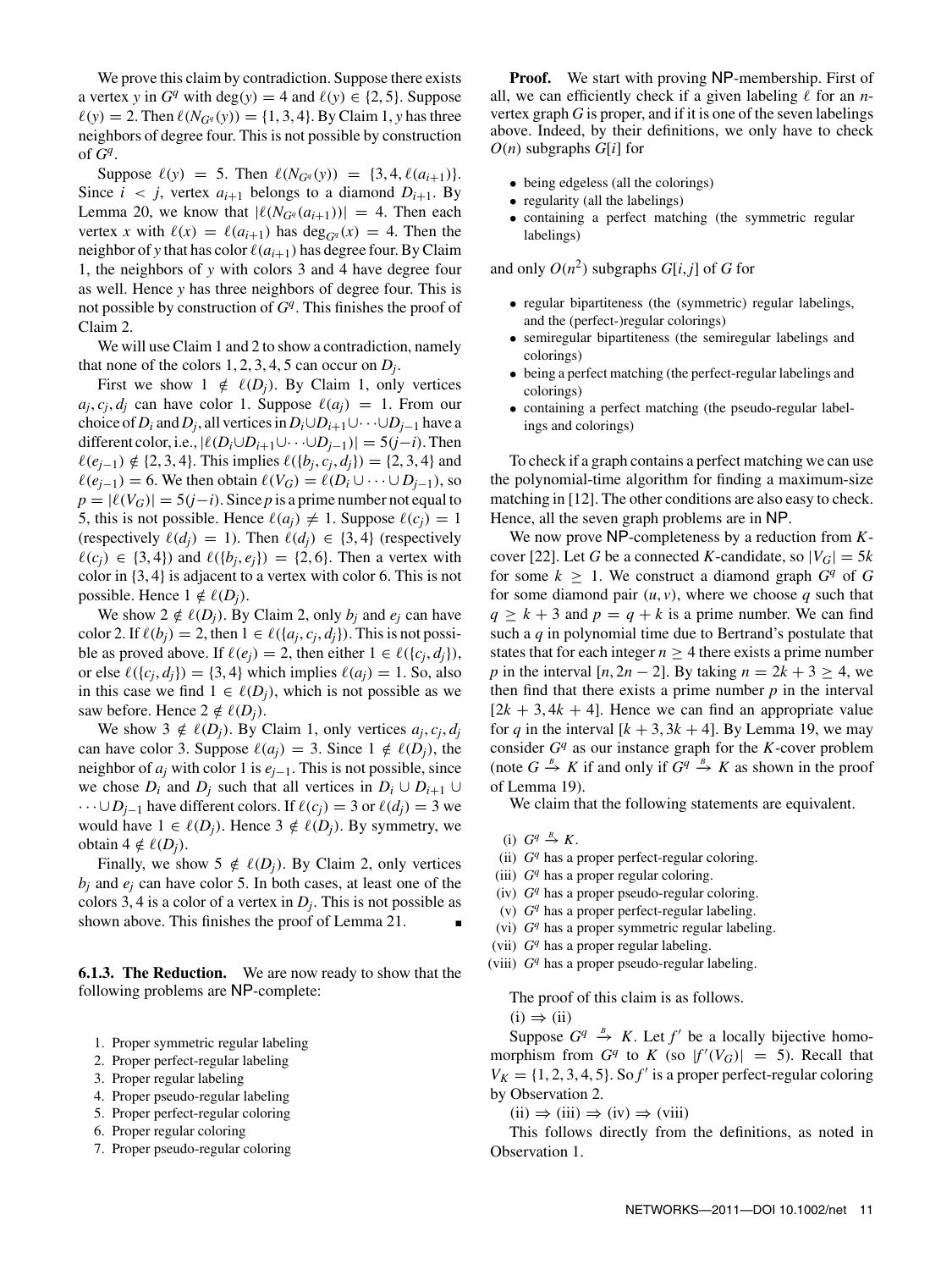

FIG. 9. An example of a  $C_3$ -minimizer  $I^*$  of a hypergraph  $(Q, S)$ .

 $(ii) \Rightarrow (v) \Rightarrow (vi) \Rightarrow (vii) \Rightarrow (viii)$ 

This follows directly from the definitions, as noted in Observation 1.

 $(viii) \Rightarrow (i)$ 

Suppose  $G<sup>q</sup>$  allows a proper pseudo-regular labeling  $\ell$ . By Lemma 20,  $|\ell(D_1)| = 5$ . Let  $\ell(a_1) = 1$ ,  $\ell(b_1) = 2$ ,  $\ell(c_1) = 3, \ell(d_1) = 4$  and  $\ell(e_1) = 5$ . By Lemma 20,  $\ell(e_0) \notin$  $\{1, 2, 3, 4\}$ . Since  $|\ell(V_G)| = 5$  due to Lemma 21, we then find that  $\ell(e_0) = 5$ . This means that  $\ell$  defines a locally bijective homomorphism from  $G$  to  $K$ .

#### *6.2. Connected Colorings*

We start with a lemma that we need later on.

**Lemma 22.** *Let* ! *be a proper connected coloring of a graph G. Let x*1, ... , *xk be a sequence of k different colors from*  $\ell(V_G)$  *such that*  $G[x_i, x_{i+1}]$  *is not edgeless for*  $1 \leq i \leq k-1$ *. Then, for each vertex r in G with color x*1*, there exists a path*  $P = r_1 r_2 \ldots r_k$  *from*  $r_1 = r$  *to some vertex*  $r_k$  *such that*  $\ell(r_h) = x_h$  *for*  $h = 1, ..., k$ .

**Proof.** We prove the statement by induction on *k*. Let  $k = 1$ . Since  $G[x_1, x_2]$  contains an edge, *r* has a neighbor  $r_2$ with color  $x_2$ . Let  $k \ge 2$ . By the induction hypothesis, there exists a path  $P' = r_1 r_2 \dots r_{k-1}$  from  $r_1 = r$  to  $r_{k-1}$  such that  $\ell(r_i) = x_i$  for  $i = 1, \ldots, k - 1$ . Since  $G[x_{k-1}, x_k]$  is not edgeless, every vertex in  $G[x_{k-1}, x_k]$  has degree at least one, by definition of a connected coloring. This means that*rk*−<sup>1</sup> needs a neighbor with color  $x_k$ . Because all colors in  $\{x_1, \ldots, x_k\}$ are different, there exists a neighbor  $r_k \notin \{r_1, \ldots, r_{k-2}\}\$  of *r<sub>k−1</sub>* that has color  $x_k$ . Hence, we have proven Lemma 22. ■

**6.2.1. The Gadget.** A hypergraph  $(Q, S)$  is a set  $Q =$  ${q_1, \ldots, q_m}$  together with a set  $S = {S_1, \ldots, S_n}$  of subsets of *Q*. A 2-*coloring* of a hypergraph  $(Q, S)$  is a partition of *Q* into  $Q_1 \cup Q_2$  such that  $Q_1 \cap S_i \neq \emptyset$  and  $Q_2 \cap S_i \neq \emptyset$  for  $1 \leq j \leq n$ . In our proof, we use reduction from the following, well-known, NP-complete problem (cf. [18]).

Hypergraph 2-colorability *Instance:* A hypergraph (*Q*, S). *Question:* Does (*Q*, S) have a 2-coloring?

We call a hypergraph  $(Q, S)$  with  $\emptyset \notin S$ ,  $\bigcup_j S_j = Q$  and  $S_i \neq S_k$  for all  $j \neq k$  nontrivial. It is easy to see that the Hypergraph 2-colorability restricted to nontrivial hypergraphs remains NP-complete. With a hypergraph  $(Q, S)$  we associate its incidence graph *I*, which is a bipartite graph on *Q* ∪ *S*, where  $(q, S)$  forms an edge if and only if  $q \in S$ .

Let *Ci* denote the cycle on *i* vertices. Given the incidence graph *I* of a non-trivial hypergraph  $(Q, S)$  we construct the following graph. First we make a copy *S*<sup> $\prime$ </sup> for each *S*  $\in$  *S*. We add edges  $(S', q)$  if and only if  $q \in S$ . Let  $S' = \{S'_1, \ldots, S'_n\}$ . Then we glue a cycle  $C(q_i) \simeq C_{6i-3}$  to  $q_i$  for  $1 \leq i \leq m$ . We add a new vertex  $v$  and edges from  $v$  to all vertices in S. Finally, we glue a cycle  $C(v) \simeq C_{6m+3}$  to *v*. We call the resulting graph  $I^*$  the  $C_3$ -minimizer of  $(Q, S)$ . See Figure 9 for an example. Note that  $I^*$  is connected because  $(Q, \mathcal{S})$  is non-trivial.

**6.2.2. Properties of the Gadget.** In Lemma 23, we show that proper connected colorings of *C*3-minimizers use exactly three colors. This is crucial information for our NP-completeness proof.

**Lemma 23.** *Let I*<sup>∗</sup> *be the C*3*-minimizer of a non-trivial hypergraph*  $(Q, S)$ *. If*  $\ell$  *is a proper connected coloring of*  $I^*$ *then*  $|\ell(V_{I^*})| = 3$ *.* 

**Proof.** Suppose  $\ell$  is a proper connected coloring of  $I^*$ . We note that, by definition, two neighbors must be mapped to different colors. We write  $\ell(q_1) = 1$ . Let the other two vertices of  $C(q_1)$  be *s*, *t* with  $\ell(s) = 2$  and  $\ell(t) = 3$ . If  $q_1$ only has neighbors with color 2 or 3 then  $\ell(V_{I^*}) = \{2, 3\}$ , and we are done.

Suppose  $q_1$  has a neighbor in  $S \cup S'$  with a color not in {2, 3}. Then all vertices of *I*<sup>∗</sup> with color 1 have at least degree three. By a sequence of claims, we show that  $|\ell(V_{I^*})|$  =  $|V_{I^*}|$ . This gives us a contradiction to our assumption that  $\ell$ is proper.

**Claim 1.** *Colors* 2, 3 *are not in*  $\ell(V_{I^*}\backslash\{s,t\})$ *.* 

We prove Claim 1 by contradiction. Suppose  $\ell(w) \in \{2, 3\}$ for some  $w \in V_{I^*} \setminus \{s, t\}$ . By symmetry, we may assume  $\ell(w) = 2$ . We consider three cases.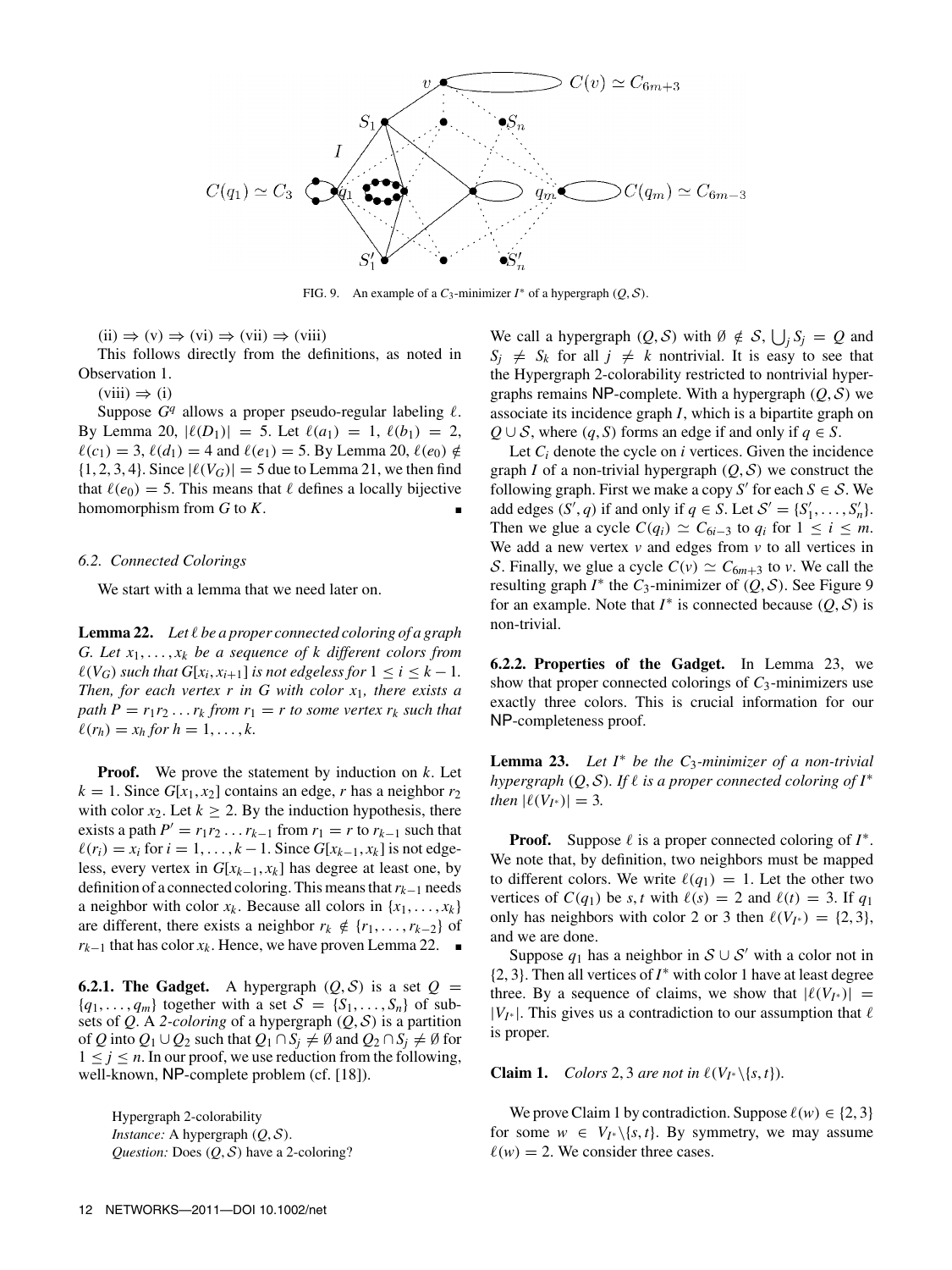First suppose  $w \in V_{C(p)} \backslash \{p\}$  for some  $p \in (Q \backslash \{q_1\}) \cup \{v\}.$ Then *w* needs a neighbor with color 1. Recall that such a neighbor must have degree at least three. The only candidate is *p*. However, *w* also needs a neighbor with color 3. This neighbor of color 3 must be adjacent to a vertex with color 1. Since  $|C(p)|$  contains at least nine vertices, the latter vertex (the one with color 1) is on  $C(p)$  and has degree two. Since every vertex of color 1 has degree at least three, this is not possible.

Next suppose  $w = p$  for some  $p \in Q \cup \{v\}$ . Let *x* be a neighbor of *w* on  $C(p)$ . Then *x* must have color 1 or 3. Color 1 is not possible since *x* has degree  $2 < 3$ . Color 3 is not possible, since then *x* has a (degree-two) neighbor *y* on  $C(p)$ with color 1.

Finally suppose  $w = S$  for some  $S \in S \cup S'$ . Then *w* must have a neighbor  $p'$ , which is in  $Q \cup \{v\}$ , with color 3. By symmetry (use color 3 instead of color 2), we can return to the previous case. This finishes the proof of Claim 1.

**Claim 2.** *For all p*  $\in Q \cup \{v\}$ ,  $|\ell(V_{C(p)})| = |V_{C(p)}|$ *.* 

For  $p = q_1$ , the condition of Claim 2 is satisfied. For all other *p* we prove Claim 2 by contradiction. Let  $|\ell(V_{C(p)})|$  <  $|V_{C(p)}|$  for some  $p \in (Q \setminus \{q_1\}) \cup \{v\}$ . This means that at least two vertices in *C*(*p*) share the same color.

First suppose  $z \in V_{C(p)} \setminus \{p\}$  has color  $\ell(p)$ . By Claim 1, color 2 is not a color of any vertex in  $C(p)$ . Since p is a cutvertex of  $I^*$  and since  $I^*$  is a connected graph, any path from *z* (with color  $\ell(p)$ ) to a vertex with color 2 contains *p* (with color  $\ell(p)$ ). This is not possible due to Lemma 22. Hence *p* is the only vertex in  $C(p)$  with color  $\ell(p)$ .

Since two vertices in  $C(p)$  have the same color, we obtain  $\ell(u_1) = \ell(u_2)$  for some  $u_1, u_2 \in V_{C(p)} \setminus \{p\}$ . Let *P* be the path from  $u_1$  to *p* that does not use  $u_2$ . Let  $P^*$  be the path from  $u_2$  to *p* that does not use  $u_1$ . We apply Lemma 22 with  $x_1 = \ell(u_1)$ and  $x_k = 2$ . Then we find that *P* and  $P^*$  must use exactly the same  $|V_P|=|V_{P^*}|$  colors (in exactly the same order). We choose  $u_1$  and  $u_2$  such that *P* and  $P^*$  are maximal. Let  $v_1$  be the neighbor of  $u_1$  not on *P*, and let  $v_2$  be the neighbor of  $u_2$ not on  $P^*$ . If  $v_1$  is not equal to  $v_2$ , then  $v_1$  and  $v_2$  must have the same color by definition of a connected coloring. This contradicts the maximality of *P* and  $P^*$ . Hence  $v_1 = v_2$ .

So we have found that two colors, namely  $\ell(p)$  and  $\ell(v_1)$ , appear once on  $C(p)$  while all other colors appear exactly twice on  $C(p)$ . This means that  $|C(p)|$  is even. This is not possible, since  $|C(p)|$  is odd by construction. Hence, we have proven Claim 2.

**Claim 3.** *On any two cycles C(p) and C(q) with*  $p, q \in$ *Q* ∪ {*v*}*, only p and q can share the same color, i.e., if*  $\ell(V_{C(p)}) \cap \ell(V_{C(q)}) \neq \emptyset$  then  $\ell(p) = \ell(q)$  and  $\ell(V_{C(p)} \setminus \{p\}) \cap$  $\ell(V_{C(q)}\backslash\{q\}) = \emptyset.$ 

We prove Claim 3 as follows. For some  $p, q \in Q \cup \{v\}$ with  $p \neq q$ , let *x* be a common color of  $C(p)$  and  $C(q)$ , i.e., *x* ∈  $\ell(V_{C(p)})$  ∩  $\ell(V_{C(q)})$ . We may assume without loss of generality that  $|V_{C(p)}| < |V_{C(q)}|$ .

First suppose  $x = \ell(p)$ . Below we prove that *q* is the only vertex of  $C(q)$  that can have color *x* by showing that any vertex with color *x* must have degree at least three. Due to Claim 2, both neighbors of *p* on *C*(*p*) have a different color. Suppose these colors are the only colors that the neighbors of *p* have, i.e.,  $|\ell(N_{I^*}(p))| = 2$ . Then  $|\ell(V_{I^*})| = |V_{C(p)}|$ . This not possible: by Claim 2 and our choice of *p* and *q*, the number of different colors on *I*<sup>\*</sup> is at least  $|V_{C(v)}| \geq |V_{C(q)}| > |V_{C(p)}|$ . So on the neighborhood of *p* at least three different colors are used. This means that any vertex with color  $\ell(p)$  must have degree at least three. Hence, if  $x \in \ell(V_{C(q)})$  then *q* is the only vertex of  $C(q)$  that can have color  $\ell(p)$ .

Now suppose  $x \neq \ell(p)$ , say  $x = \ell(u) = \ell(u')$  for some  $u \in C(p) \setminus \{p\}$  and  $u' \in C(q)$ . Below we show that this case is not possible. Then we are done.

Suppose  $u' = q$ . By Claim 2, both neighbors of *u* have a different color, so  $|\ell(N_{I^*}(q))| = 2$ . By Claim 2, the two neighbors of  $q$  in  $C(q)$  do not have the same color. This means that the color  $x^*$  of a vertex  $u^* \in N_{I^*}(u) \setminus \{p\}$  is a color of a neighbor of *q* in  $C(q)$ . Then we can replace *x* by  $x^*$  and *u* by *u*∗. Hence, we may without loss of generality assume that  $u' \neq q$ .

Let  $P_{up}$  and  $P_{up}^*$  be the two (vertex-disjoint) paths from *u* to *p* in *C*(*p*). By Claim 2, all vertices on  $P_{up}$  and  $P_{up}^*$  have different colors. By our choice of  $p$  and  $q$ ,  $C(q)$  contains at least six more vertices than *C*(*p*). Then, by Lemma 22, *C*(*q*) contains a path  $P_{u'p'}$  from *u'* to a vertex  $p' \neq q$  with the same colors as  $P_{up}$  or with the same colors as  $P_{up}^*$ , so  $p'$  has color  $\ell(p)$ . Since  $p' \neq q$ ,  $p'$  has degree two. This is not possible, since we already showed that *q* is the only vertex of  $C(q)$ that can have the same color as *p*. This finishes the proof of Claim 3.

To prove the lemma we need a claim that is stronger than Claim 3.

**Claim 4.**  $\ell(V_{C(p)}) \cap \ell(V_{C(q)}) = \emptyset$  *for all p*,  $q \in Q \cup \{v\}$ *with*  $p \neq q$ .

We prove Claim 4 as follows. Suppose  $\ell(V_{C(p)}) \cap$  $\ell(V_{C(q)})$  ≠ Ø for some  $p, q \in Q \cup \{v\}$  with  $p \neq q$ . By Claim 3,  $\ell(p) = \ell(q)$ . Let  $r_1$  be a neighbor of p on  $C(p)$ . Then  $r_1$  has degree two in  $I^*$ . Let  $r_2 \neq p$  be the other neighbor of *r*1. By definition of a connected coloring, *q* must have a neighbor with color  $\ell(r_1)$ . By Claim 3,  $\ell(r_1)$  is the color of a vertex  $S \in S \cup S'$ . Again by definition, *S* must have a neighbor with color  $\ell(r_2)$ . By construction, this neighbor is a vertex  $q' \in Q \cup \{v\}$ . By Claim 2,  $\ell(r_2) \neq \ell(p)$ . Hence  $q' \neq p$ . Then  $C(p)$  and  $C(q')$  have common color  $\ell(r_2)$ . This violates Claim 3 and completes the proof of Claim 4.

By Claim 2 and Claim 4, all vertices in the union of all cycles  $C(p)$  over  $p \in Q \cup \{v\}$  are mapped to different colors. As  $(Q, S)$  is non-trivial, any two  $S_i, S_k \in S$  with  $j \neq k$  represent two different subsets of *Q*. Hence they cannot have the same color. The same holds for any two  $S'_j$ ,  $S'_k \in S'$  because they are copies of sets  $S_j, S_k \in S$ . Furthermore, all  $S'_j$  are not adjacent to *v*. This means that  $S$  and  $S'$  do not share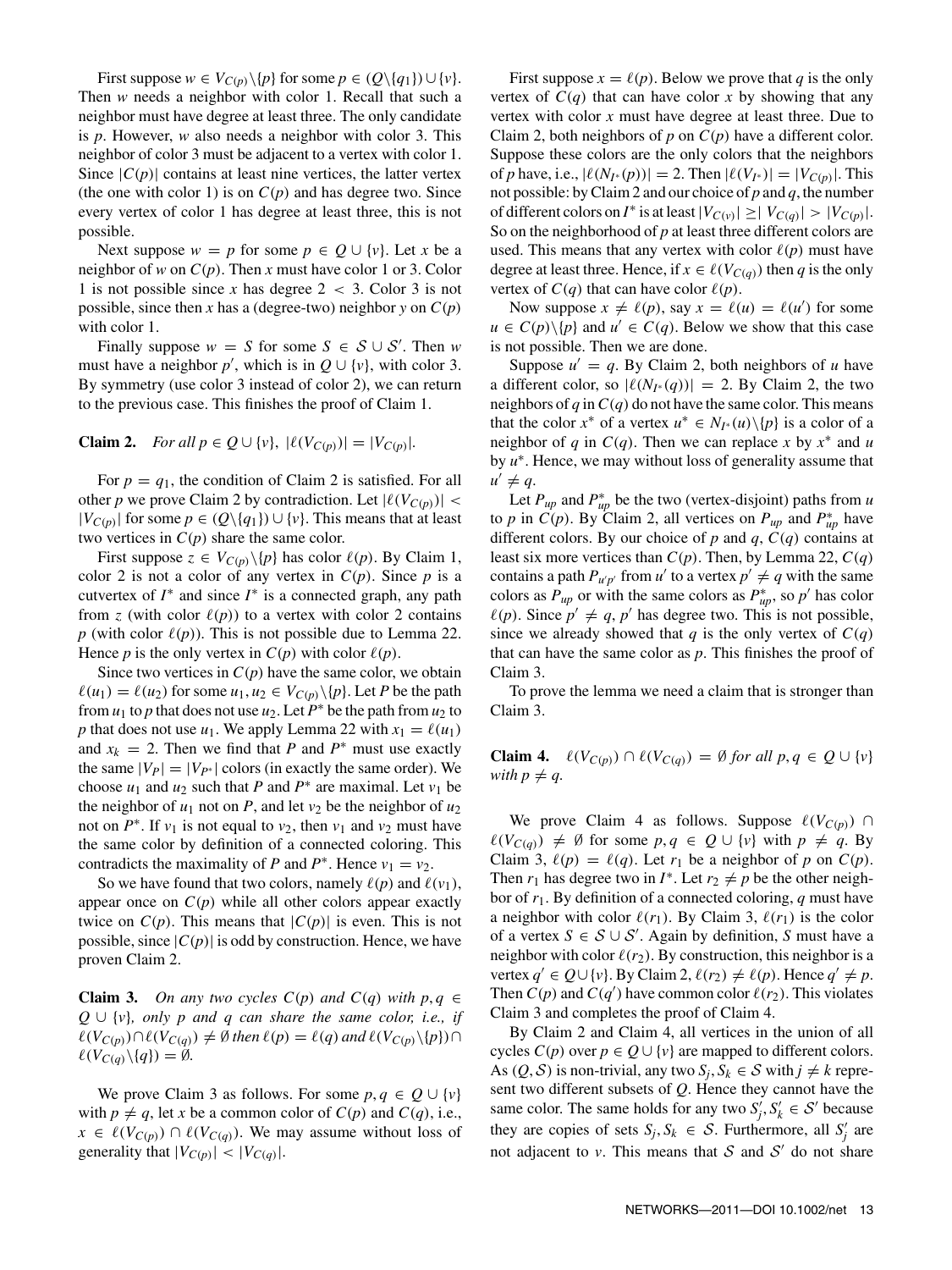

FIG. 10. The chain of  $k + 1$  multi-diamonds that replace edge  $e_k = (u, v)$ .

any colors, i.e.,  $\ell(S) \cap \ell(S') = \emptyset$ . Hence we have obtained  $|\ell(S \cup S')| = |S \cup S'|$ .

Suppose some  $S \in \mathcal{S} \cup \mathcal{S}'$  has the same color as a vertex *u* of some  $C(p)$ . Then the colors of the neighbors of *u* on *C*(*p*) must appear on the neighbors of *S*, which all belong to *Q* ∪ {*v*}. This violates Claim 4. Hence  $|\ell(V_{I^*})| = |V_{I^*}|$ , so  $\ell$ is not proper. This finishes the proof of Lemma 23.

**6.2.3. The Reduction.** We are now ready to show that the PROPER CONNECTED COLORING problem is NP-complete.

**Proof.** To show membership in NP we must verify the following for a given labeling  $\ell$  of an *n*-vertex graph *G*. First we must check *O*(*n*) subgraphs *G*[*i*] for being edgeless. Second, we must check  $O(n^2)$  subgraphs  $G[i, j]$  of  $G$  for minimum degree. Both checks can be performed in polynomial time. Hence, the problem is a member of NP.

We prove NP-completeness by a reduction from the Hypergraph 2-colorability problem restricted to non-trivial hypergraphs. Let  $(Q, S)$  be a non-trivial hypergraph. We construct its  $C_3$ -minimizer  $I^*$  and claim that the following three statements are equivalent. Note that we prove a bit more than required by including statement (ii). The reason we do this is made clear in Remark 24.

(i)  $(Q, S)$  has a 2-coloring.

(ii) *I*<sup>\*</sup> admits a proper connected coloring  $\ell$  with  $|\ell^{-1}(i)| \geq 2$ for all  $1 \leq i \leq |\ell(V_G)|$ .

(iii) *I*∗ admits a proper connected coloring.

The proof is as follows.

 $(i) \Rightarrow (ii)$ 

Suppose  $(Q, S)$  has a 2-coloring  $Q_1 \cup Q_2$ . Define  $\ell(v) = 1$ ,  $\ell(S) = 2$  for all *S* ∈ *S* ∪ *S'*,  $\ell(q) = 1$  for all  $q \in Q_1$ and  $\ell(q) = 3$  for all  $q \in Q_2$ . Finish the coloring in the obvious way. Note that we use exactly three colors. Since *C*(*v*) contains at least six vertices,  $|\ell^{-1}(i)| \ge 2$  for all 1 ≤  $i < 3$ .

 $(ii) \Rightarrow (iii)$ 

This is trivial.

 $(iii) \Rightarrow (i)$ 

Suppose  $I^*$  has a proper connected coloring  $\ell$ . By Lemma 23 we find  $|\ell(V_{I^*})| = 3$ . Since  $C(q_1)$  is isomorphic to  $C_3$ , we find that the three vertices of  $C(q_1)$  have three different colors, say 1,2,3. Then, by definition, any vertex colored by 1 (resp. 2,3) has a neighbor colored by 2 (resp. 3, 1) and a neighbor colored by 3 (resp. 1, 2). We assume without loss of generality that  $\ell(v) = 1$ . Then  $\ell(S_i) \in \{2, 3\}$  for all *j*. If  $\ell(S'_j) = 1$  for some *j*, then *S*<sup>'</sup><sub>*j*</sub> needs a neighbor of color 2 and a neighbor of color 3. Both neighbors are adjacent to  $S_i$  that has color 2 or 3. This is not possible. Hence we find  $\ell(S'_j)$  ∈ {2, 3} for all *j*. We define  $Q_1 = \{q \in Q \mid \ell(q) = 1\}$ and  $Q_2 = Q \backslash Q_1$ . Since each  $S'_j$  needs at least two neighbors with different colors and at least one neighbor with color 1, the partition  $Q_1 \cup Q_2$  is a 2-coloring of  $(Q, S)$ .

**Remark 24.** *The equivalence of statements (i)–(iii) above, combined with Theorem 16, shows that Theorem 17 holds for the leader election problem in model (1).*

## *6.3. Semiregular Colorings*

Our proof combines new arguments with the ingredients of the proofs in both Sections 6.1 and 6.2.

**6.3.1. The Gadget.** Recall that the *H*-cover problem asks whether there exists a locally bijective homomorphism from an instance graph *G* to a fixed graph *H*. In our NPcompleteness proof we use a reduction from the  $K_4$ -cover problem, where  $K_4$  is the complete graph on four vertices denoted by 1,2,3, and 4. The *K*4-cover problem is NP-complete for connected graphs [20].

Let *G* be a connected graph with  $G \stackrel{B}{\rightarrow} K_4$ . Because  $G \stackrel{B}{\rightarrow} K_4$  and  $K_4$  is 3-regular, we find that *G* is 3-regular. By definition, any locally bijective homomorphism *f* from *G* to *K*<sup>4</sup> is a pseudo-regular labeling. Then we can use Observation 18 to deduce that  $|f^{-1}(i)| = \frac{|V_G|}{4}$  for  $i = 1, ..., 4$ . This means that  $|V_G| = 4q$  for some  $q \ge 1$ . Since  $2|E_G| = 3|V_G|$ , we then obtain  $|E_G| = \frac{3|V_G|}{2} = 6q$ . We therefore call a graph *G* that is 3-regular and that has  $|V_G| = 4q$  and  $|E_G| = 6q$  for some  $q > 1$  a  $K_4$ -candidate.

For our NP-completeness proof we modify a*K*4-candidate as follows. Let  $E_G = \{e_1, e_2, \ldots, e_m\}$ . For each edge  $e_k$ , we do as follows. First we choose an orientation of  $e_k$ , say  $e_k$  =  $(u, v)$  is oriented from *u* to *v*. Then we replace  $e_k$  by a chain of  $k+1$  multi-diamonds  $D_1(k), \ldots, D_{k+1}(k)$ , as described in Figure 10. Each multi-diamond  $D_{k+1}(k)$  has vertices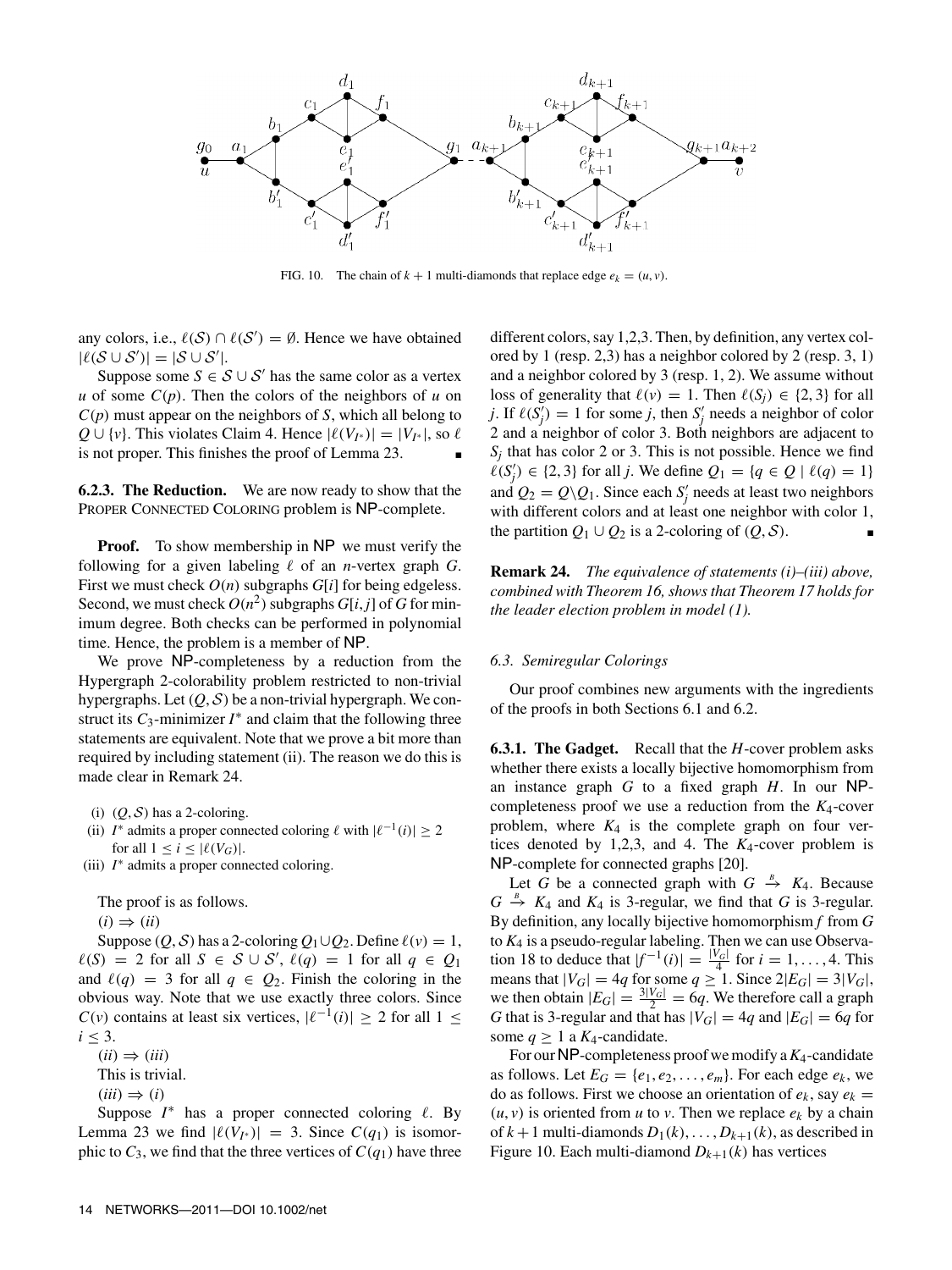$$
a_i(k), b_i(k), b'_i(k), c_i(k), c'_i(k), d_i(k), d'_i(k), e_i(k), e'_i(k), f_i(k), f'_i(k), g_i(k).
$$

We call the vertices in a multi-diamond  $D_i(k)$  that are not equal to  $a_i(k)$  or  $g_i(k)$  the inner vertices of  $D_i(k)$ . If no confusion is possible, we will write  $a_i$  for  $a_i(k)$ ,  $b_i$  for  $b_i(k)$  etc. A chain of multi-diamonds is connected to *G* by multi-diamond *D*<sub>1</sub>(*k*) via edge  $(g_0(k), a_1(k)) = (u, a_1(k))$  and by multidiamond  $D_{k+1}$  via edge  $(g_{k+1}(k), a_{k+2}(k)) = (g_{k+1}(k), v)$ . Note that, in contrast to the diamonds in Section 6.1.1, this operation is not symmetric: we would have obtained a different graph if we had chosen to orient  $e_k$  from  $v$  to  $u$ . After performing the operation above for each edge in *G*, we obtain a graph *G*\* that we call a multi-diamond graph of *G*. We observe that  $G'$  is a  $K_4$ -candidate as well.

The next lemma is exactly what we need for our NPcompleteness proof.

**Lemma 25.** *The K*4*-cover problem is* NP*-complete even for the class of multi-diamond graphs of connected K*4 *candidates.*

**Proof.** Recall that *K*4-cover is NP-complete for connected graphs [20]. Also recall that only *K*4-candidates allow a locally bijective homomorphism to *K*4. Then, because we can check in polynomial time whether a graph *G* is a *K*4 candidate, we may assume without loss of generality that an instance graph of the *K*4-cover problem is a connected  $K_4$ -candidate. Recall that we denote the vertices of  $K_4$  by  $1, \ldots, 4.$ 

Let  $G'$  be a multi-diamond graph of a  $K_4$ -candidate  $G$  with  $|E_G| = m$ . We claim that  $G \stackrel{B}{\to} K_4$  if and only if  $G' \stackrel{B}{\to} K_4$ .

Suppose  $G \stackrel{B}{\to} K_4$ . For all  $1 \leq k \leq m$ , we proceed as follows. Let  $(u, v) = e_k$  be an edge in G. We may assume without loss of generality that *u* has color 1 and *v* has color 2. For  $1 \le i \le k+1$ , we assign color 1 to all  $c_i, c'_i, g_i$ , color 2 to all  $a_i, d_i, d'_i$ , color 3 to all  $b_i, e'_i, f_i$  and color 4 to all  $b'_i, e_i, f'_i$ . This way we obtain a witness for  $G' \stackrel{B}{\rightarrow} K_4$ .

Suppose  $G' \stackrel{B}{\rightarrow} K_4$ . Let  $\ell'$  be a locally bijective homomorphism from *G*<sup> $\prime$ </sup> to  $K_4$ . Let  $(u, v) = e_k$  be an edge in *G*. We may assume without loss of generality that  $\ell'(g_0) = \ell'(u) = 1$  and  $\ell'(a_1) = 2$ . Then  $\ell'(\{b_1, b'_1\}) = \{3, 4\}$ , and consequently,  $\ell'({c_1, c'_1}) = {1}.$  We may assume without loss of generality that  $\ell'(b_1) = 3$  and  $\ell'(b'_1) = 4$ . Then  $\ell'(\{d_1, e_1\}) = \{2, 4\}$ and  $\ell'(\lbrace d'_1, e'_1 \rbrace) = \lbrace 2, 3 \rbrace$ . Then  $\ell'(f_1) = 3$  and  $\ell'(f'_1) = 4$ . Consequently  $\ell'(g_1) = 1$  and  $\ell'(g_2) = 2$ . Continuing this way, we find that  $\ell'(g_{k+1}) = 1$  and  $\ell'(v) = \ell'(a_{k+2}) = 2$ . Hence, the restriction  $\ell$  of  $\ell' : V_{G'} \to V_{K_4}$  to  $V_G$  is a witness for  $G \stackrel{B}{\rightarrow} K_4$ .  $\stackrel{B}{\longrightarrow} K_4.$ 

**6.3.2. Properties of the Gadget.** In Lemmas 26–29, we state a number of useful properties of semiregular colorings of multi-diamond graphs. The first lemma gives us a relation between the colors of different *a*-vertices and *g*-vertices.

**Lemma 26.** *Let G*\* *be a multi-diamond graph of a connected*  $K_4$ -candidate G with  $|E_G| = m$ . If  $\ell$  is a semiregular *coloring of G*<sup> $\prime$ </sup> *then for all*  $1 \le i \le k + 1$ *, for all*  $1 \le k \le m$ *and for all*  $1 \le j \le k' + 1$ *, for all*  $1 \le k' \le m$ *,* 

$$
\ell(g_i(k)) = \ell(g_j(k')) \quad \text{and} \quad \ell(a_{i+1}(k)) = \ell(a_{j+1}(k'))
$$
\n
$$
\iff \quad \Longleftrightarrow \quad \ell(g_{i-1}(k)) = \ell(g_{j-1}(k')) \quad \text{and} \quad \ell(a_i(k)) = \ell(a_j(k')).
$$

**Proof.** Let  $1 \le i \le k+1$  for some  $1 \le k \le m$ , and let  $1 \leq j \leq k' + 1$  for some  $1 \leq k' \leq m'$ .

Suppose  $\ell(g_i(k)) = \ell(g_j(k'))$  and  $\ell(a_{i+1}(k)) =$  $\ell(a_{j+1}(k'))$ . By definition of a semiregular coloring,  $\ell({f_i(k), f'_i(k)}) = \ell({f_j(k'), f'_j(k')})$ . Without loss of generality, we may assume  $\ell(f_i(k)) = \ell(f_j(k'))$  and  $\ell(f'_i(k)) = \ell(f'_j(k'))$ . Consequently,  $\ell(\lbrace d_i(k), e_i(k) \rbrace) =$  $\ell({d_j(k'), e_j(k')})$ . Then  $\ell(c_i(k)) = \ell(c_j(k'))$ . This means we have  $\ell(b_i(k)) = \ell(b_j(k'))$ . By symmetry, we obtain  $\ell(b'_i(k)) = \ell(b'_j(k'))$ . Hence, we find  $\ell(a_i(k)) = \ell(a_j(k'))$ and consequently  $\ell(g_{i-1}(k)) = \ell(g_{j-1}(k'))$ .

We show the reverse implication by the same arguments.

■

The next lemma shows that if a multi-diamond graph *G*\* does not cover  $K_4$ , then the vertices in any multi-diamond of *G*\* must all have different colors. So, the neighbors of the inner vertices in a multi-diamond are all different.

**Lemma 27.** *Let G*\* *be a multi-diamond graph of a connected K*<sub>4</sub>*-candidate G with*  $|E_G| = m$ . Let  $\ell$  be a semiregular *coloring of G'. If G' does not cover*  $K_4$ *, then*  $|\ell(D_i(k))| = 12$ *for all*  $1 \leq i \leq k+1$ *, for all*  $1 \leq k \leq m$ *.* 

**Proof.** Let  $D_i = D_i(k)$  be a multi-diamond in  $G'$ . Note that  $c_i, d_i, e_i$  have different colors. We write  $\ell(d_i) = 1$ ,  $\ell(e_i) = 2$  and  $\ell(c_i) = 3$ .

**Claim 1.** We may assume  $\ell(b_i) = 4$  and  $\ell(b'_i) \notin$  $\{\ell(d'_i), \ell(e'_i)\}.$ 

Note that  $\ell(b_i) \neq 3$ . We will also show  $\ell(b_i) \notin \{1, 2\}$ . We write  $x = \ell(f_i)$  and  $y = \ell(g_i)$ . Suppose  $\ell(b_i) \in \{1, 2\}$ . By symmetry, we may assume  $\ell(b_i) = 1$ . Then either  $\ell(a_i) = 2$ and  $\ell(b'_i) = x$ , or  $\ell(a_i) = x$  and  $\ell(b'_i) = 2$ .

First suppose  $\ell(a_i) = 2$  and  $\ell(b'_i) = x$ . Then  $c'_i$  and  $g_i$  have the same color. Since  $f_i'$  is a neighbor of  $g_i$ , this implies that  $\ell(f'_i)$  must be the color of a neighbor of  $c'_i$ . Suppose  $\ell(f'_i) = x$ . By definition of a semiregular coloring,  $c'_i$  also has at least two neighbors with color *x*. Then either  $\ell(d'_i) = \ell(f'_i)$  or  $\ell(e'_i) = \ell(f'_i)$ . Both cases are not possible because adjacent vertices may not share the same color. If  $\ell(f'_i) \neq x$ , then  $\ell(f'_i)$ must still be a color of a neighbor of  $c_i'$ . This neighbor can not be  $b'_i$  since  $\ell(b'_i) = x$ . So it must be  $d'_i$  or  $e'_i$ , and we obtain the same contradiction.

Now suppose  $\ell(a_i) = x$  and  $\ell(b'_i) = 2$ . Then  $\ell(c'_i) = 3$ . Since  $\ell(c'_i) = \ell(c_i)$  and  $c_i$  has two neighbors with color 1, we then find that  $c'_i$  has two neighbors with color 1. Since  $b'_i$ already has color 2, this implies that  $\ell(e'_i) = \ell(d'_i) = 1$ . This is not possible by definition of a semiregular coloring.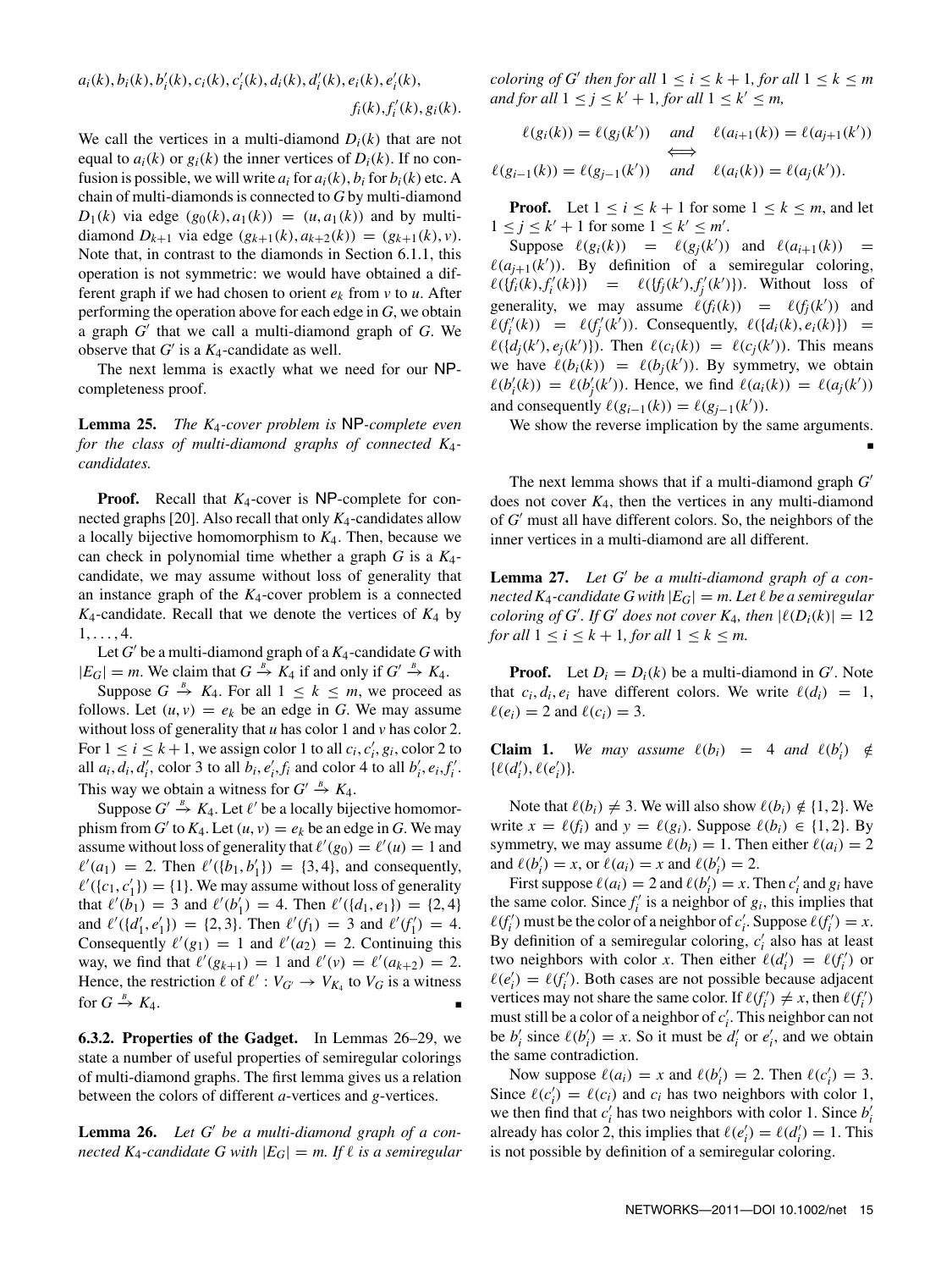From the above, we conclude that  $\ell(b_i) \notin \{1, 2, 3\}$ . So we may write  $\ell(b_i) = 4$ . By symmetry, we find  $\ell(b'_i) \notin$  $\{\ell(d'_i), \ell(e'_i)\}.$ 

# **Claim 2.** We may assume  $\ell(f_i) = 5$  and  $\ell(c'_i) \neq \ell(f'_i)$ .

Note that  $\ell(f_i) \notin \{1, 2\}$ . We will also show  $\ell(f_i) \notin \{3, 4\}$ . First suppose  $\ell(f_i) = 3$ . We write  $x = \ell(a_i)$  and  $y =$  $\ell(b'_i)$ . Since  $f_i$  must have a neighbor with color 4, we obtain  $\ell(g_i) = 4$ . Consequently, either  $\ell(f'_i) = x$  or  $\ell(f'_i) = y$ . In the first case, if  $\ell(f'_i) = x$ , then  $y = \ell(b'_i)$  must belong to  $\{\ell(d'_i), \ell(e'_i)\}\)$ . By Claim 1, this is not possible. In the second case, if  $\ell(f_i') = y$ , we use  $4 = \ell(b_1) = \ell(g_i)$  to find that  $\ell(c'_i) = \ell(d'_i)$  or  $\ell(c'_i) = \ell(e'_i)$ . Both options are not possible. Now suppose  $\ell(f_i) = 4$ . Then  $\{\ell(a_i), \ell(b'_i)\} = \{1, 2\}$  and  $\ell(g_i) = 3$ . Then, for  $i = 1, 2, 3, 4$ , each vertex *u* in *G*<sup>\*</sup> with color *i* has  $N(u) = \{1, 2, 3, 4\} \setminus \{i\}$ . Then  $G' \stackrel{B}{\rightarrow} K_4$ . This is a contradiction.

From the above, we conclude that  $\ell(f_i) \notin \{1, 2, 3, 4\}$ . So we may write  $\ell(f_i) = 5$ . By symmetry, we obtain  $\ell(c'_i) \neq$  $\ell(f'_i)$ .

**Claim 3.** We may assume  $\ell(a_i) = 6$  and  $6 \notin$  $\{\ell(b'_i), \ell(c'_i), \ell(d'_i), \ell(e'_i), \ell(f'_i)\}.$ 

Note that  $\ell(a_i) \neq 4$ . We will also show that  $\ell(a_i) \notin \mathbb{R}$  $\{1, 2, 3, 5\}$ . Since  $a_i$  has a neighbor, namely  $b_i$ , with color 4 whereas  $d_i$  and  $e_i$  do not have such a neighbor, we obtain  $\ell(a_i) \notin \{1, 2\}$ . Suppose  $\ell(a_i) \in \{3, 5\}$ . Then  $\ell(b'_i) \in \{1, 2\}$ . We may assume without loss of generality that  $\ell(b'_i) = 1$ . However, then colors 1 and 4 belong to adjacent vertices, namely  $b'_i$  and  $b_i$ . Since  $\ell(d_i) = 1$ , and  $4 \notin \ell(N_{G'}(d_i)) =$ {2, 3, 5}, this is not possible. Hence  $\ell(a_i) \notin \{1, 2, 3, 4, 5\}$ . So we may write  $\ell(a_i) = 6$ . By symmetry, we obtain  $6 \notin \{ \ell(b'_i), \ell(c'_i), \ell(d'_i), \ell(e'_i), \ell(f'_i) \}.$ 

**Claim 4.** *We may assume*  $\ell(b'_i) = 7$ *.* 

Note that  $\ell(b'_i) \notin \{1, 2, 3, 4, 6\}$ . Suppose  $\ell(b'_i) = 5$ . Then  $\ell(N_{G'}(b'_i))$  must contain  $\{1, 2, 4, 6\}$ . This is not possible, since  $deg_G(b'_i) = 3$ . Hence  $\ell(b'_i) > 6$ , so we may write  $\ell(b'_i) = 7$ .

# **Claim 5.** *We may assume*  $\ell(c'_i) = 8$ *.*

Note that  $\ell(c_i') \notin \{1, 2, 3, 7\}$ . The color of  $c_i'$  cannot be 4 because then 3 and 6 are colors of adjacent vertices, namely the neighbors  $d'_i$  and  $e'_i$  of  $c'_i$ , and this is not possible. By Claim 3,  $\ell(c_i') \neq 6$ .

Suppose  $\ell(c'_i) = 5$ . Then  $\ell(g_i) = 7$  and  $\ell({d'_i, e'_i}) = 7$  $\{1, 2\}$ . Consequently,  $\ell(f'_i) = 3$ . Then colors 3 and 7 belong to adjacent vertices (namely  $f_i'$  and  $g_i$ ). However, this is not possible, since  $\ell(c_i) = 3$  and  $7 \notin \ell(N_{G'}(c_i)) = \{1, 2, 4\}.$ Hence  $\ell(c'_i) > 7$ , so we may write  $\ell(c'_i) = 8$ .

# **Claim 6.** *We may assume*  $\ell(d'_i) = 9$  *and*  $\ell(e'_i) = 10$ *.*

We will first show that  $\ell(d'_i) > 8$ . First note that  $\ell(d'_i) \notin$  $\{1, 2, 3, 4, 8\}$ . Suppose  $\ell(d'_i) = 5$ . Then  $\ell(e'_i) \in \{1, 2\}$ . This is not possible since 8 ∉  $\ell(N_{G'}(d_i)) \cup \ell(N_{G'}(e_i)) = \{1, 2, 3, 5\}.$ By Claim 3,  $\ell(d'_i) \neq 6$ . Suppose  $\ell(d'_i) = 7$ . Then 6 is the color of  $e'_i$  or  $f'_i$ . By Claim 3, this is not possible. Hence, indeed  $\ell(d'_i) > 8$  and we we may write  $\ell(d'_i) = 9$ .

By symmetry,  $\ell(e'_i) > 8$ . Since  $d'_i$  and  $e'_i$  are adjacent,  $\ell(d'_i) \neq \ell(e'_i)$ . Hence  $\ell(e'_i) > 9$ , and we may write  $\ell(e'_i) =$ 10.

**Claim 7.** *We may assume*  $\ell(f'_i) = 11$ *.* 

Note that  $\ell(f'_i) \notin \{1, 2, 3, 4, 7, 9, 10\}$ . Suppose  $\ell(f'_i) = 5$ . Then  $\ell(N_{G'}(f'_i))$  must contain  $\{1, 2, 9, 10\}$ . This is not possible since  $\deg_G(f'_i) = 3$ . By Claim 3,  $\ell(f'_i) \neq 6$ . By Claim 2,  $\ell(f'_i) \neq 8$ . Hence  $\ell(f'_i) > 10$ , and we may write  $\ell(f'_i) = 11$ .

**Claim 8.** *We may assume*  $\ell(g_i') = 12$ *.* 

Note that  $\ell(g_i') \notin \{1, 2, 3, 4, 5, 7, 8, 9, 10, 11\}$ . Suppose  $\ell(g_i') = 6$ . Then  $\ell(N_{G'}(g_i'))$  contain colors 4, 5, 7, 11. This is not possible, since  $deg_G(g'_i) = 3$ . Hence  $\ell(g'_i) > 11$ , and we may write  $\ell(g_i') = 12$ . This completes the proof of Lemma 27.

The next lemma shows the following. If *G*\* does not cover  $K_4$ , then the color of each  $g_i(k)$  cannot be assigned to the vertices of any multi-diamond  $D_j(k')$  excluding  $g_j(k')$ , and the same holds for the color of each  $a_i(k)$ . We need this lemma to prove in Lemma 29 that also the neighbors of vertices that are not inner vertices of multi-diamonds have different colors.

**Lemma 28.** *Let G*\* *be a multi-diamond of a connected K*4 *candidate G with*  $|E_G| = m$ . Let  $\ell$  be a semiregular coloring *of G*\* *. If G*\* *does not cover K*4*, then*

- $(i)$   $\ell(g_i(k)) \notin \ell(D_j(k') \setminus \{g_j(k')\})$  *for all*  $1 \leq i \leq k+1$ *, for all*  $1 \leq k \leq m$  and for all  $1 \leq j \leq k'+1$ , for all  $1 \leq k' \leq m$ .
- $(iii) \ell(a_i(k)) \notin \ell(D_j(k') \setminus \{a_j(k')\})$  *for all*  $1 \le i \le k+1$ *, for all*  $1 \leq k \leq m$  and for all  $1 \leq j \leq k'+1$ , for all  $1 \leq k' \leq m$ .
- *(iii)*  $\{\ell(g_0(k)), \ell(a_{k+2}(k))\} \cap \ell(D_j(k')) = ∅$  *for all*  $1 ≤ j ≤$  $k' + 1$ *, for all*  $1 \leq k, k' \leq m$ .

**Proof.** Note that for  $1 \leq k \leq m$ , we have defined vertices  $a_{k+2}(k)$  and  $g_0(k)$ , while we did not define  $a_0(k)$  and  $g_{k+2}(k)$ . We first prove (i), then (ii) and then (iii).

(i) We use a proof by contradiction. Suppose there exist indices *i*, *j*, *k*, *k*<sup> $\prime$ </sup> such that there is a vertex  $u \in D_j(k') \setminus \{g_j(k')\}$ with  $\ell(u) = \ell(g_i(k))$ . Then  $(i, k) \neq (j, k')$  due to Lemma 27. We note that there exist two vertices  $v, w \in N_{G'}(u) \cap D_j(k')$ with  $(v, w) \in E_G$ . Because  $\ell(u) = \ell(g_i(k))$ , we find that at least one of the vertices *v*, *w*, has a color in  $\{\ell(f_i(k)), \ell(f'_i(k))\}.$ We may assume without loss of generality that  $\ell(v)$  =  $\ell(f_i(k))$ . Then *w* has a color in { $\ell(d_i(k)), \ell(e_i(k))$ }. We may assume without loss of generality that  $\ell(w) = \ell(d_i(k))$ . Then we have found that  $\ell(d_i(k))$  and  $\ell(g_i(k))$  are colors of adjacent vertices (namely of *u* and *w*). We consider  $D_i(k)$  again. By definition of a semiregular coloring,  $\ell(g_i(k))$  must be a color of one of the neighbors of  $d_i(k)$ . Since these neighbors are  $c_i(k)$ ,  $e_i(k)$ ,  $f_i(k)$ , we find that  $\ell(g_i(k))$  appears twice on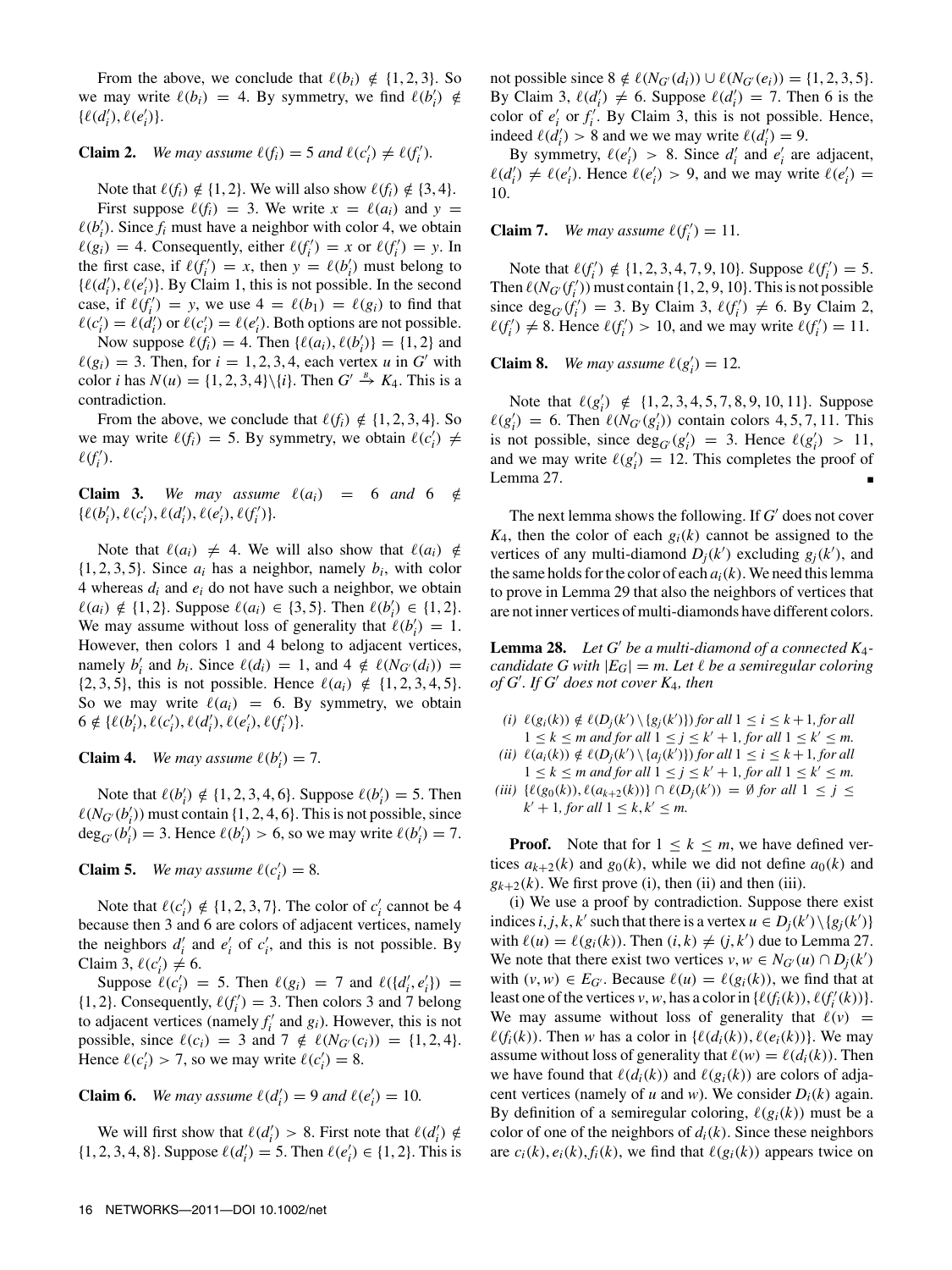

FIG. 11. The two multi-diamonds in the proof of Lemma 28 (ii).

 $D_i(k)$ . This is a contradiction to Lemma 27. Hence we have proven (i).

(ii) Also here, we use a proof by contradiction. Note that we cannot use the same proof as for statement (i) because the two cases are not symmetric. Suppose there exist indices  $i, j, k, k'$  such that there is a vertex  $u \in D_j(k') \setminus \{a_j(k')\}$  with  $\ell(u) = \ell(a_i(k))$ . Then  $(i, k) \neq (j, k')$  due to Lemma 27.

By Lemma 27, we may assume  $\ell(d_i(k)) = 1, \ell(e_i) =$  $2, \ell(c_i(k)) = 3, \ell(b_i(k)) = 4, \ell(f_i(k)) = 5, \ell(a_i(k)) = 1$  $6, \ell(b'_i(k)) = 7, \ell(c'_i(k)) = 8, \ell(d'_i(k)) = 9, \ell(e'_i(k)) = 9$  $10, \ell(f'_i(k)) = 11, \ell(g_i(k)) = 12$ ; see the left hand side of Figure 11. We write *x* and *y* for  $\ell(g_{i-1}(k))$  and  $\ell(a_{i+1}(k))$ , respectively.

We write  $a_j$  for  $a_j(k')$ , and so on; see the right hand side of Figure 11. Due to (i),  $g_i$  does not have color  $\ell(a_i(k)) = 6$ . By symmetry, we are done (i.e., we get our desired contradiction) if we can show that the color  $\ell(v)$  of each  $v \in \{b_i, c_i, d_i, f_i\}$  is not equal to 6. We consider these four cases separately.

Suppose  $\ell(c_i) = 6$ . Then  $\{\ell(d_i), \ell(e_i)\} \cap \{4, 7\} \neq \emptyset$ . We may assume without loss of generality that  $\ell(d_i) = 4$ . Then  $c_i$ and *dj* both have a neighbor with color 7. By Lemma 27, we then obtain  $\ell(e_i) = 7$ . Since  $e_i$  has a neighbor with color 8, we then find  $\ell(f_i) = 8$ . Then colors 4 and 8 belong to adjacent vertices (namely  $d_j$  and  $f_j$ ) but this is impossible, since it is not the case in  $D_i(k)$ . Hence  $\ell(c_i) \neq 6$ .

Suppose  $\ell(f_i) = 6$ . Then  $\{\ell(d_i), \ell(e_i)\} \cap \{4, 7\} \neq \emptyset$ . We may assume without loss of generality that  $\ell(d_i) = 4$ . Then  $f_i$  and  $d_i$  both have a neighbor with color 7. By Lemma 27, we then obtain  $\ell(e_i) = 7$ . Since  $e_i$  has a neighbor with color 8, we then find  $\ell(c_i) = 8$ . Then colors 4 and 8 belong to adjacent vertices (namely  $d_i$  and  $c_i$ ) but this is impossible, since it is not the case in  $D_i(k)$ . Hence  $\ell(f_i) \neq 6$ .

Suppose  $\ell(d_i) = 6$ . Then  $\{\ell(c_i), \ell(f_i)\} \cap \{4, 7\} \neq \emptyset$ . We assume without loss of generality that  $4 \in \{ \ell(c_j), \ell(f_j) \}$ . Suppose  $\ell(c_i) = 4$ . Then  $c_i$  and  $d_i$  both have a neighbor with color 7. By Lemma 27, we then obtain  $\ell(e_i) = 7$ . Since  $e_i$ must have a neighbor with color 8, we then find  $\ell(f_i) = 8$ . Then a vertex with color 8, namely  $f_i$ , has a neighbor with color 6, namely  $d_j$ . This is not possible, since  $\ell(b'_i(k)) = 8$ and  $4 \notin \ell(N_G(b'_i(k)))$ . Hence  $\ell(c_j) \neq 4$ . Suppose  $\ell(f_j) = 4$ . Then *fj* and *dj* both have a neighbor with color 7. Again, by Lemma 27, we obtain  $\ell(e_i) = 7$ . Since  $e_i$  must have a neighbor with color 8, we then obtain  $\ell(c_i) = 8$ . Then we find the

same contradiction, namely two adjacent vertices with colors 6 and 8. Hence  $\ell(d_i) \neq 6$ .

Suppose  $\ell(b_i) = 6$ . If  $i \geq 2$ , then  $b_i$  must have a neighbor with color  $x = \ell(g_{i-1}(k))$ . This is not possible, since  $\ell(g_{i-1}(k))$  is not a color of  $D_i(k)\{g_i(k)\}\)$ , as proved in part (i) of this lemma. Hence,  $i = 1$  and  $y = \ell(a_2(k))$ . Note that  $a_2(k)$  is a vertex of a multi-diamond, by construction of  $G'$ .

Since  $b_i$  has color 6, colors 4 and 7 must be colors of neighbors of *b*. If *ci* has color 4 or 7, then 6 is the color of two vertices of  $D_i(k)$ , namely of  $b_i$  and  $f_i$ . This is not possible due to Lemma 27. Hence,  $\ell({a_j, b'_j}) = {4, 7}$ . We may assume without loss of generality that  $\ell(a_j) = 7$  and  $\ell(b'_j) = 4$ . Consequently, we obtain  $\ell(c'_j) = 3$ ,  $\ell({d'_j, e'_j}) = {1, 2}, \ell(f'_j) = 5$ and  $\ell(g_i) = 12$ . Then either  $\ell(f_i) = \ell(a_2(k)) = y$ , or  $\ell(f_i) =$ 11. We consider each case. Suppose  $\ell(f_i) = \ell(a_2(k)) = y$ . In the same way as we have proven that  $f_i$  does not have color  $\ell(a_1(k))$  we can show that  $f_i$  does not have color  $\ell(a_2(k))$ either. Suppose  $\ell(f_i) = 11$ . Then  $\ell(\lbrace d_i, e_i \rbrace) = \lbrace 9, 10 \rbrace$  and consequently  $\ell(c_i) = 8$ . This is not possible, since a vertex with color 8, namely  $c_i$ , does not have a neighbor with color 6. This way we have proven statement (ii).

(iii) We use a proof by contradiction. Let  $u = a_{k+2}(k)$  for some  $1 \leq k \leq m$ . Let  $v \in D_j(k')$  for some  $1 \leq j \leq k'+1$  and some  $1 \leq k' \leq m$  such that *v* and *u* have the same color  $\ell(v) =$  $\ell(u)$ . Then *v* has a neighbor *v'* in  $D_j(k') \setminus \{a_i(k), g_i(k')\}$ . Since  $\ell(u) = \ell(v)$ , there exists a vertex  $u' \in N_{G'}(u)$  such that  $\ell(v') = \ell(u')$ . We observe that either  $u' = a_1(k^*)$  or  $u' =$  $g_{k+1}(k^*)$  for some  $1 \leq k^* \leq m$ . By (i) and (ii), the color of  $a_1(k^*)$  and the color of  $g_{k+1}(k^*)$  cannot be assigned to some inner vertex of a multi-diamond  $D_j(k')$ . So we obtain a contradiction. The case  $u = g_0(k)$  uses exactly the same arguments. This completes the proof of Lemma 28.

The proof of the next lemma explains why we replaced each edge in a *K*4-candidate by a different number of multi-diamonds. It shows that the neighbors of all vertices have different colors if *G*\* does not cover *K*4. Hence our semiregular coloring is a perfect-regular coloring.

**Lemma 29.** *Let G*\* *be a multi-diamond graph of a connected*  $K_4$ -candidate G. Let  $\ell$  be a semiregular coloring of  $G'$ . If  $G'$ does not cover  $K_4$ , then  $\ell$  is a perfect-regular coloring of  $G'.$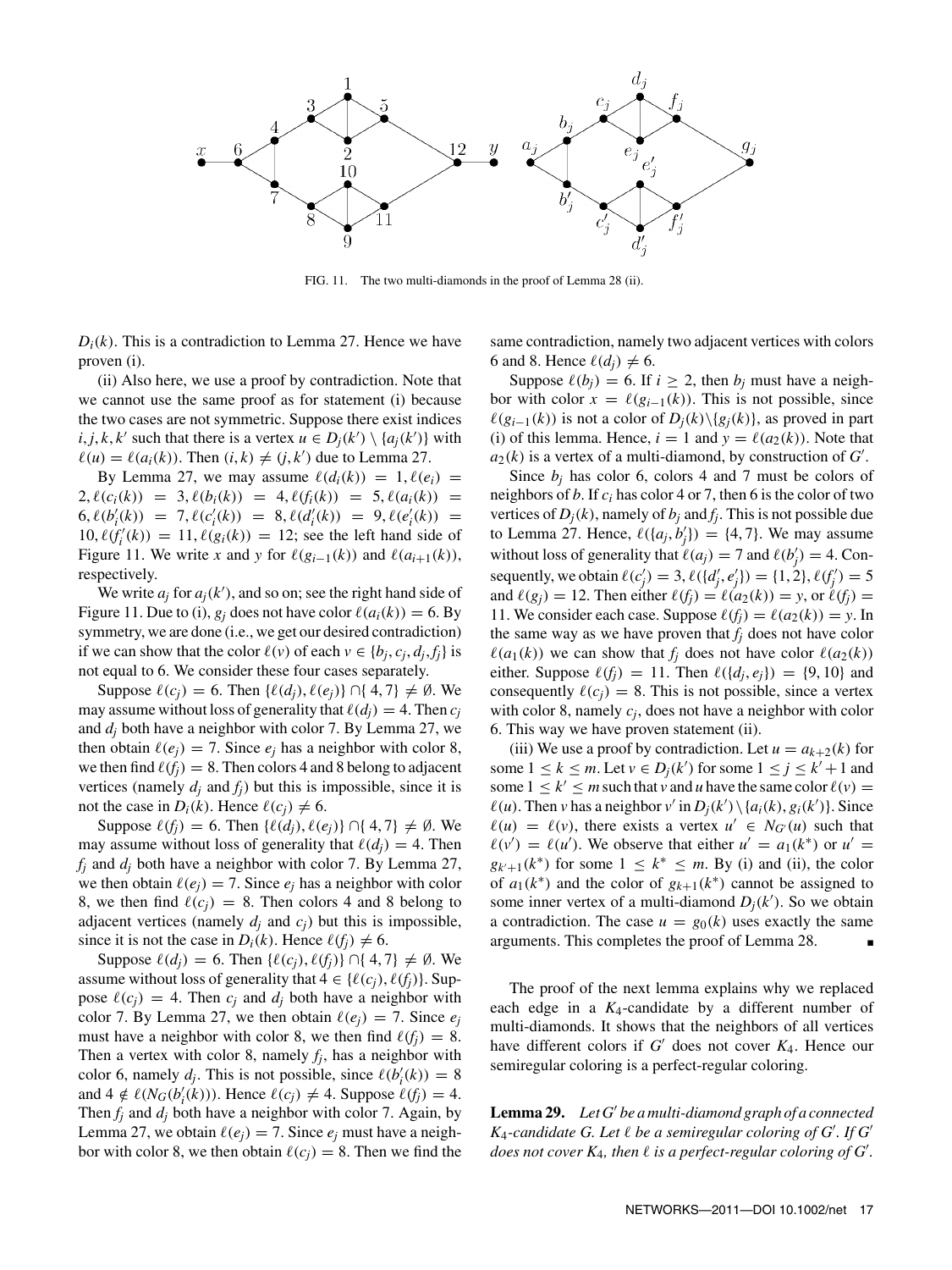**Proof.** Let  $|E_G| = m$ . By definition of a perfect-regular coloring, we prove this lemma by showing that the neighbors of any vertex  $u \in V_G$  all have different colors. This statement is true if *u* is an inner vertex of a multi-diamond, due to Lemma 27.

Suppose  $u = g_i(k)$  for some  $1 \le i \le k + 1$  and some  $1 \leq k \leq m$ . By Lemma 27, we obtain  $\ell(f_i(k)) \neq \ell(f'_i(k))$ . By Lemma 28, we obtain  $\ell(a_{i+1}(k)) \notin \{\ell(f_i(k)), \ell(f'_i(k))\}.$ Hence all neighbors of *u* have a different color. The case  $u = a_i(k)$  for  $1 \le i \le k + 1$  uses the same arguments.

In the two remaining cases, we have  $u = g_0(k)$  or  $u = a_{k+2}(k)$ , respectively, for some  $1 \leq k \leq m$ . First suppose  $u = g_0(k)$  for some  $1 \leq k \leq m$ . Suppose *u* has neighbors *v*, *w* in *G*<sup> $\prime$ </sup> with  $\ell(\nu) = \ell(\nu)$ . We distinguish three possibilities. First, if  $\{v, w\} = \{a_1(k'), g_{k^*+1}(k^*)\}$  for some  $1 \leq k^{\prime}, k^* \leq m$ , then we obtain a contradiction due to Lemma 28. Second, suppose  $\{v, w\} = \{a_1(k'), a_1(k^*)\}$ , say *v* =  $a_1(k')$  and  $w = a_1(k^*)$ , for some  $1 \leq k' \leq k^* - 1$ . Note  $u = g_0(k') = g_0(k^*)$ . So we have  $\ell(g_0(k')) = \ell(g_0(k^*))$  and  $\ell(a_1(k')) = \ell(a_1(k^*))$ . We apply Lemma 26 for  $k' + 1$  times in order to obtain  $\ell(a_{k'+2}(k')) = \ell(a_{k'+2}(k^*))$ . This contradicts Lemma 28. Third, suppose  $\{v, w\} = \{g_{k'+1}(k'), g_{k^*+1}(k^*)\}$ for some  $1 \leq k' \leq k^* - 1$ . This third possible case uses the same arguments as the second one. Hence we obtain that all neighbors of *u* have a different color.

Suppose  $u = a_{k+2}(k)$  for some  $1 \leq k \leq m$ . We can prove that all neighbors of *u* have a different color in the same way as we did for  $u = g_0(k)$ . This completes the proof of Lemma 29.

**6.3.3. The Reduction.** We are now ready to show that the Proper semi-regular coloring problem is NP-complete.

**Proof.** To show membership in NP, we must verify the following for a given labeling  $\ell$  of a graph *G*. First we must check *O*(*n*) subgraphs *G*[*i*] for being edgeless. Second, we must check  $O(n^2)$  subgraphs  $G[i, j]$  of  $G$  for semiregular bipartiteness. Both checks can be performed in polynomial time. Hence, the problem is a member of NP.

We prove NP-completeness by a reduction from the *K*4-cover problem. By Lemma 25, we may consider a multidiamond graph *G*\* of a connected *K*4-candidate *G* as our instance. We claim that the following three statements are equivalent. Note that we prove a bit more than required by including statement (ii). The reason we do this is made clear in Remark 30.

- (i)  $G'$  covers  $K_4$ .
- (ii) *G*<sup>\*</sup> has a proper semiregular coloring  $\ell$  with  $|\ell^{-1}(i)| \geq 2$ for all  $1 \leq i \leq |\ell(V_G)|$ .
- (iii) *G*\* has a proper semiregular coloring.

The proof is as follows.

 $(i) \Rightarrow (ii)$ 

Suppose  $G'$  covers  $K_4$ . Let  $f$  be a locally bijective homomorphism from  $G'$  to  $K_4$ . By Observation 2,  $f$  is a proper perfect-regular coloring, and consequently, a proper semiregular coloring of *G*<sup>'</sup> that uses four colors. On any multidiamond of *G*\* these four colors appear at least twice. Hence  $|f^{-1}(i)|$  ≥ 2 for all  $1 \le i \le |f(V_G)|$ .

 $(ii) \Rightarrow (iii)$ 

This is trivial.

Suppose  $G'$  does not cover  $K_4$ . We show that  $G'$  does not have a proper semiregular coloring.

Since we can map each vertex of *G*\* to a unique color, *G* has at least one semiregular coloring. So, let  $\ell$  be a semiregular coloring of  $G'$ . By Lemma 29,  $\ell$  is a perfect-regular coloring, and consequently, a pseudo-regular labeling of *G*\* . We show that any vertex *u* that does not belong to some multidiamond of *G*<sup> $\prime$ </sup> has a unique color  $\ell(u) = x$ , in other words  $|\ell^{-1}(x)| = 1$ . Since  $\ell$  is a pseudo-regular labeling, we then apply Observation 18 to conclude that all vertices in *G*\* have a unique color. Hence,  $\ell$  is not proper and we are done.

So, let  $\ell(u) = x$  be a color of a vertex  $u \in V_G$  that is not in any multi-diamond, i.e.,  $u = g_0(k)$  or  $u = a_{k+2}(k)$  for some  $1 \leq k \leq m$ . First suppose  $u = g_0(k)$ . We will use a proof by contradiction to show that  $x \notin \ell(V_{G'}\backslash\{u\})$ .

Suppose  $x = \ell(v)$  for some vertex  $v \in V_G \setminus \{u\}$ . By Lemma 28, *v* does not belong to some multi-diamond. Hence  $v = a_{k'+2}(k')$  or  $v = g_0(k')$  for some  $1 \le k' \le m$ . We write  $y = \ell(a_1(k))$ . Since  $\ell$  is a perfect-regular coloring of *G*', *v* has a neighbor *v'* with  $\ell(v') = y$ . By Lemma 28,  $v' \neq g_{k^*+1}(k^*)$ for some  $1 \leq k^* \leq m$ . Hence  $v' = a_1(k^*)$  for some  $1 \leq k^* \leq m$ . By construction of *G'* (also see Fig. 11), we then have  $v = g_0(k^*)$ . So we have  $x = \ell(g_0(k)) = \ell(g_0(k^*))$ and  $y = \ell(a_1(k)) = \ell(a_1(k^*))$ . We may assume without loss of generality that  $k \leq k^* - 1$ . We apply Lemma 25  $k + 1$ times to obtain  $\ell(a_{k+2}(k)) = \ell(a_{k+2}(k^*))$ . This contradicts Lemma 28. The case  $u = a_{k+2}(k)$  can be proven using the same arguments. Hence  $u$  is the only vertex in  $G'$  with color  $x$ . As explained earlier on, we may now conclude that  $G'$  does not allow a proper semiregular coloring.

**Remark 30.** *The equivalence of statements (i)–(iii) above, combined with Theorem 12, shows that Theorem 17 holds for the leader election problem in model (5).*

**Remark 31.** *As perfect-regular and regular colorings are semiregular colorings,* NP*-completeness of Proper perfectregular coloring and Proper regular coloring also follows from the proof for Proper semi-regular coloring; we use the same arguments after replacing each occurrence of the adjective "semiregular" by "regular" or "perfect-regular," respectively.*

# **7. THE PROOF OF THEOREM 5**

The proofs for Semi-regular *k*-labeling and Connected *k*labeling are given in Section 3. Here is the proof for the other nine statements. We first analyze the proofs in Section 6.

 $(iii) \Rightarrow (i)$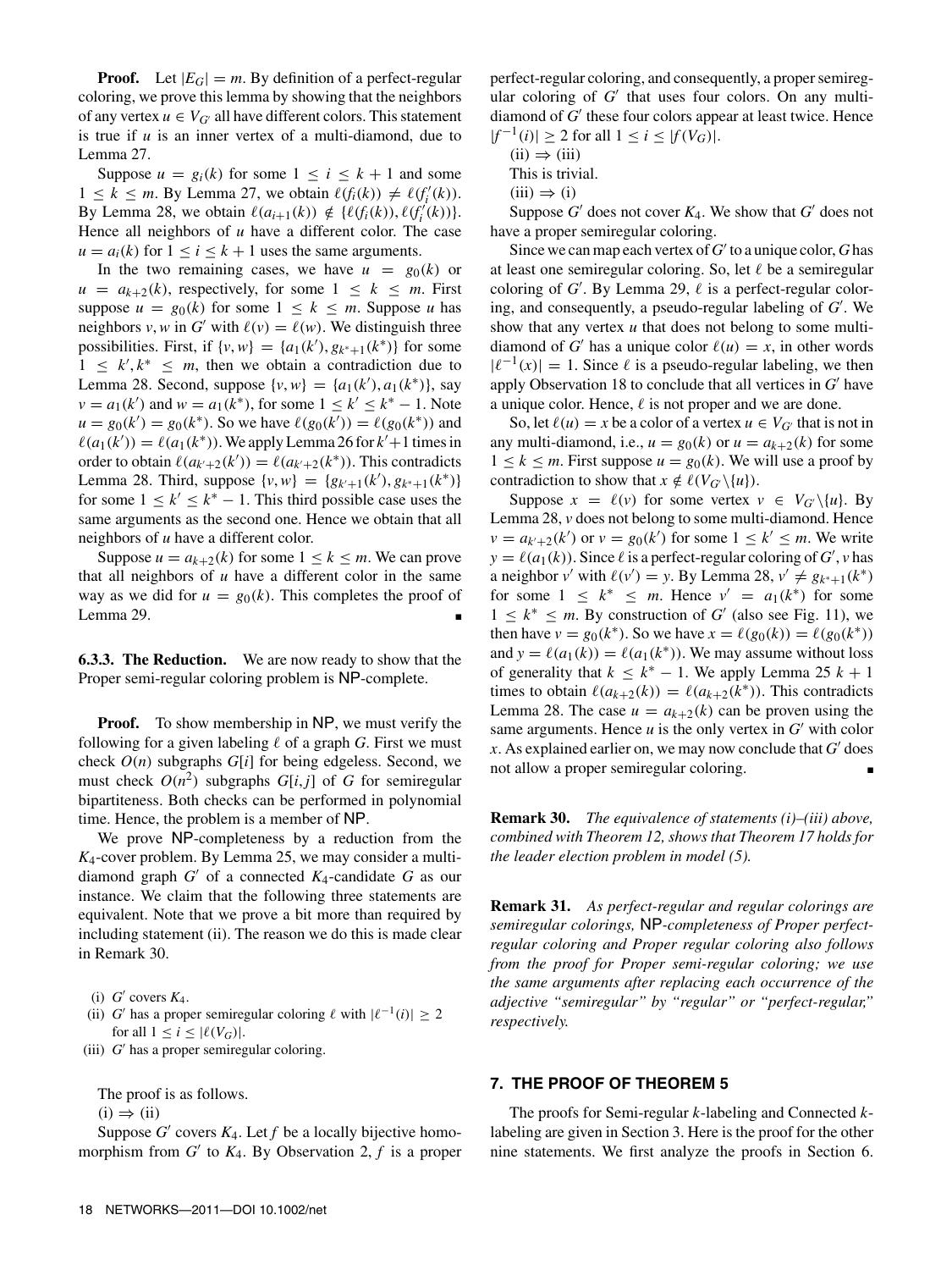This immediately gives us NP-completeness results for many values of *k*. Then we discuss the remaining (small) values of *k* for each of the nine labelings separately.

#### *7.1. Using the Proofs for Proper Labelings*

We first discuss the case  $k = 1$ . In Section 6, we showed membership of NP for every proper labeling problem by explaining how to check in polynomial time if a given labeling of a graph *G* is a required labeling. This implies that the case  $k = 1$  is polynomial-time solvable (because for  $k = 1$ ) we have  $\ell \equiv 1$ ). We now consider every reduction in Section 6 to obtain a number of NP-completeness results.

Recall the reduction in Section 6.1.3. For any  $k > 5$ , we let *G* be a *K*-candidate on at least *k* vertices (such that a labeling of diamond graph *G<sup>q</sup>* that uses at most *k* labels is proper). Then we can replace statements (ii)–(viii) in the reduction in Section 6.1.3 by

- (ii) *G<sup>q</sup>* has a perfect-regular coloring that uses at most *k* colors;
- (iii)  $G<sup>q</sup>$  has a regular coloring that uses at most *k* colors;
- (iv)  $G<sup>q</sup>$  has a pseudo-regular coloring that uses at most *k* colors;
- (v)  $G<sup>q</sup>$  has a symmetric regular labeling that uses at most  $k$ labels;
- (vi) *G<sup>q</sup>* has a perfect-regular labeling that uses at most *k* labels;
- (vii)  $G<sup>q</sup>$  has a regular labeling that uses at most *k* labels;
- (viii) *G<sup>q</sup>* has a pseudo-regular labeling that uses at most *k* labels,

and repeat all arguments made in this reduction. We then find that the following problems are NP-complete for any fixed  $k \geq 5$ :

- Perfect regular *k*-coloring
- Regular *k*-coloring
- Pseudo-regular *k*-coloring
- Symmetric regular *k*-labeling
- Perfect-regular *k*-labeling
- Regular *k*-labeling
- Pseudo-regular *k*-labeling

Note that for  $k \leq 4$  we cannot use the argument above, because  $|V_K| = 5$ .

Recall the reduction in Section 6.2.3. For any  $k \geq 3$  we let  $(Q, S)$  be a non-trivial hypergraph with  $|Q| \geq k$  (such that a connected coloring of *C*3-minimizer *I*<sup>∗</sup> that uses at most *k* labels is proper). Then we can replace statement (iii) in the reduction in Section 6.2.3 by

(iii) *I*∗ admits a connected coloring that uses at most *k* colors,

and repeat all arguments made in this reduction. We then find that the connected *k*-coloring problem is NP-complete for any fixed  $k \geq 3$ . Note that for  $k \leq 2$  we cannot use the argument above, because any connected coloring of *I*∗ uses at least three colors due to the presence of a triangle.

Recall the reduction in Section 6.3.3. For any  $k \geq 4$ , we let *G* be a *K*4-candidate on at least *k* vertices (such that a labeling of a multi-diamond graph*G*\* that uses at most *k* labels is proper). Then we replace statement (iii) in the reduction

in Section 6.3.3 by the following three statements (see also Remark 31):

- (iii)  $G'$  has a perfect-regular coloring using at most  $k$  colors;
- (iv) *G*\* has a regular coloring using at most *k* colors;
- (v) *G*\* has a semiregular coloring using at most *k* colors,

and repeat all arguments made in this reduction. We then find that Perfect-regular *k*-coloring, Regular *k*-coloring and Semiregular *k*-coloring are NP-complete for any fixed  $k \geq 4$ ; note that we already proved above that the first two problems are NP-complete for any fixed  $k \geq 5$ . New arguments are required for  $k \leq 3$ , because  $|V_{K_4}| = 4$ .

#### *7.2. The Remaining Values of k*

To complete our dichotomy results, we use reductions from several NP-complete problems.We explain them below.

**7.2.1. Known** NP**-Complete Problems used in the Proofs.** For several cases, we use a variant on the Hypergraph 2-colorability problem for some specific classes of hypergraphs, which we explain below.

A hypergraph  $(Q, S)$  with incidence graph *I* is called *p*regular if every  $q \in Q$  belongs to exactly p sets in S, or equivalently, if deg<sub>*I*</sub>(*q*) = *p* for all *q*  $\in$  *Q*. Hypergraph (*Q*, *S*) is called *m*-uniform if every set  $S \in S$  contains exactly *m* elements of *Q*, or equivalently, if deg<sub>*I*</sub>(*S*) = *m* for all *S*  $\in$  *S*.

For any  $1 \leq k \leq m-1$ , an *m*-uniform hypergraph  $(Q, S)$ is said to have a (*k*-in-*m*)-coloring if there exists a partition of *Q* into  $Q_1 \cup Q_2$  such that  $|Q_1 \cap S_j| = k$  (and consequently  $|Q_2 ∩ S_j| = m - k$  for each  $S_j ∈ S$ . Then, for fixed integers *k*, *m* with  $1 \leq k \leq m - 1$ , one can define the following decision problem.

Hypergraph (*k*-in-*m*)-colorability *Instance:* An *m*-uniform hypergraph (*Q*, S). *Question:* Does (*Q*, S) have a (*k*-in-*m*)-coloring?

Kratochvíl [19] proved the following result, which is very useful for us; in our proofs we will use reductions from Hypergraph (1-in-3)-colorability for 3-regular 3-uniform hypergraphs and Hypergraph (3-in-6)-colorability for 3-regular 6-uniform hypergraphs.

**Theorem 32** ([19]). *For every p*  $\geq 3, m \geq 3$  *and* 1  $\leq$  $k \leq m - 1$ *, the Hypergraph (k-in-m)-colorability problem restricted to the class of p-regular m-uniform hypergraphs is* NP*-complete.*

We also use the Graph *k*-colorability problem. This problem asks if a given graph *G* is *k*-colorable for some fixed integer *k*. The Graph *k*-colorability problem is well known to be NP-complete for all fixed  $k \geq 3$  (cf. [18]).

Finally, we make again use of the *H*-cover problem. We take  $H = K_{3,3}$  and  $H = K_{4,4}$ . Here,  $K_{p,p}$  denotes the complete bipartite graph, in which each partition class consists of *p* vertices. Both problems are NP-complete [13].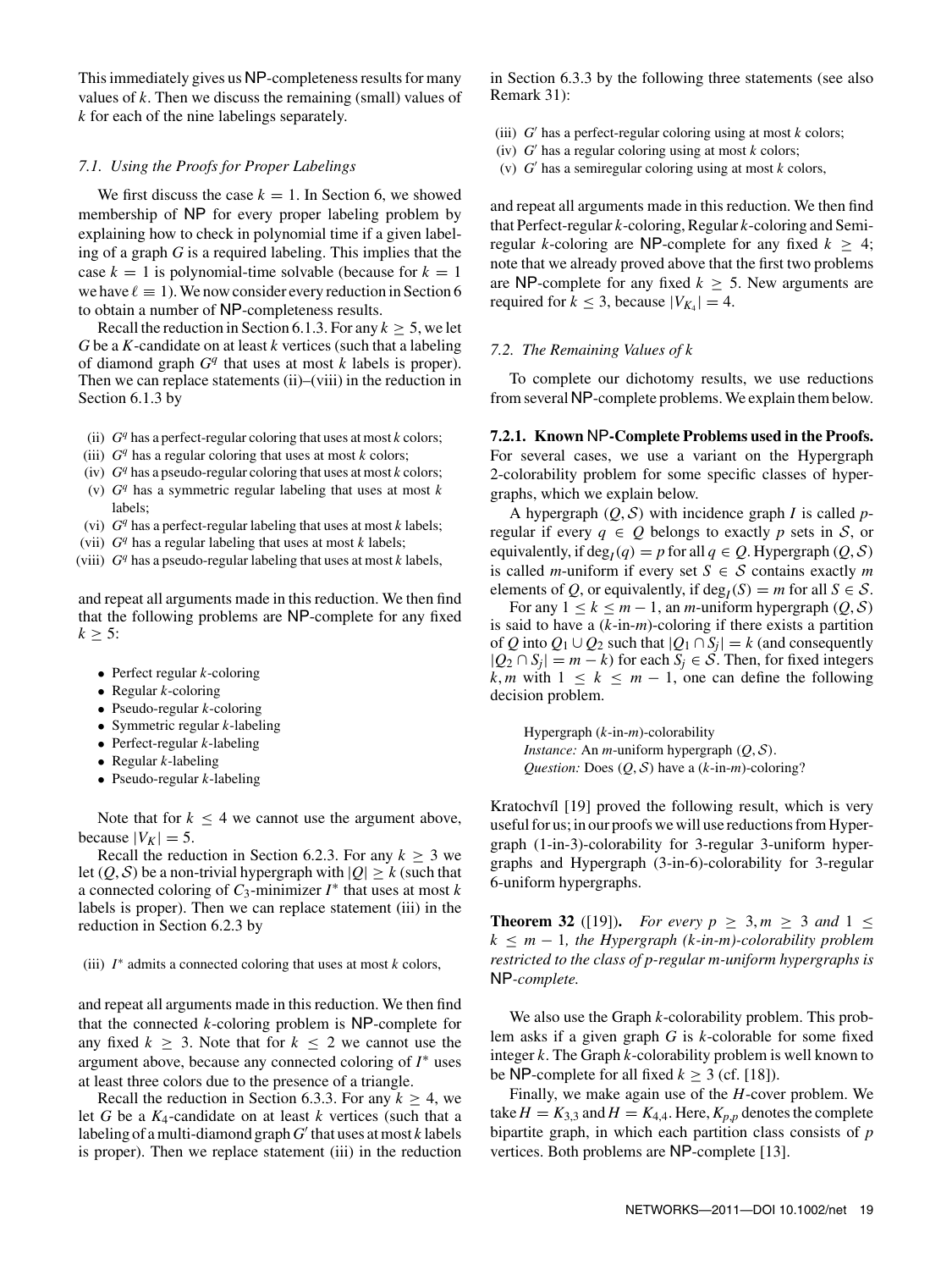**7.2.2. Perfect-Regular Labelings.** We are left to prove that the perfect regular *k*-labeling problem is polynomialtime solvable for  $k = 2$  and NP-complete for  $3 \leq k \leq 4$ .

**Proof.** Let  $k = 2$ . Then *G* has a perfect-regular labeling with at most two colors if and only if one of the following conditions holds:

- *G* has no edge (then one color can be used).
- Each connected component of *G* has two vertices (then one color can be used).
- Each connected component of *G* is a path  $u_1u_2u_3u_4$  (then  $u_1$  and  $u_4$  get color 1 and  $u_2$ ,  $u_3$  get color 2).
- Each connected component of *G* is a cycle on 4*p* vertices (then the vertices can be colored in order 1,1,2,2,1,1 and so on, when going along the cycle).

We can check all three conditions in polynomial time.

Let  $k = 3$ . We prove that perfect-regular 3-labeling is NPcomplete by a reduction from *K*3,3-cover. We observe that any graph that allows a locally bijective homomorphism to  $K_{3,3}$  is (3,3)-regular bipartite. Since we can check this condition in polynomial time, we may assume without loss of generality that our instance graph  $G$  of  $K_{3,3}$ -cover is (3,3)-regular bipartite. We denote the vertices of  $K_{3,3}$  by  $1, 2, 3, 1', 2', 3'$  such that the edges of  $K_{3,3}$  are of the form  $(i, j)$  for any  $i \in \{1, 2, 3\}$ and  $j \in \{1', 2', 3'\}.$ 

We claim that  $G \stackrel{B}{\rightarrow} K_{3,3}$  holds if and only if *G* has a perfect-regular labeling of at most three colors.

Suppose  $G \stackrel{B}{\rightarrow} K_{3,3}$  holds. Let  $f$  be a locally bijective homomorphism from  $G$  to  $K_{3,3}$ . We replace each occurrence of color  $1'$  by 1, each occurrence of color  $2'$  by 2, and each occurrence of color  $3'$  by 3. The resulting labeling is perfectregular.

Suppose *G* has a perfect-regular labeling  $\ell$  using at most 3 labels. Since *G* is (3,3)-regular bipartite, every vertex in *G* has three neighbors. By definition of a perfect-regular labeling, each such neighbor must have a different label. Hence,  $\ell(V_G) = \{1, 2, 3\}$ . Let the partition classes of G be A and *B*. Then we replace each occurrence of label 1 on *B* by 1', each occurrence of label 2 on *B* by 2', and each occurrence of label 3 on *B* by 3'. The resulting mapping is a locally bijective homomorphism from  $G$  to  $K_{3,3}$ .

Let  $k = 4$ . We prove NP-completeness by a reduction from  $K_{4,4}$ -cover. The proof uses exactly the same arguments as in the previous case.

**7.2.3. Perfect-Regular Colorings.** We are left to prove that the perfect regular *k*-coloring problem is polynomialtime solvable for  $2 \leq k \leq 3$ .

**Proof.** Let  $k = 2$ . Let *G* be a graph. Then *G* has a perfectregular coloring with at most two colors if and only if *G* has no edge (then one color can be used), or each connected component of *G* has exactly one edge. We can check both conditions in polynomial time.

Let  $k = 3$ . Let G be a graph. Recall that the cycle on three vertices is denoted  $C_3$ , and let  $P_3$  denote the path on



FIG. 12. An example of a graph *I'* obtained from a 3-regular 6-uniform hypergraph  $(Q, S)$ .

three vertices. We first check (in polynomial time) if *G* has a perfect-regular coloring with at most two colors. Suppose not. Then we check if*G*has a perfect-regular coloring with exactly three colors. This is the case if and only if each connected component of *G* is a cycle of length divisible by three (then  $G \stackrel{B}{\rightarrow} C_3$ ), or if each connected component of *G* is a path on three vertices (then  $G \stackrel{B}{\rightarrow} P_3$ ). Clearly, we can check these two conditions in polynomial time.

**7.2.4. Connected Colorings.** We are left to prove that the connected *k*-coloring problem is polynomial-time solvable for  $k = 2$ .

**Proof.** Let  $k = 2$ . Let G be a graph. Then G has a connected coloring with at most two colors if and only if *G* has no edge (then one color can be used), or each connected component of *G* is bipartite and contains at least one edge. We can check both conditions in polynomial time.

**7.2.5. Semiregular Colorings.** We are left to prove that the semi-regular *k*-coloring problem is polynomial-time solvable for  $k = 2$  and NP-complete for  $k = 3$ .

**Proof.** Let  $k = 2$ . Let *G* be a graph. Then *G* has a semiregular coloring with at most two colors if and only if *G* has no edge (then one color can be used), or *G* is semiregular bipartite. We can check both conditions in polynomial time.

Let  $k = 3$ . We show NP-completeness by reducing from the Hypergraph (3-in-6)-colorability problem for the class of 3-regular 6-uniform hypergraphs. By Theorem 32, this problem is NP-complete. Let  $(0, S)$  be a 3regular 6-uniform hypergraph  $(Q, S)$  with  $Q = \{q_1, \ldots, q_m\}$ and  $S = \{S_1, \ldots, S_n\}$ . We modify its incidence graph *I* as follows.

First, we make a copy  $S'_j$  of each  $S_j \in S$  and a copy  $q'_i$ of each  $q_i \in Q$ . For all *i, j*, we add an edge  $(q'_i, S'_j)$  if and only if  $q_i$  ∈  $S_j$ . For each  $1 \le i \le m$ , we add an edge  $(q_i, q'_i)$ . We denote the resulting graph by  $I'$ . Note that, in  $I'$ , all  $q_i$ and all copies  $q'_i$  have degree four, while all  $S_j$  and all copies *S*<sup>'</sup><sub>*j*</sub> have degree six. See Figure 12 for an example of *I*<sup>'</sup>. For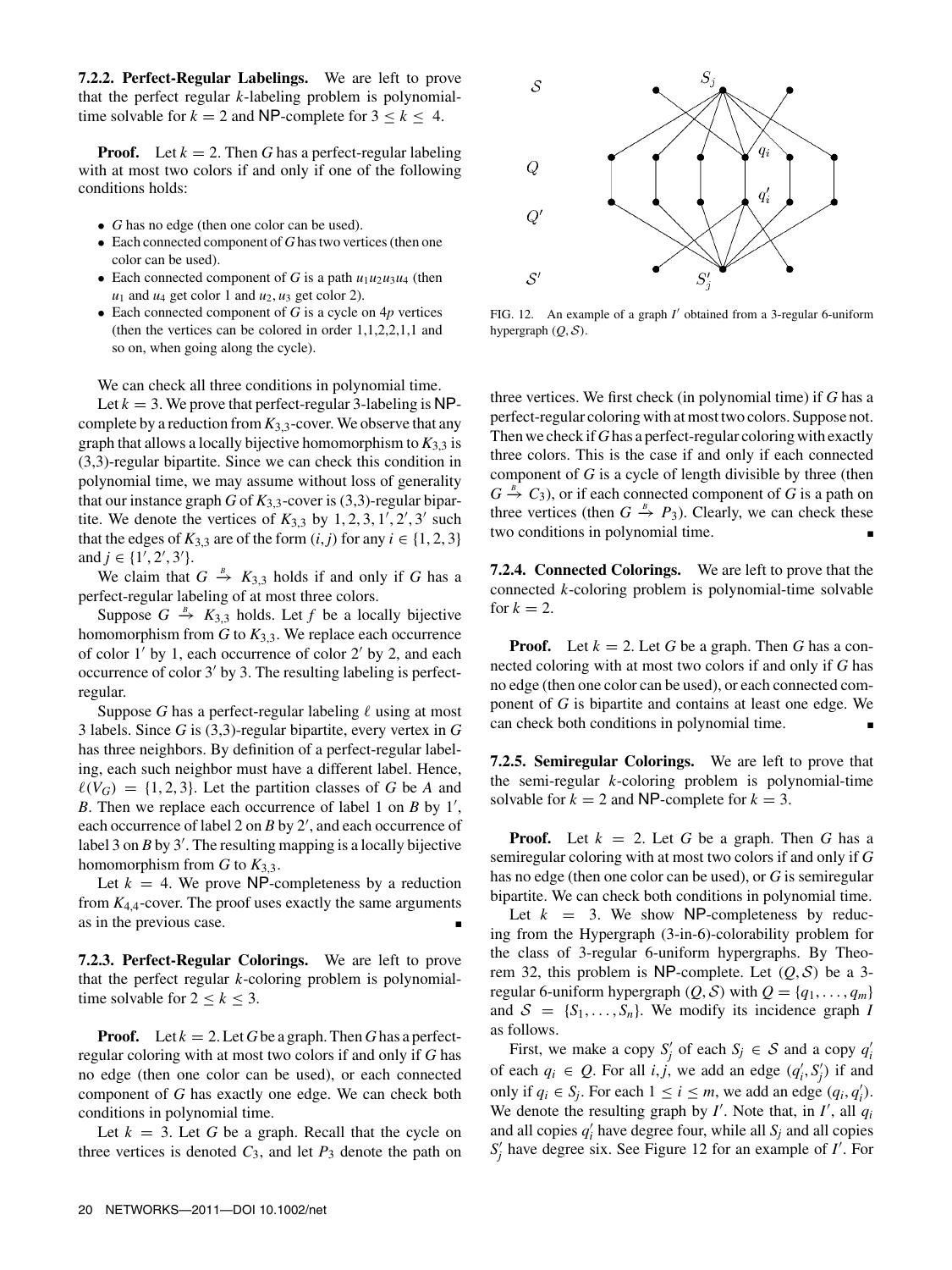clarity reasons, we only display the adjacencies of one set *S<sub>i</sub>* ∈ *S* and one element  $q_i$  ∈ *Q*, together with their copies in  $S'$  and  $Q'$ , respectively. We prove that  $I'$  admits a semiregular coloring with at most 3 colors if and only if  $(Q, S)$  admits a 3-in-6 coloring.

Suppose  $(Q, S)$  admits a 3-in-6 coloring  $Q_1 \cup Q_2$ . For all *S<sub>j</sub>*, we define  $\ell(S_j) = \ell(S'_j) = 3$ . For all  $q_i \in Q_1$ , we let  $\ell(q_i) = 1$  and  $\ell(q'_i) = 2$ . For all  $q_i \in Q_2$ , we let  $\ell(q_i) = 2$ and  $\ell(q'_i) = 1$ . Since  $(Q, S)$  is 6-uniform and 3-regular,  $\ell$  is a semiregular coloring of *I*\* using exactly 3 colors.

Suppose  $I'$  admits a semiregular coloring  $\ell$  using at most 3 colors. Since  $\ell$  is a semiregular coloring, all vertices in  $I'$  with the same color must have the same degree. Since vertices in *Q* have degree four and vertices in S have degree six,  $\ell$  uses at least two colors. By construction, there exists an edge in *I*' between any  $q_i$  and its copy  $q'_i$ , which are both of degree four. Since adjacent vertices have different colors, we then find that there are at least two colors, say 1, 2, that appear only on vertices of degree four. Consequently,  $\ell$  uses exactly three colors such that all vertices of degree four have color 1 or 2, and all vertices of degree six have the same color, say color 3. Since each  $q_i$  and its copy  $q'_i$  are adjacent, we then find that either  $q_i, q'_i$  are colored by 1, 2, respectively, or else by 2,1, respectively. Consequently, if a vertex  $S_j$  has  $p$  neighbors labeled by 1, then its copy  $S'_j$  has  $6 - p$  neighbors labeled by 1. Since  $S_j$  and  $S'_j$  have the same color, we obtain  $p = 3$ . Then each  $S_i$  has 3 neighbors labeled by 1 and 3 neighbors labeled by 2. Thus,  $Q_1 \cup Q_2$  with  $Q_1 = \{q \in Q | \ell(q) = 1\}$ and  $Q_2 = Q \setminus Q_1$  is a 3-in-6-coloring of  $(Q, S)$ .

**7.2.6. Regular Colorings and (Symmetric) Regular Labelings.** We are left to prove that problem regular *k*coloring is polynomial-time solvable for  $k = 2$  and NPcomplete for  $k = 3$ , and that the problems symmetric regular *k*-labeling and regular *k*-labeling are polynomial-time solvable for  $k = 2$  and NP-complete for  $3 \le k \le 4$ .

**Proof.** Let  $k = 2$ . Let G be a graph.

We find that *G* has a regular coloring with at most two colors if and only if *G* has no edge (then one color can be used), or *G* is regular bipartite. We can check both conditions in polynomial time.

We now show how to check in polynomial time if *G* admits a regular labeling with at most two colors. First we check (in polynomial time) if *G* has a regular labeling with one color. This is the case if and only if *G* is regular. So, if *G* is regular then we are done.

Suppose *G* is not regular. We (efficiently) check if the vertices of *G* can be split into two different classes according to their degrees. If not, then *G* does not have a regular labeling with at most two colors. This is because in that case the number of different degrees in *G* is at least three. However, in any regular labeling of *G*, two vertices with the same color have the same degree.

Suppose  $V_G$  can indeed be partitioned into two sets  $V_1$ and  $V_2$  such that all vertices in  $V_1$  (resp.  $V_2$ ) have the same degree. We color all vertices in  $V_1$  by 1 and all vertices in  $V_2$  by 2. Then we are left to check if this labeling is a regular labeling, which we can do in polynomial time (i.e., we check if both *G*[1] and *G*[2] are regular, and if *G*[1, 2] is regular bipartite).

We now show how to check in polynomial time whether *G* admits a symmetric regular labeling with at most two colors. We first check (in polynomial time) if *G* has a symmetric regular labeling with one color. This is the case if and only if *G* is regular and admits a perfect matching in case its vertices have odd degree. If so, we are done. Suppose this is not the case.

First, we (efficiently) check if *G* is regular. If so, then *G* does not have a symmetric regular labeling with at most two colors. This can be seen as follows. Suppose *G* is *d*-regular for some  $d > 1$ . Since G does not have a symmetric regular labeling with at most one color, *d* is odd, and *G* does not admit a perfect matching. If *G* admits a symmetric regular labeling with two colors, say 1, 2, then *G*[1, 2] is regular bipartite. Then *G*[1, 2], and consequently, *G* would admit a perfect matching due to König's Theorem (cf. [5]). This is not possible.

Suppose *G* is not regular. Also, in any symmetric regular labeling two vertices with the same color have the same degree. Furthermore, as noted at the start of this proof, we can efficiently check if a given labeling is a symmetric regular labeling. Hence, we can perform similar steps as in the previous algorithm (for regular labelings).

Let  $3 \leq k \leq 4$ . We prove NP-completeness by reduction from Hypergraph (3-in-6)-colorability for 3-regular 6 uniform hypergraphs. Due to Theorem 32 this problem is NPcomplete. Given a hypergraph  $(Q, S)$  with incidence graph *I*, we prove that the following statements are equivalent.

- (i)  $(Q, S)$  has a (3-in-6)-coloring.
- (ii) *I* admits a regular coloring with at most three colors.
- (iii) *I* admits a symmetric regular labeling with at most three colors.
- (iv) *I* admits a symmetric regular labeling with at most four colors.
- (v) *I* admits a regular labeling with at most three colors.
- (vi) *I* admits a regular labeling with at most four colors.

#### $(i) \Rightarrow (ii)$

Consider a (3-in-6)-coloring  $Q_1 \cup Q_2$  of  $(Q, S)$ . For each  $q \in Q_i$ ,  $i = 1, 2$ , let  $\ell(q) = i$ . For each  $S \in S$ , let  $\ell(S) =$ 3. Then, each vertex labeled by 1 or 2 has three neighbors labeled by 3, and each vertex labeled by 3 has three neighbors labeled by 1 and three neighbors labeled by 2. Then  $\ell$  is a regular coloring of *I* that uses at most three colors.

 $(ii) \Rightarrow (iii) \Rightarrow (v) \Rightarrow (vi)$ 

This is trivial, or follows directly from the definitions.

 $(ii) \Rightarrow (iv) \Rightarrow (vi)$ 

This is trivial, or follows directly from the definitions.  $(vi) \Rightarrow (i)$ 

Consider a regular labeling  $\ell : V_I \to \{1, 2, 3, 4\}$  of *I*. Since  $(Q, S)$  is 3-regular 6-uniform, there exists an integer *p* such that  $|S| = p$  and  $|Q| = 2p$ . Since  $\ell$  is a regular labeling of *I*, vertices with the same color have the same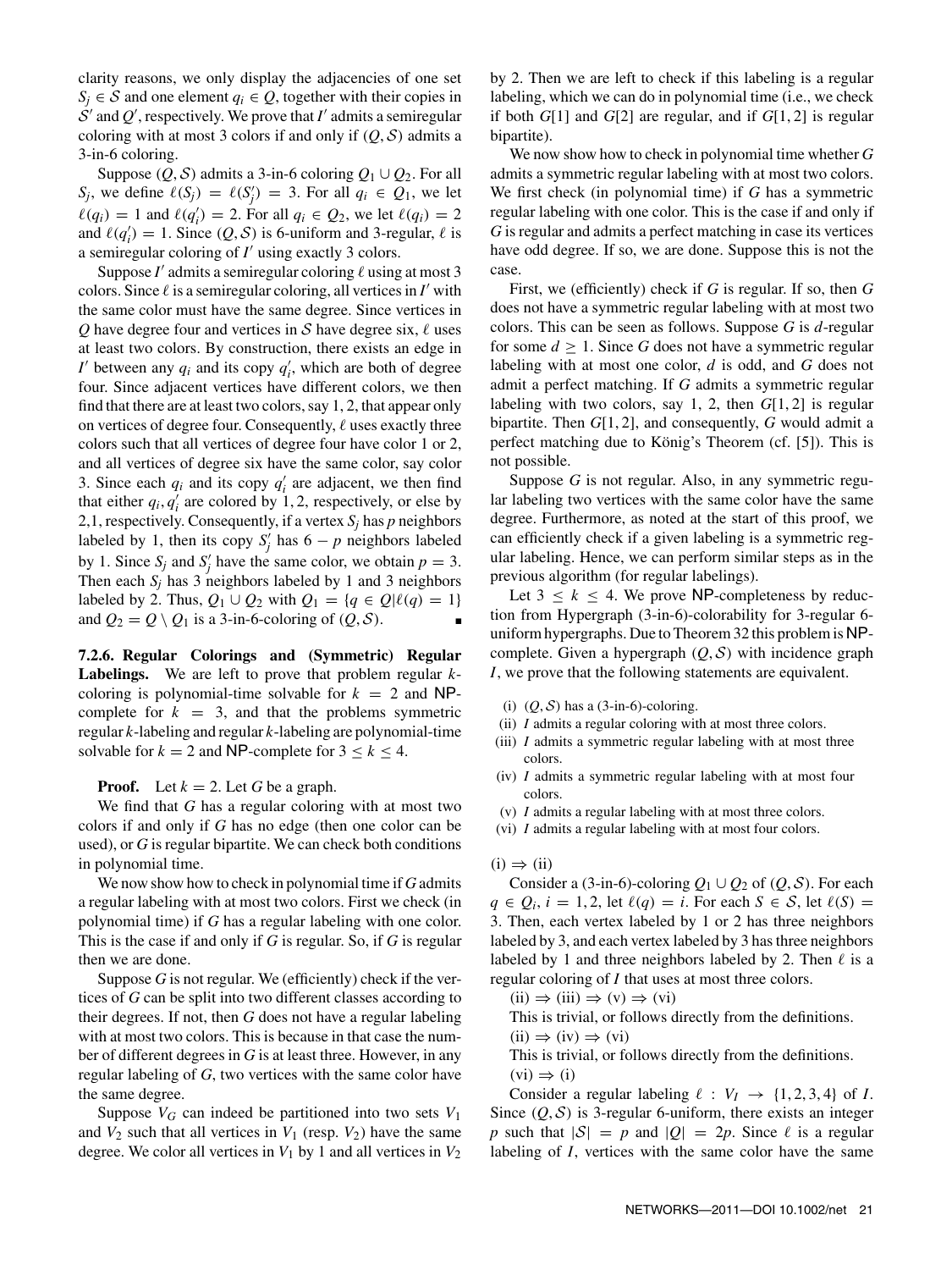

FIG. 13. An example of a graph *I*\* obtained from a 3-regular 3-uniform hypergraph  $(Q, S)$ .

degree in *I*. Because  $\ell$  is also a pseudo-regular labeling, we find by Observation 18 that all color classes in a connected component of *I* must have the same size. Hence  $|\ell(S)| = 1$ and  $|\ell(Q)| = 2$ . We assume without loss of generality that  $\ell(Q) = \{1, 2\}$  and  $\ell(S) = \{3\}$ . Since  $|\ell^{-1}(1)| = |\ell^{-1}(2)|$ and since all the vertices of  $S$  must have the same number of neighbors labeled by 1 (resp. 2), each vertex of  $S$  has three neighbors in  $\ell^{-1}(1)$  and three neighbors in  $\ell^{-1}(2)$ . Thus  $\ell^{-1}(1) \cup \ell^{-1}(2)$  is a (3-in-6)-coloring of (*Q*, *S*).

**7.2.7. Pseudo-Regular Colorings and Labelings.** We are left to prove that pseudo-regular *k*-coloring is polynomialtime solvable for  $k = 2$  and NP-complete for  $3 \le k \le 4$ , and that pseudo-regular *k*-labeling is NP-complete for  $2 \le k \le 4$ .

**Proof.** Let  $k = 2$ . Let G be a graph. Then G has a pseudoregular coloring with at most two colors if and only if *G* has no edge (then one color can be used), or else *G* is bipartite and admits a perfect matching. Both conditions can be checked in polynomial time.

Below we prove that the problem of deciding if a graph *G* has a pseudo-regular labeling with at most two colors is NP-complete. We use reduction from the hypergraph (1-in-3)-colorability problem for 3-regular 3-uniform hypergraphs. This problem is NP-complete due to Theorem 32. Consider a 3-regular 3-uniform hypergraph  $(Q, S)$  where  $Q = \{q_1, \ldots, q_m\}$  and  $S = \{S_1, \ldots, S_n\}$ . We observe that its incidence graph *I* is 3-regular. From *I* we construct a graph *I*\* as follows.

Since *I* is 3-regular and bipartite, each  $q_i \in Q$  has three neighbors  $S_1^i$ ,  $S_2^i$ , and  $S_3^i$  in  $S$  (with possibly  $S_a^h = S_b^i$  for some  $h \neq i$ ). We remove all edges between *Q* and *S* and replace each  $q_i \in Q$  by three copies  $q_1^i, q_2^i$  and  $q_3^i$  with new edges  $(S_1^i, q_1^i)$ ,  $(S_2^i, q_2^i)$ , and  $(S_3^i, q_3^i)$ . For each  $S_j$ , we add edges between all its three neighbors in the graph constructed so far. So, if  $S_j = S_a^g = S_b^h = S_c^i$  then its three neighbors are  $q_a^g$ ,  $q_b^h$ ,  $q_c^i$  with  $|\{g, h, i\}| = 3$ , and the subgraph induced by *S<sub>j</sub>* and  $q_a^g$ ,  $q_b^h$ ,  $q_c^i$  is isomorphic to  $K_4$ . Furthermore, each vertex  $q_a^i$  belongs to exactly one  $K_4$  and each vertex  $S_j$  belongs to exactly one *K*4.

We now add a set of  $n-1$  new vertices  $T = T_1, \ldots, T_{n-1}$ , together with edges  $(S_j, T_j)$  and  $(T_j, S_{j+1})$  for  $j = 1, ..., n-1$ . To each  $T_i$  we glue a graph  $K_4(T_i)$  isomorphic to  $K_4$ . For each  $1 \le i \le m$ , we add two new vertices  $p^i, r^i$  with edges  $(q_1^i, p^i)$ ,  $(p^i, q_2^i)$ ,  $(q_2^i, r^i)$  and  $(r^i, q_3^i)$ . Finally, we glue a  $K_4$ denoted by  $K_4(p^i)$  to each  $p^i$ , and a  $K_4$  denoted by  $K_4(r^i)$  to each  $r^i$ . See Figure 13 for an example of a graph  $I'$ , where we assume that S contains a set  $S_j = \{q_g, q_h, q_i\}$ , and Q contains an element  $q_i$  that belongs to set  $S_i$ ,  $S_k$ ,  $S_l$ . In this figure, only the relevant edges and vertices of *I*\* are depicted (all other vertices and edges have been omitted for clarity). Note that *I*<sup>\*</sup> is connected, even in case *I* was not. We now prove that  $(Q, S)$  admits a (1-in-3)-coloring if and only if *I'* admits a pseudo-regular labeling with at most two colors.

Suppose that  $(Q, S)$  admits a (1-in-3)-coloring  $Q_1 \cup Q_2$ . We let  $\ell(S_i) = 1$  for all  $1 \leq i \leq n$  and  $\ell(T_i) = 2$  for all 1 ≤ *j* ≤ *n*−1. We label two of the three remaining vertices in  $K_4(T_i)$  by 1 and the other remaining one by 2. For all  $q_i \in Q_1$ we let  $\ell(q_1^i) = \ell(q_2^i) = \ell(q_3^i) = 1$  and  $\ell(p^i) = \ell(r^i) = 2$ , and in  $K_4(p^i)$  and  $K^4(r^i)$  we label two of their three remaining vertices by 1 and the other remaining one by 2. For all  $q_i \in Q_2$ we let  $\ell(q_1^i) = \ell(q_2^i) = \ell(q_3^i) = 2$  and  $\ell(p^i) = \ell(r^i) = 1$ . We label, both in  $K_4(p^i)$  and in  $K^4(r^i)$ , two of their three remaining vertices by 2 and the other remaining one by 1. This way we have defined a labeling  $\ell$  of  $I'$ .

Below we show that  $\ell$  is a pseudo-regular labeling of  $I'$ . We first observe that both *I*'[1] and *I*'[2] are 1-regular graphs. To see this, recall that  $Q_1 \cup Q_2$  is a 1-in-3 coloring of  $(Q, S)$ . Hence each  $S_i$  (which has  $\ell(S_i) = 1$ ) contains exactly one element in  $Q_1$ , i.e., has only one neighbor labeled by 1. Furthermore, all vertices *u* in each  $K_4(T_j)$ , in each  $K_4(p^i)$  and in each  $K_4(r^i)$  have exactly one neighbor labeled by  $\ell(u)$ , by definition of  $\ell$ . The same is true for any vertex  $q_a^i$  that is a copy of a vertex *qi*.

We are left to show that  $I'[1, 2]$  contains a perfect matching *M*. All  $K_4(T_j)$ ,  $K_4(p^i)$ ,  $K_4(r^i)$  contain two vertices labeled 1 and two vertices label 2. In each of them we chose two matching edges whose end vertices are labeled by 1,2, respectively, to be in *M*.We now consider the remaining vertices, which are all vertices in  $S_j$  and all copies  $q_a^i$ . By construction of *I'*, each vertex  $q_a^i$  belongs to exactly one  $K_4$  and each vertex  $S_j$  belongs to exactly one  $K_4$ . Consider such a  $K_4$ , say  $I'[S_j, q_a^g, q_b^h, q_c^i]$ . By definition of  $\ell$ , such a  $K_4$  consists of exactly two vertices labeled by 2 and two vertices labeled by 1. Hence, also here we can pick two matching edges for  $M$ . We conclude that  $\ell$ is a pseudo-regular labeling of *I*\* .

To prove the reverse implication, suppose *I*\* admits a pseudo-regular labeling  $\ell$  using at most two colors. Since *I*<sup>\*</sup> is not regular, we obtain  $\ell(V_V) = \{1, 2\}$  as otherwise, i.e., in case  $\ell(V_I) = \{1\}, I'[1] = I'$  would not be regular.

Consider any glued  $K_4(T_j)$  or  $K_4(p^i)$  or  $K_4(q^i)$ . If all vertices of such a  $K_4$  are labeled with the same color, we would have  $|\ell(V_G)| = 1$ . As we already noticed, this is not possible. Hence  $\ell$  uses both the two colors 1 and 2 on such a  $K_4$ . Since  $I'[1, 2]$  admits a perfect matching, we even find that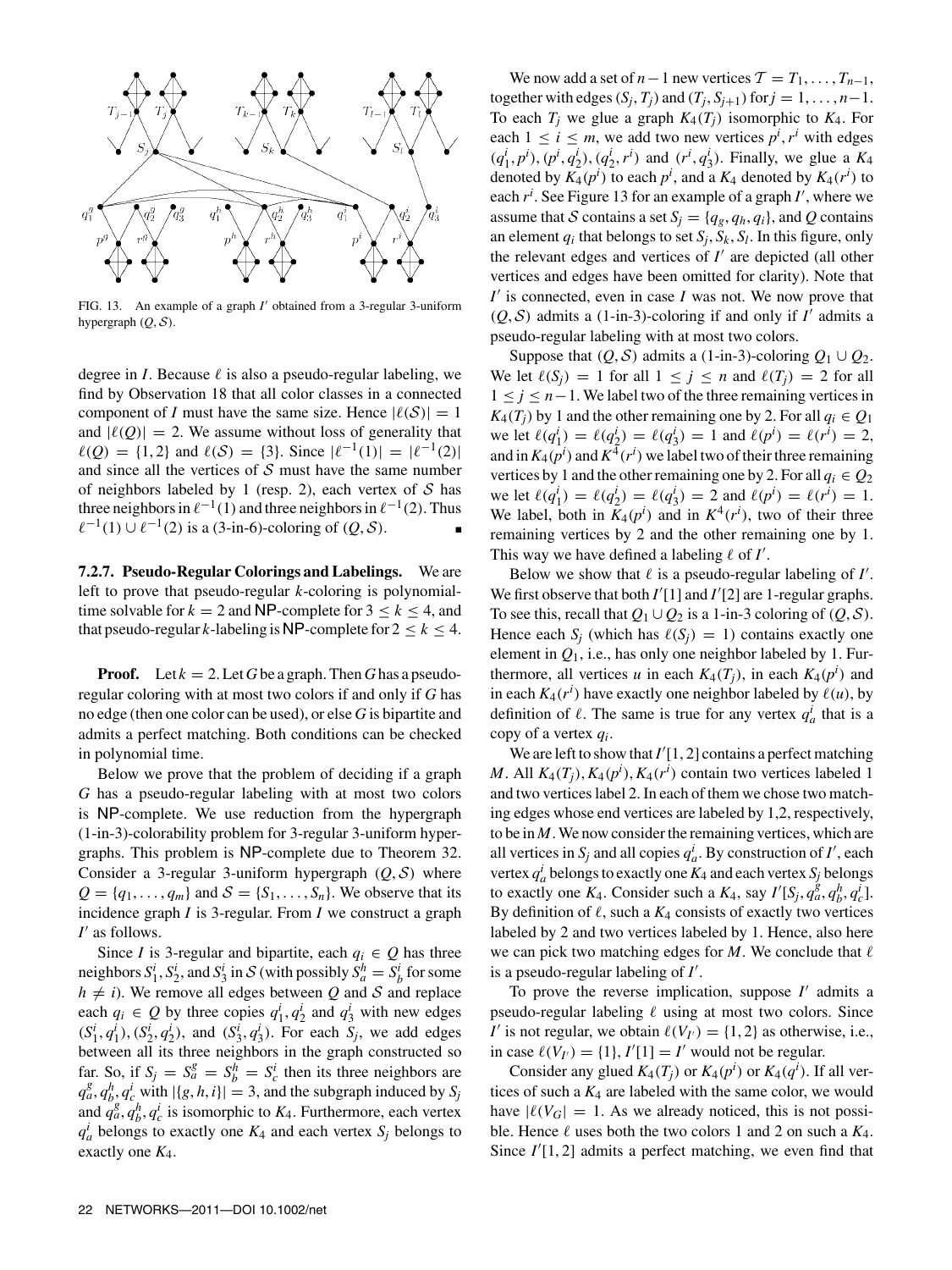

FIG. 14. A graph *G* with glued copies of *C*3. [Color figure can be viewed in the online issue, which is available at wileyonlinelibrary.com.]

two vertices of such a  $K_4$  are labeled by 1 and the other two are labeled by 2. This means that both  $I'[1]$  and  $I'[2]$  are 1regular. Consequently, by construction of *I*\* , we obtain for all  $1 \le i \le n$ ,  $\ell(q_1^i) = \ell(q_2^i) = \ell(q_3^i)$  and  $\ell(p^i) = \ell(r^i)$ with  $\ell(q_1^i) \neq \ell(p_i)$ . Assume without loss of generality that  $\ell(T_1) = 2$ . Then, again by construction of *I'*, we obtain that each  $S_i$  has label 1 and each  $T_i$  has label 2. We define  $Q_1 = \{q_i \mid \ell(q_1^i) = 1\}$  and  $Q_2 = Q \setminus Q_1$ .

We claim that  $Q_1 \cup Q_2$  is a (1-in-3)-coloring of  $(Q, S)$ . In order to see this consider an arbitrary  $S_i \in \mathcal{S}$ . By construction of *I'*,  $S_j$  belongs to exactly one  $K_4$ . Let  $q_a^g$ ,  $q_b^h$ ,  $q_c^i$  be the neighbors of *S<sub>j</sub>* in this *K*<sub>4</sub>. Since *I'*[1] is 1-regular,  $\ell(S_j) = 1$ , and its neighbors in T have label 2, there is exactly one vertex, say  $q_a^g$ , in  $\{q_a^g, q_b^h, q_c^i\}$  with label 1, while the other two vertices have label 2. Consequently, there is exactly one  $q \in S_i$  that belongs to  $Q_1$ , namely  $q_g$ . Hence  $Q_1 \cup Q_2$  is a (1-in-3)-coloring of  $(Q, \mathcal{S}).$ 

Let  $k = 3$ . For our NP-completeness proofs, we use reduction from the graph 3-colorability problem. This problem is NP-complete (cf. [18]), even for the class of graphs that are not regular (as otherwise we could just add one vertex adjacent to an arbitrary vertex of *G* to make *G* non-regular).

Let *G* be a non-regular instance graph of graph 3colorability. To each vertex  $\nu$  of *G*, we glue a  $C_3$ . We denote this  $C_3$  by  $C_3(v)$  and its three vertices by  $v, v', v''$  (where  $v'$ and  $v''$  are the new vertices). We denote the resulting graph by *G*\* ; see Figure 14 for an example. We show that the following statements are equivalent.

- (i) *G* is 3-colorable,
- (ii) *G*\* admits a pseudo-regular coloring using at most three colors,
- (iii) *G*\* admits a pseudo-regular labeling using at most three colors,

 $(i) \Rightarrow (ii)$ 

Given a coloring  $\ell$  of G using three colors 1, 2, 3, we extend it to *G*<sup> $\prime$ </sup> as follows. For each  $v \in V_G$ , we give two different colors to  $v'$  and  $v''$  that are also distinct from  $\ell(v)$ . Thus, for each  $i \in [1, 3]$ ,  $G'[i]$  is empty. Moreover, for all  $1 \le i, j \le 3$ with  $i \neq j$ ,  $G'[i, j]$  admits a perfect matching. This can be seen as follows. For each  $v \in V_G$ , all three vertices  $v, v', v''$  have different colors. So exactly one of the edges in each  $C_3(v)$ has its end vertices colored by *i*, *j*, respectively, and that edge will be in the perfect matching.

 $(ii) \Rightarrow (iii)$ 

This follows directly from the definitions.



Consider a pseudo-regular labeling  $\ell$  of  $G'$  using at most three colors. Note that *G* contains an edge, because *G* is not regular. Hence there exists a vertex  $v \in V_G$  that has at least one neighbor distinct from  $v', v''$  in *G*'. If  $\ell(v) = \ell(v') =$  $\ell(v'')$ , then  $G' = G'[1]$ . However, since G is not regular, G' is not regular. So this is not possible, and we may assume without loss of generality that  $\nu$  and  $\nu'$  have different colors, say  $\ell(v) = 1$  and  $\ell(v') = 2$ . Since  $G'[1, 2]$  admits a perfect matching,  $\ell(v'') \neq 2$ . Suppose  $\ell(v'') = 1$ . Then,  $\ell(V_G) =$  $\{1, 2\}, G'[2]$  is edgeless and  $G'[1]$  is 1-regular. Since  $G'[1]$  is 1-regular,  $\ell(u) = 2$  for some neighbor *u* of *v*. Since  $G'[2]$  is edgeless,  $\ell(u') = \ell(u'') = 1$ , but then  $G'[1, 2]$  does not admit a perfect matching. Consequently, we may assume  $\ell(v'') = 3$ . Then,  $G'[2]$  and  $G'[3]$  are edgeless.

Suppose all vertices in  $V_G$  have color 1. Then  $G'[1] = G$ . This is not possible since *G* is not regular. Hence there exists a vertex  $w \in V_G$  with  $\ell(w) \neq 1$ . Then we may assume without loss of generality that  $\ell(w) = 2$ . Since *G*<sup>'</sup>[2] and *G*<sup>'</sup>[3] are edgeless, we may again assume without loss of generality that  $\ell(w') = 1$  and  $\ell(w'') = 3$ . Consequently  $G'[1]$  is also edgeless. Hence,  $\ell$  is a 3-coloring of  $G'$  and its restriction to *G* is a 3-coloring of *G*.

Let  $k = 4$ . For our NP-completeness proofs we use reduction from graph 4-colorability. This problem is NP-complete (cf. [18]), even for the class of graphs that are not regular (as otherwise we could just add one vertex adjacent to an arbitrary vertex of *G*) and that are not bipartite (as those graphs can be efficiently checked and colored with at most two colors).

Let *G* be a non-bipartite non-regular instance graph of graph 4-colorability. To each vertex *v* of *G*, we glue a *K*4. We denote this  $K_4$  by  $K_4(v)$  and its four vertices by  $v, v', v'', v^*$ (where  $v', v''$  and  $v^*$  are the new vertices). We denote the resulting connected graph by *G*\* . We show that the following statements are equivalent.

- (i) *G* is 4-colorable,
- (ii) *G*\* admits a pseudo-regular coloring using at most four colors,
- (iii) *G*\* admits a pseudo-regular labeling using at most four colors,

 $(i) \Rightarrow (ii)$ 

Given a coloring  $\ell$  of *G* using four colors 1,2,3,4, we extend it to *G*<sup> $\prime$ </sup> as follows. For each  $v \in V_G$ , we give three different colors to  $v'$ ,  $v''$  and  $v^*$  that are also distinct from  $\ell(v)$ . Thus, for each  $1 \le i \le 4$ ,  $G'[i]$  is empty. Moreover, for all  $1 \le i, j \le 4$  with  $i \ne j, G'[i,j]$  admits a perfect matching. This can be seen as follows. For each  $v \in V_G$ , all four vertices *v*, *v'*, *v*<sup>"</sup>, *v*<sup>\*</sup> have different colors. So exactly one of the edges in each  $K_4(v)$  has its end vertices colored by *i*, *j*, respectively, and that edge will be in the perfect matching.

 $(ii) \Rightarrow (iii)$ 

This follows directly from the definitions.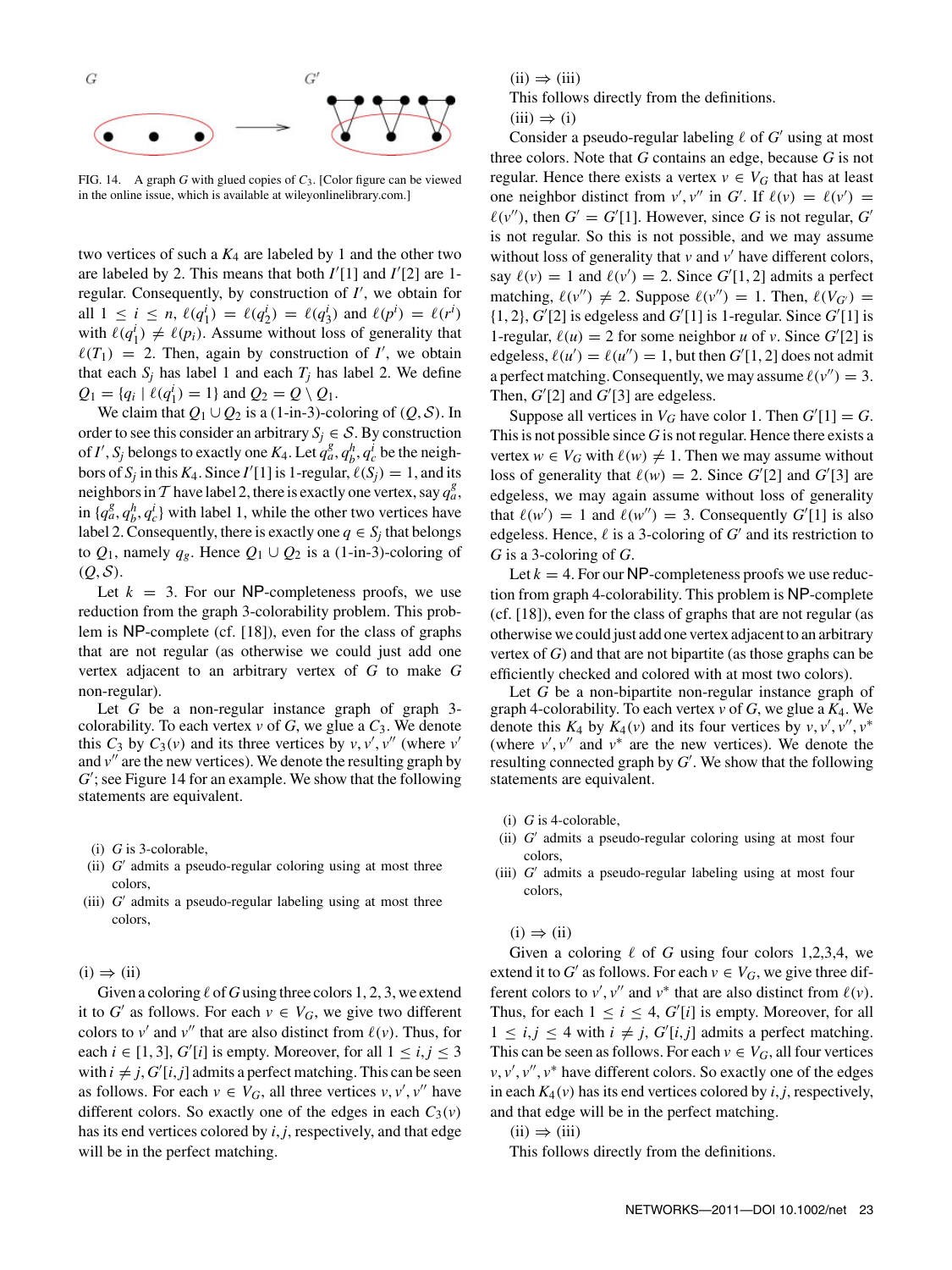$(iii) \Rightarrow (i)$ 

Consider a pseudo-regular labeling  $\ell$  of  $G'$  using at most four colors. Note that *G* contains an edge, because *G* is not regular. Hence there exists a vertex  $v \in V_G$  that has at least one neighbor distinct from  $v', v'', v^*$  in  $G'$ .

If  $\ell(v) = \ell(v') = \ell(v'') = \ell(v^*) = 1$ , then  $G' = G'[1]$ . However, since *G* is not regular, *G*\* is not regular. So this is not possible, and we may assume without loss of generality that *v* and *v*<sup>'</sup> have different colors, say  $\ell(v) = 1$  and  $\ell(v') = 2.$ 

Suppose  $\ell(v'') = 1$ . Since *G*[1, 2] admits a perfect matching,  $\ell(v^*)$  ≠ 1. Suppose  $\ell(v^*)$  = 2. This means that  $\ell(V_G)$  = {1, 2} and that *G*[1] and *G*[2] are 1-regular. Consequently, for each  $u \in N_G(v)$ ,  $\ell(u) = 2$ , and thus *G* is 2-colorable. This is not possible since we assume that *G* is not bipartite. Suppose  $\ell(v^*)$  = 3. This means that  $\ell(V_{G'})$  = {1, 2, 3}, that *G*[1] is 1-regular and that *G*[2] and *G*[3] are edgeless. Let *u* be a neighbor of *v* in *G*. Since  $G[1]$  is 1-regular, we may assume without loss of generality that  $\ell(u) = 2$ . Since *G*[2] is edgeless,  $\ell({w', u'', u^*}) \subseteq {1, 3}$ . Since *G*[3] is edgeless, there are at least two vertices among  $u', u'', u^*$  that are labeled by 1. However, this is not possible, since *G*[1, 2] would not admit a perfect matching in that case. Consequently,  $\ell(v'') \neq 1.$ 

Suppose  $\ell(v'') = 2$ . Since *G*[1, 2] admits a perfect matching, this implies that  $\ell(v^*) = 1$ . Then, by symmetry, we return to the previous case. Thus, we may assume without loss of generality that  $\ell(v'') = 3$  and  $\ell(v^*) = 4$ . Then, *G*\* [2], *G*\* [3], *G*\* [4] are edgeless.

Suppose all vertices in  $V_G$  have color 1. Then  $G'[1] = G$ . This is not possible, since *G* is not regular. Hence there exists a vertex  $w \in V_G$  with  $\ell(w) \neq 1$ . Then we may assume without loss of generality that  $\ell(w) = 2$ . Since  $G'[2]$ ,  $G'[3]$  and  $G'[4]$ are edgeless, we may then assume without loss of generality that  $\ell(w') = 1$ ,  $\ell(w'') = 3$  and  $\ell(w^*) = 4$ . Consequently  $G'[1]$  is also edgeless. Hence,  $\ell$  is a 4-coloring of  $G'$  and its restriction to  $G$  is a 4-coloring of  $G$ .

### **Acknowledgments**

The authors thank Jiří Fiala for the idea on prime numbers in Lemma 21. Besides Jiří Fiala, Daniël Paulusma also thanks Jan Arne Telle for nice and fruitful discussions. Both authors thank an anonymous referee for useful suggestions to improve the presentation of the article.

#### **REFERENCES**

- [1] J. Abello, M.R. Fellows, and J.C. Stillwell, On the complexity and combinatorics of covering finite complexes, Aust J Combin 4 (1991), 103–112.
- [2] D. Angluin, "Local and global properties in networks of processors," Proc 12th ACM Symp on Theory of Computing, Los Angeles, CA, 1980, pp. 82–93.
- [3] P. Boldi, B. Codenotti, P. Gemmell, S. Shammah, J. Simon, and S. Vigna, "Symmetry breaking in anonymous networks:

Characterizations," Proc 4th Israeli Symp on Theory of Computing and Systems, Jerusalem, Israel, 1996, pp. 16–26.

- [4] P. Boldi and S. Vigna, Fibrations of graphs, Discrete Math 243 (2002), 21–66.
- [5] J.A. Bondy and U.S.R. Murty, Graph theory with applications, Macmillan, London and Elsevier, New York, 1976.
- [6] J. Chalopin, "Election and local computations on closed unlabelled edges," Proc 31st Ann Conf on Current Trends in Theory and Practice of Informatics, Lecture Notes in Computer Science, Vol. 3381, Springer, Liptovský Ján, Slovakia, 2005, pp. 81–90.
- [7] J. Chalopin, Algorithmique distribuée, calculs locaux et homomorphismes de graphes, PhD Thesis, LaBRI, Université Bordeaux 1, Bordeaux, France, 2006 (in French).
- [8] J. Chalopin and Y. Métivier, "Election and local computations on edges," Proc 7th Int Conf on Foundations of Software Science and Computation Structures, Lecture Notes in Computer Science, vol. 2987, Springer, Barcelona, Spain, 2004, pp. 90–104.
- [9] J. Chalopin and Y. Métivier, An efficient message passing election algorithm based on Mazurkiewicz's algorithm, Fund Inform 80 (2007), 221–246.
- [10] J. Chalopin, Y. Métivier, and W. Zielonka, Local computations in graphs: The case of cellular edge local computations, Fund Inform 74 (2006), 85–114.
- [11] J. Chalopin and D. Paulusma, "Packing bipartite graphs with covers of complete bipartite graphs," Proc 7th Int Conf on Algorithms and Complexity, Lecture Notes in Computer Science, vol. 6078, Springer, Rome, Italy, 2010, pp. 276–287.
- [12] J. Edmonds, Paths, trees, and flowers, Canad J Math 17 (1965), 449–467.
- [13] J. Fiala, Locally injective homomorphisms, PhD Thesis, Department of Applied Mathematics, Prague, Czech Republic, 2000.
- [14] J. Fiala, P. Heggernes, P. Kristiansen, and J.A. Telle, Generalized *H*-coloring and *H*-covering of trees, Nordic J Comput 10 (2003), 206–224.
- [15] J. Fiala and J. Kratochvíl, Partial covers of graphs, Discuss Math Graph Theory 22 (2002), 89–99.
- [16] J. Fiala and D. Paulusma, A complete complexity classification of the role assignment problem, Theor Comput Sci 349 (2005), 67–81.
- [17] J. Fiala, D. Paulusma, and J.A. Telle, Locally constrained graph homomorphisms and equitable partitions, Eur J Combin 29 (2008), 850–880.
- [18] M.R. Garey and D.S. Johnson, Computers and intractability, W. H. Freeman and Co., New York, 1979.
- [19] J. Kratochvíl, "Complexity of hypergraph coloring and Seidel's switching," Proc 29th IntWorkshop on Graph-Theoretic Concepts in Computer Science, Lecture Notes in Computer Science, vol. 2880, Springer, Elspeet, the Netherlands, 2003, pp. 297–308.
- [20] J. Kratochvíl and M. Křivánek, "On the computational complexity of codes in graphs," Proc 13th Int Symp on Mathematical Foundations of Computer Science, Lecture Notes in Computer Science, vol. 324, Springer, Carlsbad, Czechoslovakia, 1988, pp. 396–404.
- [21] J. Kratochvíl, A. Proskurowski, and J.A. Telle, Covering regular graphs, J Combin Theory Ser B 71 (1997), 1–16.